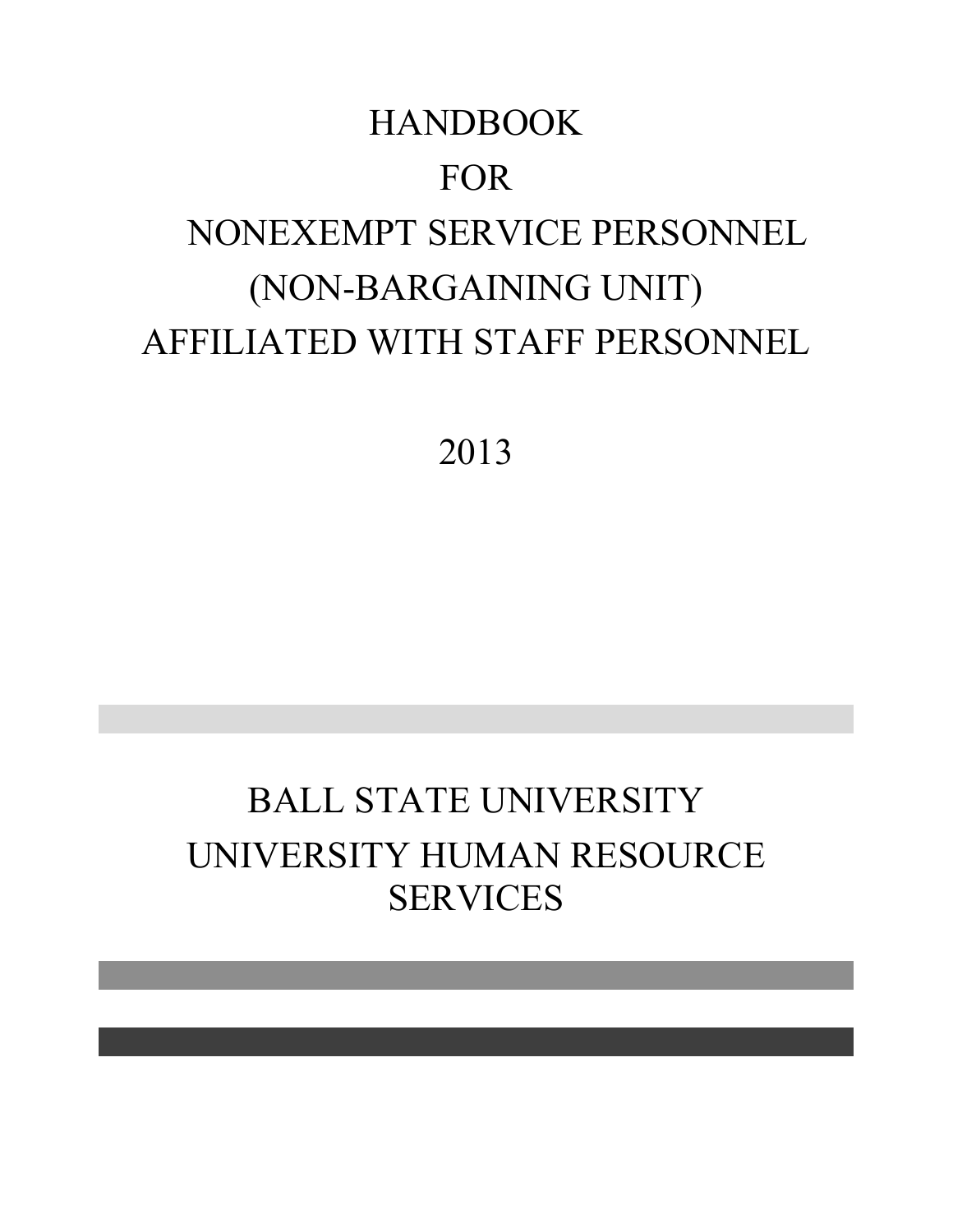# **TABLE OF CONTENTS**

|                                                                                                                                    | 1              |
|------------------------------------------------------------------------------------------------------------------------------------|----------------|
|                                                                                                                                    | 1              |
|                                                                                                                                    | 1              |
|                                                                                                                                    | $\overline{2}$ |
|                                                                                                                                    | $\overline{c}$ |
|                                                                                                                                    | $\overline{c}$ |
|                                                                                                                                    | 3              |
|                                                                                                                                    | 3              |
|                                                                                                                                    | 3              |
|                                                                                                                                    | 3              |
|                                                                                                                                    | 3              |
|                                                                                                                                    | 3              |
|                                                                                                                                    | 3              |
|                                                                                                                                    | $\overline{4}$ |
|                                                                                                                                    | 4              |
| 3.2.2 Return to Work from an On-The-Job Injury (Worker's Compensation)                                                             | 5              |
|                                                                                                                                    | 5              |
|                                                                                                                                    | 5              |
|                                                                                                                                    | 5              |
|                                                                                                                                    | 5              |
|                                                                                                                                    | 6              |
|                                                                                                                                    | 6              |
|                                                                                                                                    | 6              |
|                                                                                                                                    | 6              |
|                                                                                                                                    | 6              |
|                                                                                                                                    | 6              |
|                                                                                                                                    | 6              |
|                                                                                                                                    | 7              |
|                                                                                                                                    | 7              |
|                                                                                                                                    | 7              |
|                                                                                                                                    | $\tau$         |
|                                                                                                                                    | 9              |
|                                                                                                                                    | $\overline{9}$ |
|                                                                                                                                    | 9              |
|                                                                                                                                    |                |
|                                                                                                                                    |                |
|                                                                                                                                    |                |
|                                                                                                                                    |                |
|                                                                                                                                    |                |
|                                                                                                                                    |                |
|                                                                                                                                    |                |
|                                                                                                                                    | 17             |
|                                                                                                                                    | 17             |
|                                                                                                                                    |                |
|                                                                                                                                    | 19             |
|                                                                                                                                    | 19             |
|                                                                                                                                    | -19            |
|                                                                                                                                    |                |
|                                                                                                                                    |                |
|                                                                                                                                    |                |
|                                                                                                                                    |                |
|                                                                                                                                    |                |
|                                                                                                                                    |                |
|                                                                                                                                    |                |
|                                                                                                                                    |                |
|                                                                                                                                    |                |
|                                                                                                                                    |                |
| Service Affiliated with Staff Personnel<br>revised 2013<br><u> 1980 - Johann Barn, fransk politik amerikansk politik (d. 1980)</u> |                |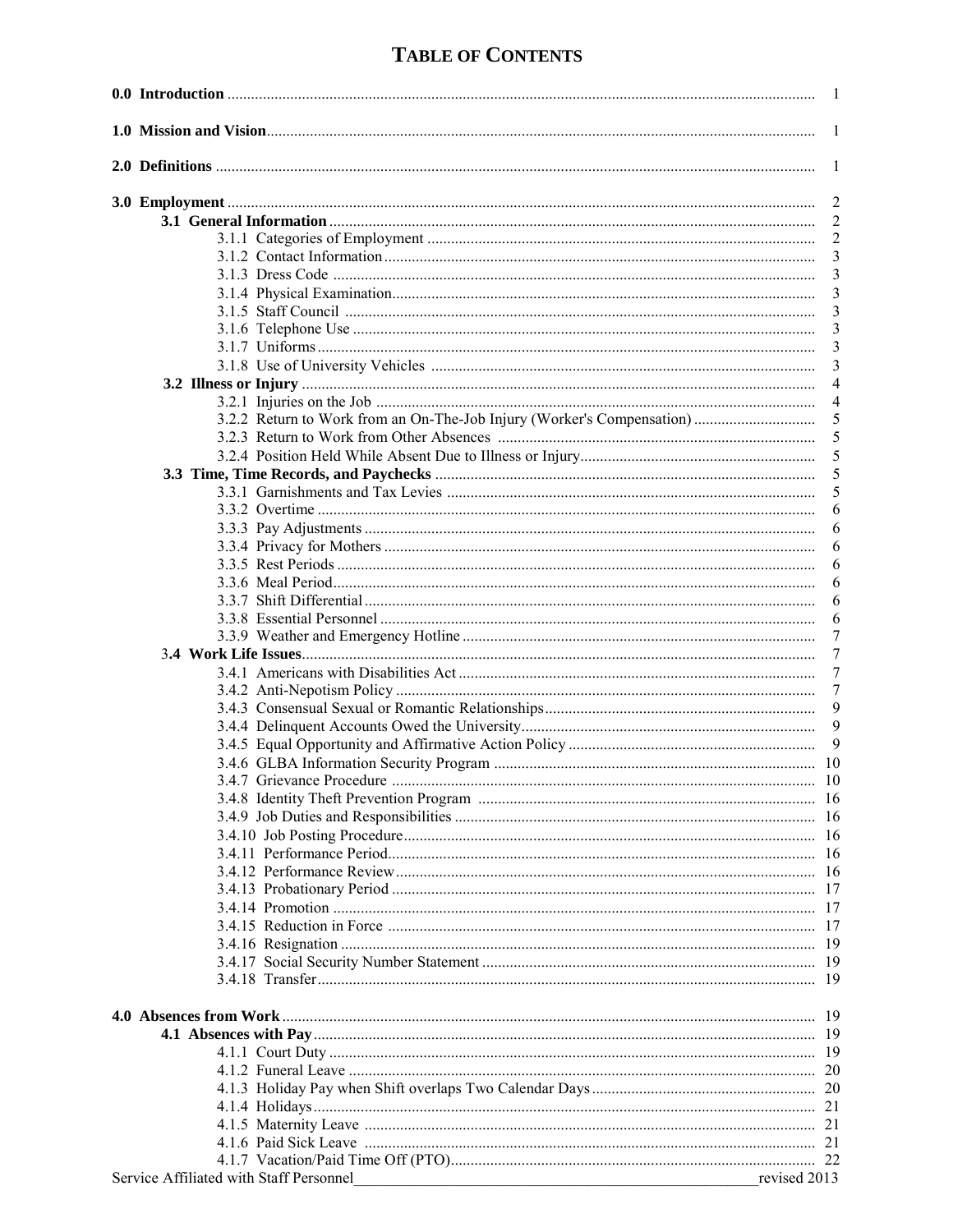| <b>Appendix A</b>                             |              |
|-----------------------------------------------|--------------|
|                                               |              |
|                                               |              |
|                                               |              |
|                                               |              |
|                                               |              |
| <b>Ball State University</b>                  |              |
|                                               |              |
| Equal Opportunity in Education and Employment | revised 2013 |
| Service Affiliated with Staff Personnel       |              |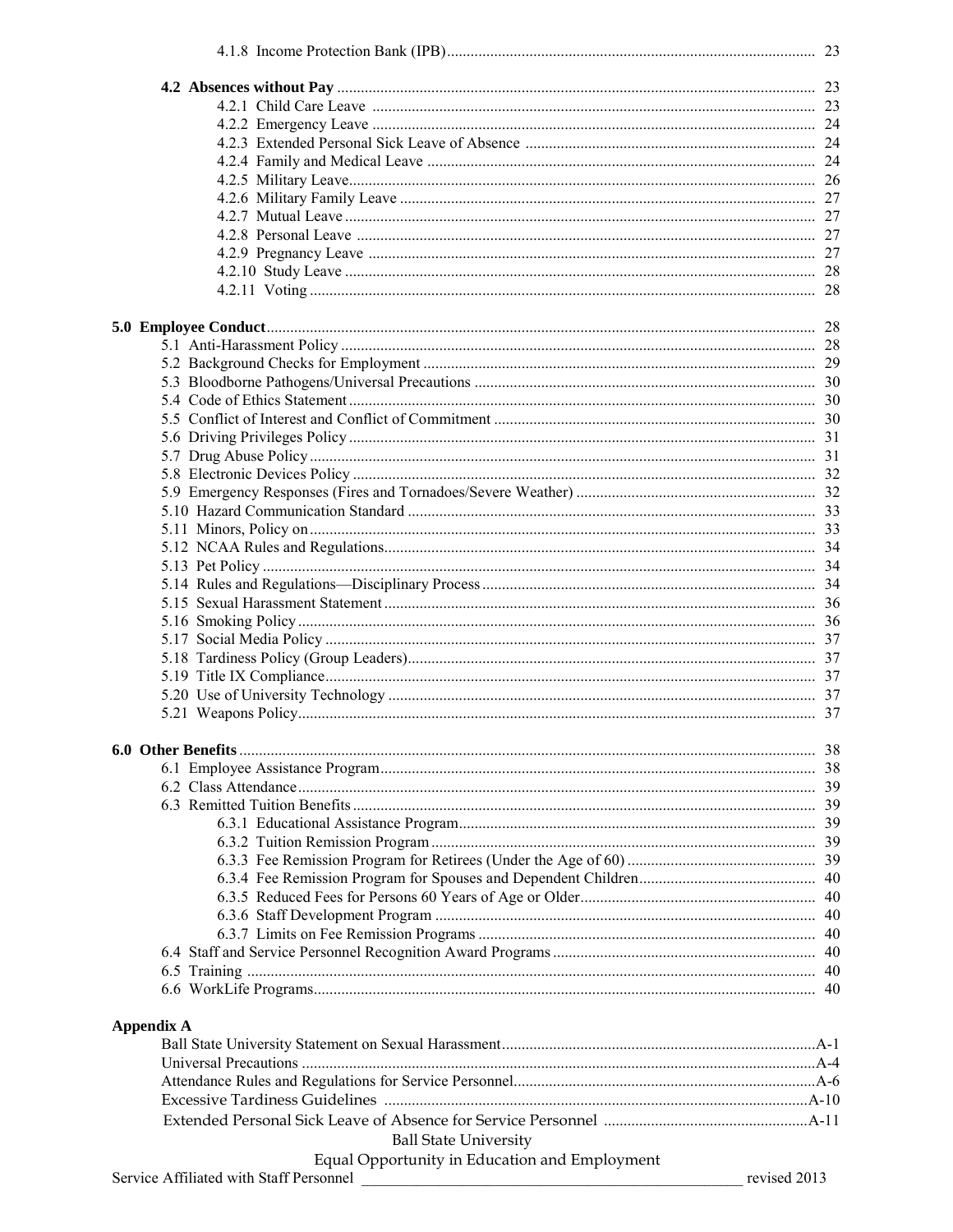#### **0.0 INTRODUCTION**

This *Handbook* was prepared by University Human Resource Services. Policies, procedures, and benefits apply only to regular, full-time nonexempt Service Personnel (Non-Bargaining Unit) Affiliated with Staff Personnel unless otherwise indicated. Please read this *Handbook* carefully.

In some cases, only summaries of the university's policies and procedures have been listed; consequently, the text of the official policies and procedures shall govern in all cases. T he university's policies, benefits, rules and regulations, whenever and however expressed, whether in handbooks, policy statements or otherwise, do not create and are not to be considered as creating terms and conditions of an employment agreement, expressed or implied. The employment of any employee may be terminated, with or without cause, and with or without notice at any time, at the option of either the employee or the university. N o employee of Ball State University, other than the President or vice presidents of the university, has any authority to enter into any agreement for employment for any specified period of time or to make any agreement contrary to the foregoing. The university's policies, benefits, rules and regulations are subject to unilateral change by the university without notice. The latest version of this *Handbook* can be found at the following website: [www.bsu.edu/hrs/handbooks.](http://www.bsu.edu/hrs/handbooks)

#### **1.0 MISSION AND VISION OF THE UNIVERSITY**

Vision – We seek to become recognized for providing bright and curious students a holistic, learning experience that occurs both in and out of the classroom; for being relentlessly focused on learning outcomes; for embracing and solving today's greatest educational challenges; and for bringing fresh and pragmatic thinking to the problems facing communities, businesses, and governments in Indiana and beyond.

Mission – As a public research university, we focus on students and high-quality, relevant educational outcomes. Disciplinary knowledge is integrated with application. We do this in a manner that fundamentally changes students, researchers, and our external partners, who look to the university for guidance. We transform information into knowledge, knowledge into judgment, and judgment into action that addresses complex problems.

Customer Service – Ball State University expects each employee to join together with co-workers and management in a spirit of teamwork and cooperation to provide exceptional customer service by determining customer needs and serving customers in a professional and courteous manner to resolve issues proactively and achieve satisfaction of the customer's needs and expectations.

#### **2.0 DEFINITIONS**

Calculation of Years of Service for Retirement Benefits. Please go to: [www.bsu.edu/payroll](http://www.bsu.edu/payroll) and click Benefits.

Date of Employment. F irst day of actual work during the most recent period of employment at the university.

Exempt Employees. Those employees who are employed in an executive, administrative, or professional capacity as defined by the Fair Labor Standards Act of 1938 (FLSA). Exempt employees are not covered by the minimum wage and overtime provisions of the FLSA.

Fiscal Year. Begins at 12:01 a.m. on July 1 and ends at 12:00 a.m. (midnight) on June 30. This is the same as work year.

Leave Year. A 12-month period measured backward from the date an employee uses any leave of absence.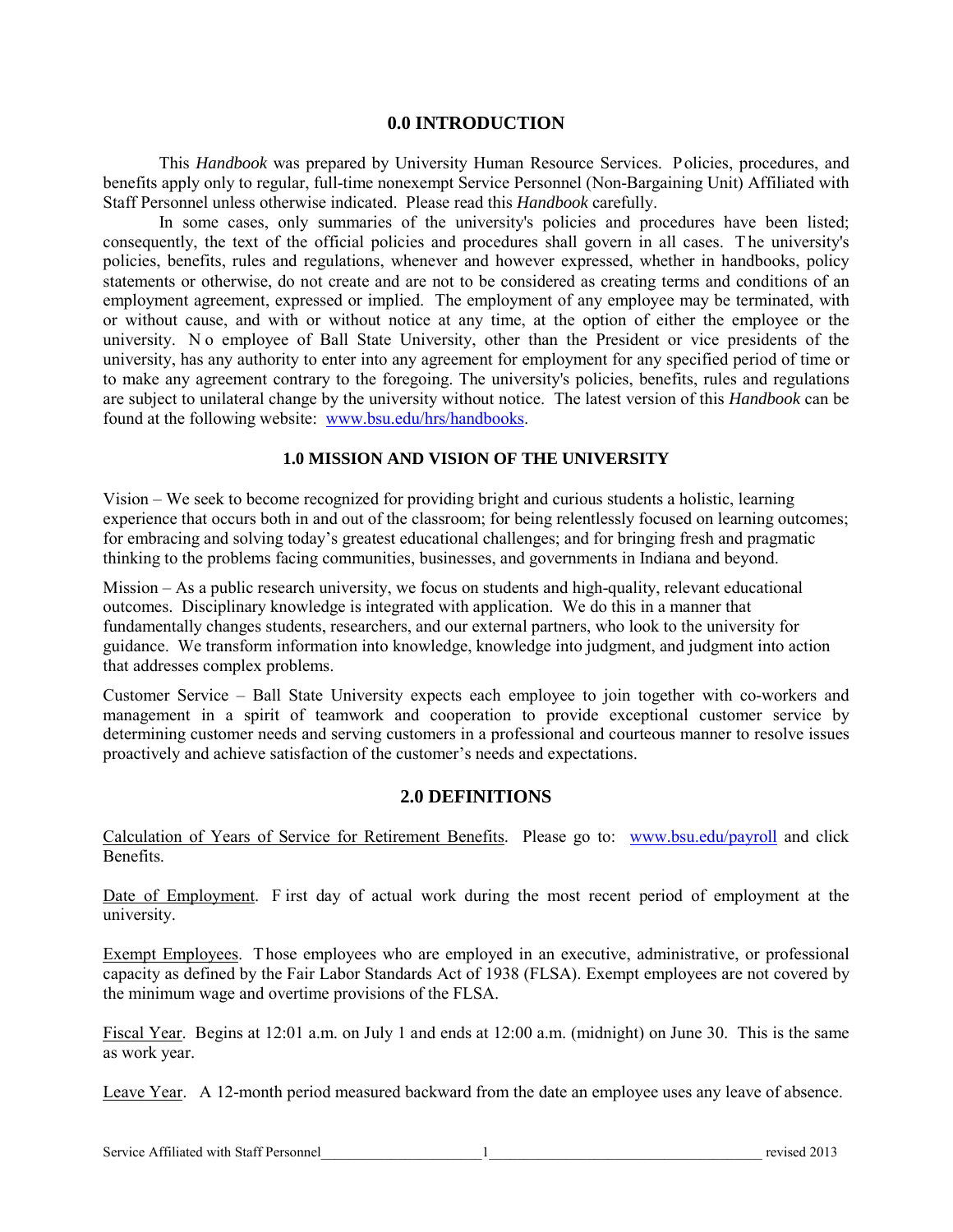Nonexempt Employees. Those employees who are not classified as exempt as defined by the Fair Labor Standards Act of 1938 (FLSA). Nonexempt employees are covered by the minimum wage and overtime provisions of the FLSA.

Pay Status. Receiving remuneration from the university through work, sick leave, vacation, paid time off (PTO), income protection bank (IPB), funeral leave, jury duty, university recognized holiday, short-term military leave, or some training programs.

Premium Pay. Rate of pay above the normal rate.

Promotion. A non-temporary movement to a higher-level position.

Regular Status. An employee who has successfully completed the probationary period will be considered in regular status.

Reporting Period. A 2 -week pay period consisting of 14 c onsecutive days which begins at 12:01 a.m. Sunday and ends 14 consecutive days later at 12:00 a.m. (midnight) Saturday.

Resignation. Voluntary termination of employment initiated by the employee.

Transfer. A non-temporary movement to a position in the same or lower hourly rate.

Workday. A consecutive 24-hour period commencing with the beginning of the employee's regularly scheduled workshift.

Workweek. Begins at 12:01 a.m. Sunday and runs continuously until 12:00 a.m. (midnight) the following Saturday.

Work Year. Begins at 12:01 a.m. on July 1 and ends at 12:00 a.m. (midnight) on June 30. This is the same as fiscal year.

# **3.0 EMPLOYMENT**

#### **3.1 General Information**

Ball State University is an equal opportunity/affirmative action employer and is committed to employing qualified employees who possess good professional character and standards and who are legally authorized to work in the United States. Therefore, background checks are performed on applicants who have been recommended for employment. In addition, Ball State University is a drug-free workplace.

# **3.1.1 Categories of Employment**

It is the university's intention to hire only individuals who are legally authorized to work in the United States.

Regular Full-time Position. A position assigned a normal workweek of 40 hours or more on a 12-month basis or assigned a normal workweek of 40 hours for a period of at least 9 months but less than 12 months on a fiscal year basis.

Regular Part-time Position. A less than full-time position that is expected to continue on a regular weekly schedule and for a s pecific assignment and is for regularly assigned duties within the department on a continuing basis.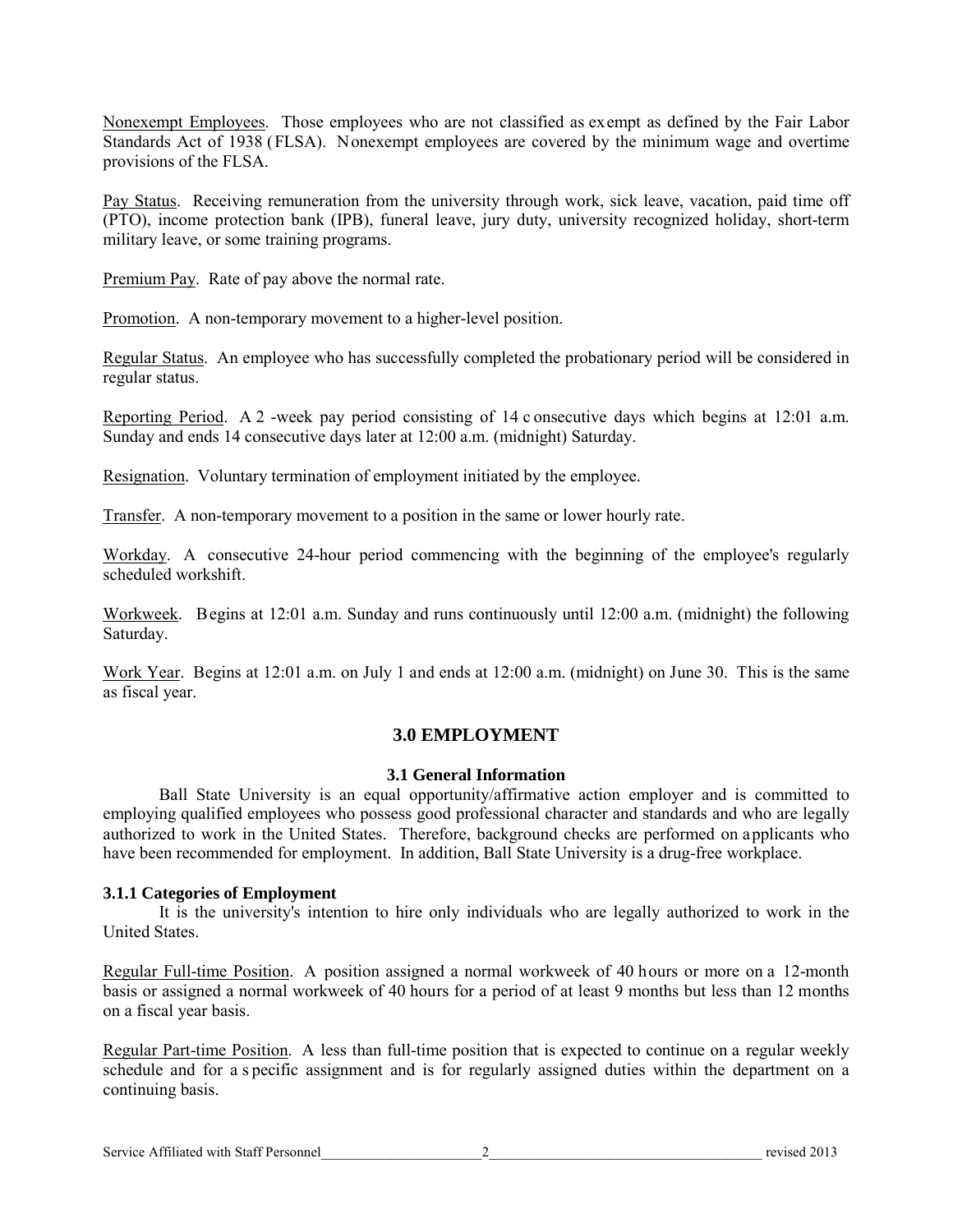Temporary Full-time Position. A position assigned a normal workweek of 40 hours for at least 6 months on a fiscal year or other 12-month basis that is expected to continue beyond the 6-month assignment and is for a specified period of time.

Temporary Position. A position that is full time or less than full time which is seasonal, irregular, or extra help, and may be for a specified period of time.

#### **3.1.2 Contact Information**

It is the responsibility of the employee to keep the university apprised of his or her correct phone number and mailing address.

#### **3.1.3 Dress Code**

An employee must wear clothing suitable to the work expected to be performed in a given work environment. Clothing should be neat, clean, tasteful, and not constitute a safety hazard. Interpretation of this code is at the discretion of the department head.

#### **3.1.4 Physical Examination**

The university may require any employee to undergo a medical examination by a healthcare provider of the university's selection at the university's expense when it is job related and consistent with business necessity or necessary in order to secure a second or third medical opinion.

#### **3.1.5 Staff Council**

The Staff Council is an informal representative body that serves as an advisory group to administrative officers of the university on matters of personnel policy and working conditions. Staff Personnel and Service Personnel (Non-Bargaining Unit) Affiliated with Staff Personnel are eligible for election to the Staff Council.

#### **3.1.6 Telephone Use**

Except in extreme emergencies, personal calls should be made and received during normal rest or meal periods.

Some departments have restricted the possession or use of cell phones during working hours; an employee should consult with his/her supervisor for specific information about such use.

Electronic devices, such as cell phones, should not be used while driving a motor vehicle. University employees who need to use an electronic device while operating a m otor vehicle are expected to utilize a speakerphone or hands-free headset.

#### **3.1.7 Uniforms**

Some university departments require the wearing of uniforms. T he uniforms issued by the university remain the property of the university. An employee is required to be in the designated uniform and be prepared for work at the start of the workshift. An employee may be allowed five minutes at the end of the workshift to change into street clothes.

#### **3.1.8 Use of University Vehicles**

 A driver must have a valid U.S. driver's license and be insurable under the university's auto fleet policy. A s a condition of driving any university vehicle, a driver must give Ball State University authorization to conduct a comprehensive driving record check to comply with liability insurance provider requirements.

If the status of a driver's license changes, including a suspension for any reason or length of time, an employee must notify his/her supervisor immediately who will promptly notify Transportation Services. An employee whose job responsibilities require driving as an essential function will not be permitted to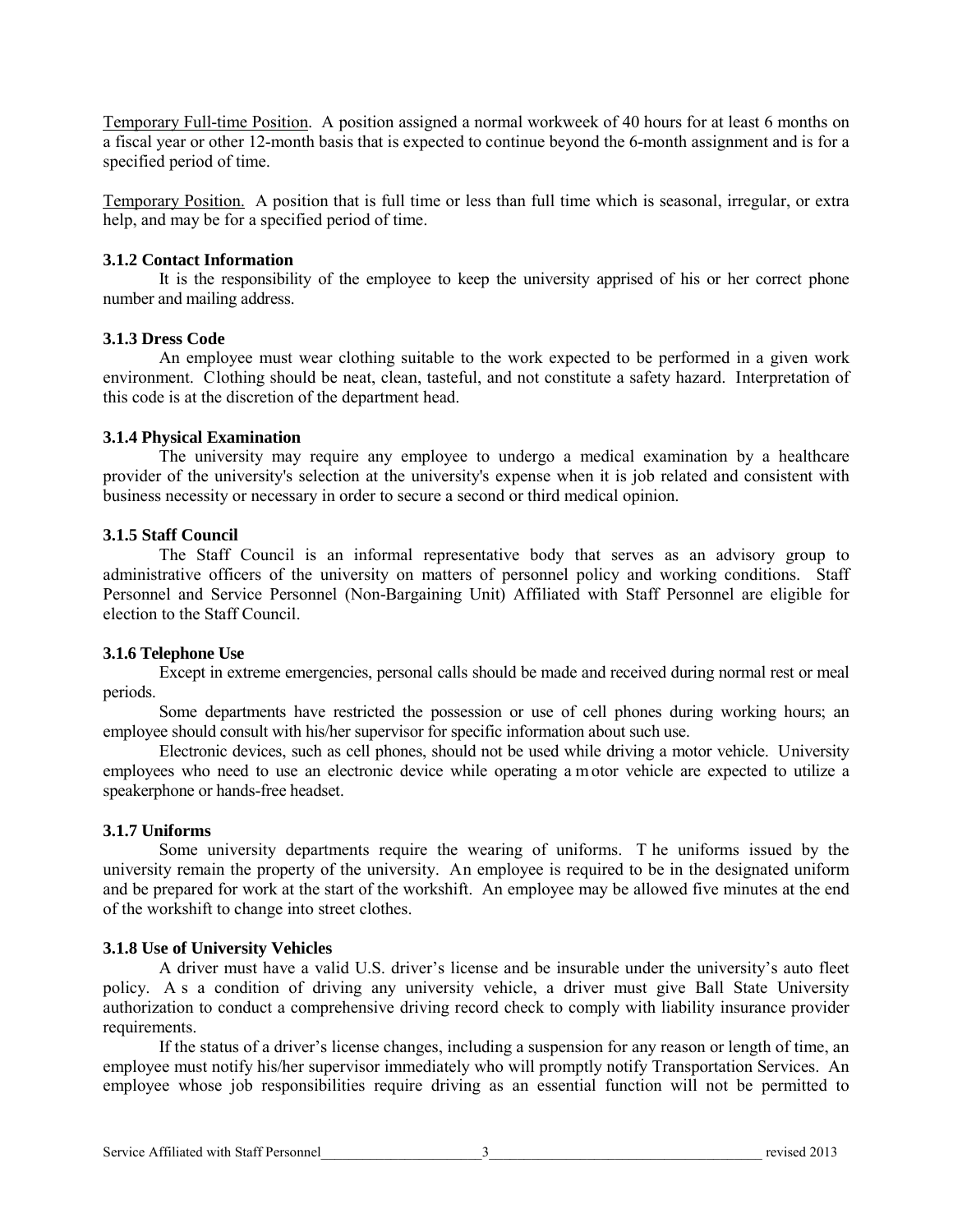continue driving if he/she is not insurable under the university's auto fleet policy or if he/she does not maintain a valid driver's license, and his/her employment may be terminated.

A driver is expected to operate a university vehicle in a safe, prudent manner. A cell phone should not be used while driving. Seat belts must be worn at all times; and the use of tobacco, alcohol, or drugs by a person driving a university vehicle is strictly prohibited. Personal use of a university vehicle is prohibited.

An accident in a university vehicle, regardless of the extent of damage, must be investigated by the police and reported to Transportation Services immediately. Contact Transportation Services at 285-1022 for additional information on driving policies or go to [www.bsu.edu/facilities](http://www.bsu.edu/facilities) and click Transportation to review the entire Driving Privileges Policy.

#### **3.2 Illness or Injury**

If absent from work because of illness or injury, an employee must notify his or her supervisor according to departmental regulations for reporting absences. Failure to notify his or her supervisor within the departmental prescribed time may result in disapproval of sick leave benefits and/or disciplinary action up to and including discharge. If there is no specific departmental regulation, the employee is required to notify his or her supervisor no later than 30 minutes after the beginning of the workshift.

#### **3.2.1 Injuries on the Job**

Regardless of the nature or severity, all injuries arising out of or in the course of an employee's work at Ball State must be reported to supervision at once, during the same shift on which the injury occurred. The Health Center provides and/or directs the medical care for employees injured on the job. The Health Center hours are 8:00 a.m. to 4:30 p.m. Monday, Thursday, and Friday and 9:00 a.m. to 6:30 p.m. on Tuesday and Wednesday. The doors lock and last patients are accepted at 4:30 p.m. and 6:30 p.m. respectively.

Employees injured outside Health Center operating hours who are in need of immediate medical treatment but whose injuries are not so severe as to warrant Emergency Room treatment, should be referred to the US HealthWorks medical clinic on 3911 W. Clara Lane (just east of Stoops Automotive Group). U.S. HealthWorks is open 8:00 a.m. to 7:00 p.m. Monday through Friday, and 8:00 a.m. to 6:00 p.m. Saturday and Sunday, except major holidays. After US HealthWorks hours or due to the severity of the injury, such injured employees should be referred to the BMH Emergency Room which is open twenty-four (24) hours a day every day.

If an employee is injured while on authorized travel outside of the Ball State area, he/she may obtain emergency treatment as needed, but should contact the University as so on as possible to discuss the situation.

The right to direct the medical treatment of employees injured on t he job is retained by the University. Therefore, the decision of when and where to send an employee for medical treatment will be made by the person in charge of the affected employee's shift based on the nature and extent of the injury. If an employee is referred to US HealthWorks or the Emergency Room, the person in charge of that shift who made the referral should leave a voice mail message for the Worker's Compensation Leave and Programs Specialist at 765-285-1036, so that worker's coverage can be verified and claims management may begin as soon as possible.

If an employee is referred outside of the University to obtain emergency treatment, he/she must follow-up at the Health Center the next day the Health Center is open. Although US HealthWorks or the Emergency Room may advise the employee to return to their location or to an employee's personal health care provider for follow-up treatment, such non-emergency visits are not covered by worker's compensation.

The injured employee's supervisor should complete an accident report and forward it to the Health Center within twenty-four (24) hours of the accident's occurrence. The accident report may be faxed to the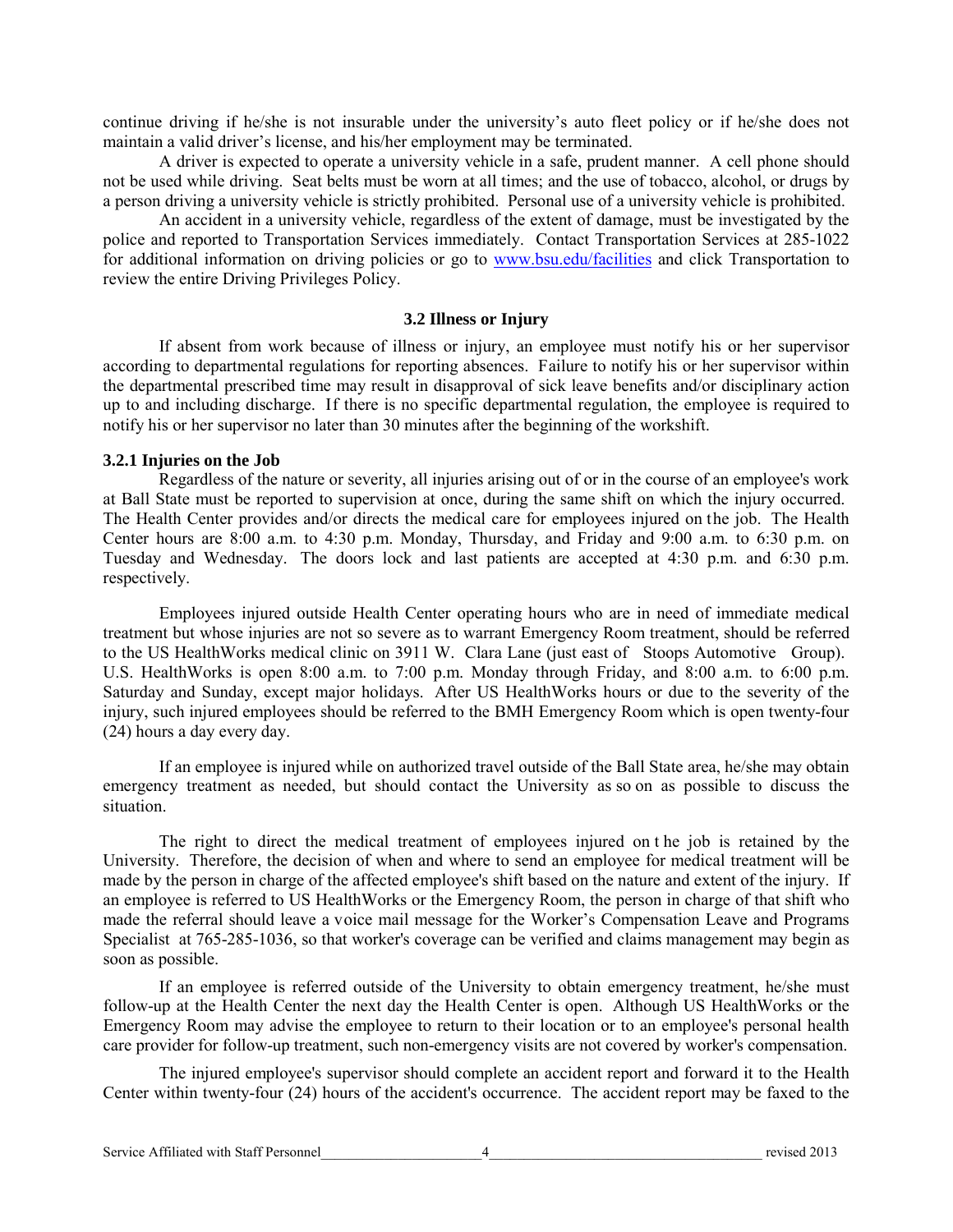Health Center at 765-285-1103. The accident report can be printed from the BSU website by going to the following link and choosing Worker's Comp First Report:

#### <http://cms.bsu.edu/About/AdministrativeOffices/HumanResources/EmployeeInfo/HRForms.aspx>

Questions regarding worker's compensation or on-the-job injuries should be directed to the Worker's Compensation Leave and Programs Specialist at 765-285-1036 or the Director of Employee Relations at 765-285-1823.

#### **3.2.2 Return to Work from an On-The-Job Injury (Worker's Compensation)**

If absent from work due to an on-the-job injury, clearance from the University Health Center must be obtained before returning to work.

#### **3.2.3 Return to Work from Other Absences**

For any absence due to illness or injury of between seven (7) and fifty-nine (59) calendar days, an employee must obtain a "Return to Work" release from the employee's healthcare provider and present it to the University Health Center. The Health Center clearance must be presented to the employee's supervisor upon return to work. **Food service employees** must follow this procedure after being absent from work for more than two (2) days due to injury or illness.

For any absence due to illness or injury of sixty (60) or more calendar days, an employee must obtain a "Return to Work" release from the employee's healthcare provider and present it to the University Health Center. The Health Center clearance must be taken to Employee Relations for final clearance. The Employee Relations release must be presented to the supervisor upon return to work.

#### **3.2.4 Position Held While Absent Due to Illness or Injury**

Whenever an employee is absent from work due to personal or a family member's illness or accident for more than ninety (90) working days during any twelve (12) month period, he/she will be placed on limited job protection status for the next twelve (12) months. If during the time the employee is on "limited job protection" status the number of days absent from work, excluding authorized Paid Time Off, exceeds the number of days worked, the employee's position may be reposted. Exception: An employee classified and paid as skilled trades who has at least ten years of University Seniority will not be placed on limited job protection status until absent due to illness or accident for more than 120 working days in any twelve (12) month period. Once an employee whose position has been refilled is released to return to work, he/she must bid on all posted service vacancies for which he/she is qualified or his/her future option to bid may be forfeited. This policy runs concurrent with any other FML job protected leave and is not in addition to those 60 days. See the FML section of this Handbook for more information.

#### **3.3 Time, Time Records, and Paychecks**

Pay is calculated on a biweekly basis, and access to pay is available on the Friday following the appropriate pay period. An employee is expected to use direct deposit and to use Self-Service Banner to access his/her paystub. If an error is detected in the paystub, promptly contact the immediate supervisor.

#### **3.3.1 Garnishments and Tax Levies**

Garnishments and tax levies are attachments to an employee's pay for an unpaid debt. The university is required by law to withhold wages due when a garnishment or tax levy has been served on the university, and it may collect a fee from the employee for this action. Such attachment on wages will be released upon the university's receipt of an order from the court or tax agency that issued the attachment or upon full compliance with the garnishment order.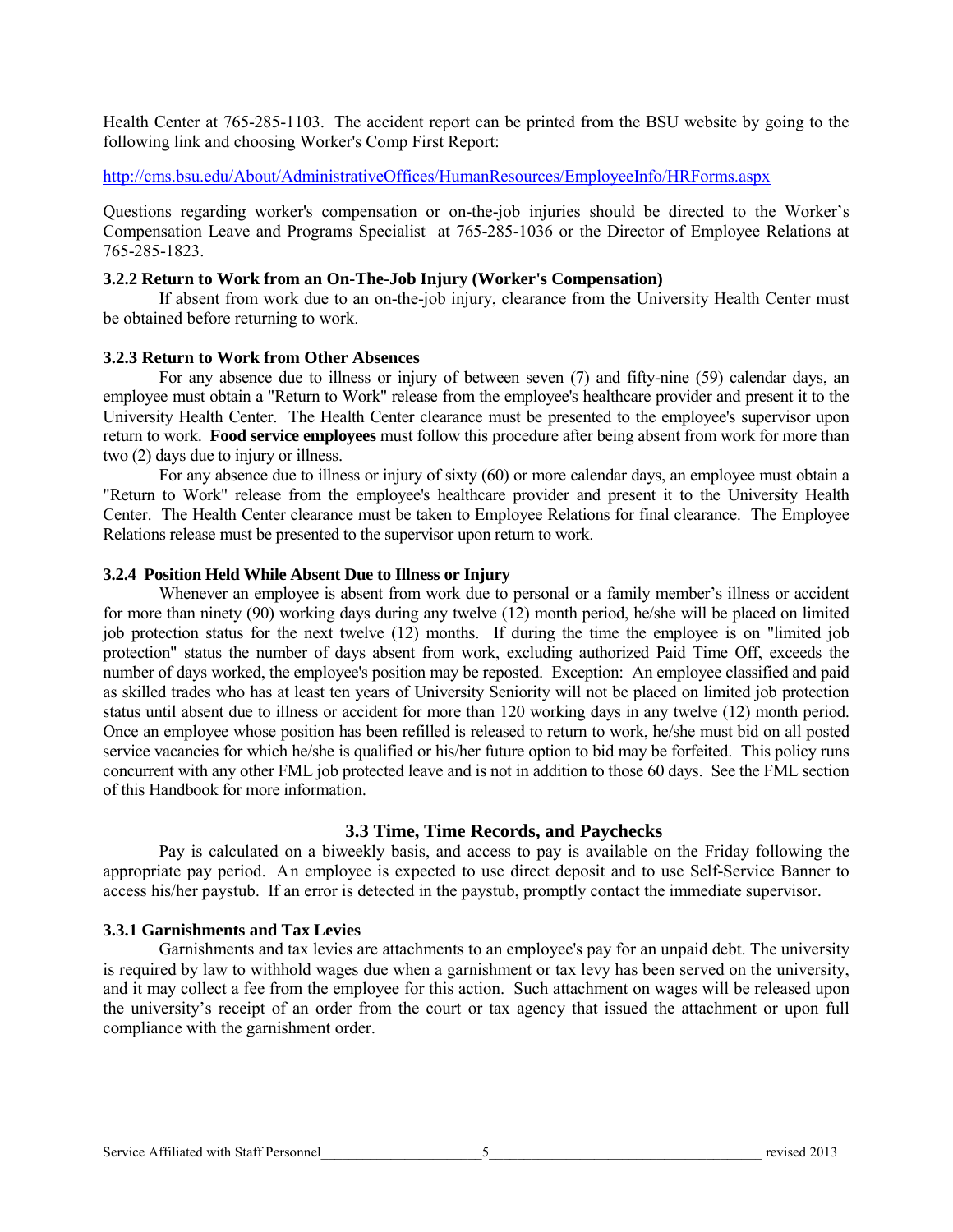#### **3.3.2 Overtime**

In general, overtime is paid at the rate of one and one-half the regular hourly rate. Overtime must be approved by a supervisor before it is worked. An employee is prohibited from working unauthorized overtime or from working "off-the-clock."

**Group Leaders.** Group Leaders are under the overtime policy for service bargaining unit personnel. O ther employees in the classification of service (non-bargaining unit) affiliated with staff personnel are covered by overtime provisions of the policy "Overtime Policy for Nonexempt Staff Personnel Other Than Law Enforcement Officers."

#### **3.3.3 Pay Adjustments**

The pay of all employees is reviewed annually; and pay adjustments, when appropriate, may be made if the Board of Trustees determines funds for such adjustments are available.

#### **3.3.4 Privacy for Mothers**

To the extent reasonably possible, a breast-feeding mother shall be provided a private location, other than a toilet stall, where she can express her breast milk in privacy during any meal period. A refrigerator or other cold storage space for keeping milk that has been expressed will be made available, or an employee may provide her own portable colds storage device.

#### **3.3.5 Rest Periods**

During each four (4) hour working period, an employee is allowed one fifteen (15) minute rest period which is limited to fifteen (15) minutes of absence from the job. The rest period is intended to be preceded by and followed by an extended work period; thus, it may not be used to cover any late arrival to work or early departure, nor may it be regarded as cumulative if not taken. Rest periods are to be scheduled by the supervisor who will advise an employee of the scheduled time and place for such rest periods. The university may approve the combination of daily rest periods into one thirty (30) minute rest period.

#### **3.3.6 Meal Period**

For an employee working six (6) hours or more, an unpaid thirty (30) minute meal period is typically scheduled. An employee will be informed when to take the meal period and may not adjust his/her work schedule without supervisory approval. If leaving the work unit/campus for a meal period, an employee should notify supervision before leaving.

#### **3.3.7 Shift Differential**

A shift premium will be paid to an employee who is regularly assigned for the majority of the workweek to the second or third shift as follows:

Second shift: \$.25/hour shift premium. The second shift is any regularly scheduled shift starting between 2:00 p.m. and 10:00 p.m.

Third shift: \$.35/hour shift premium. The third shift is any regularly scheduled shift starting between 10:00 p.m. and 5:00 a.m.

#### **3.3.8 Essential Personnel**

During university declared weather emergencies or certain other emergencies, a decision may be made to close the university. Under such circumstances, essential services must continue regardless of conditions, and personnel who have been designated as providing essential services must report to work. Essential Personnel should report to work for their regular shifts regardless of weather conditions or other factors and regardless whether the university is officially "open" or "closed." Absences for essential personnel who fail to report for work will not be excused and may result in discipline.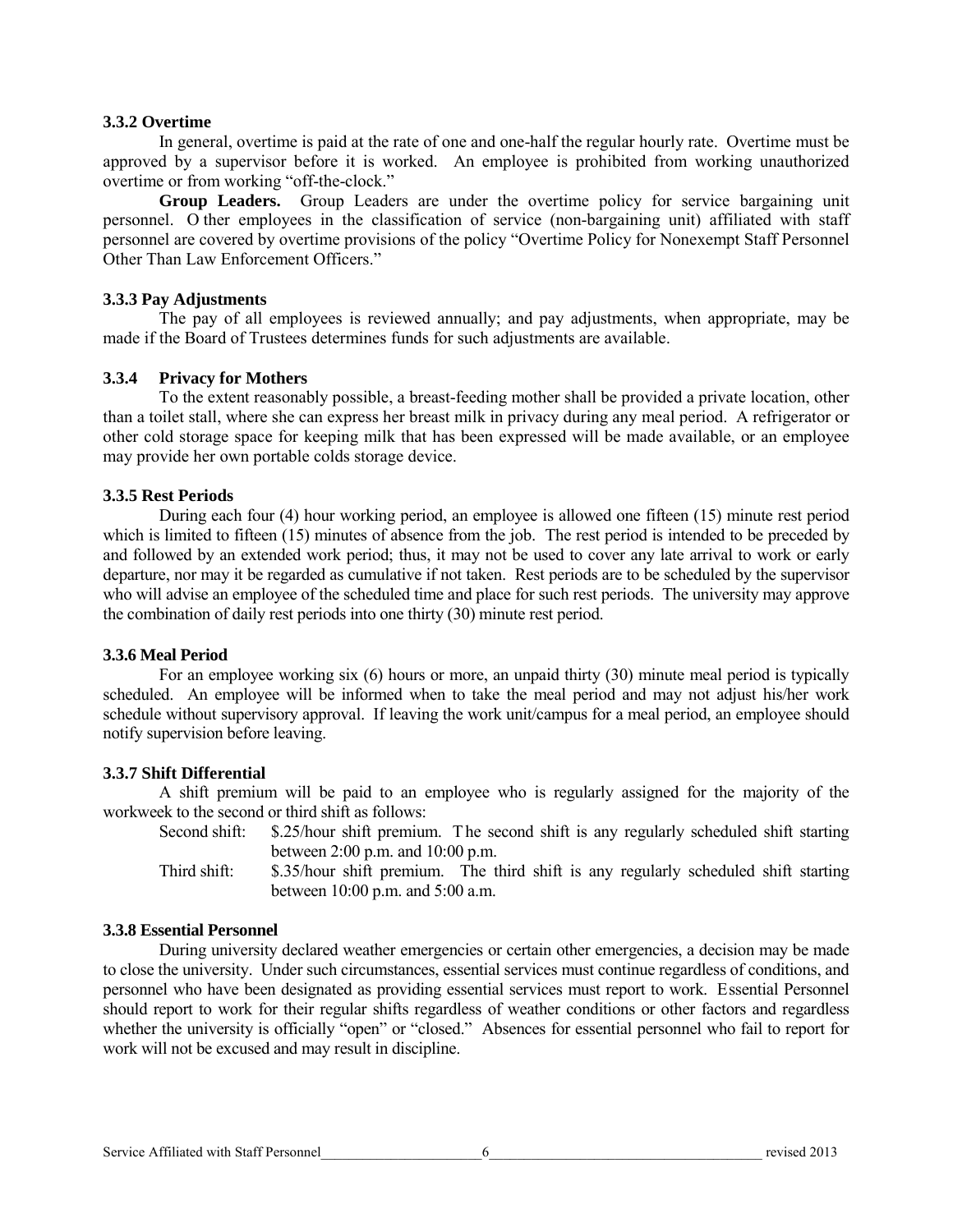#### **3.3.9 Weather and Emergency Hotline**

Service employees may call an information hotline at 285-WORK (285-9675) for the most up-to-date information about reporting to work. Specific questions and/or problems should be directed to the employee's supervisor. Also available is the university's website: [www.bsu.edu.](http://www.bsu.edu/)

#### **3.4 Work Life Issues**

#### **3.4.1 Americans with Disabilities Act**

If a d isabled Ball State University employee needs a workplace accommodation, that employee should contact the Office of University Compliance immediately upon learning of the need for the accommodation. All disability accommodation requests will be reviewed in a timely manner and through an interactive process typically involving the employee, the supervisor of the employee, and the Office of University Compliance.

If a Ball State University employee is only temporarily impaired, he/she should work with his/her immediate supervisor and/or department head to determine if work is available within the parameters of the specific restrictions. Temporary impairments are not covered by the Americans with Disabilities Act.

#### **3.4.2 Anti-Nepotism Policy**

This anti-nepotism policy is intended to reinforce the university's commitment to employment practices which create and maintain constructive working relationships within the university community and which reflect the university's commitment to management practices that are fairly, efficiently, and evenhandedly applied to all Staff and Service Personnel and applicants for employment in these job classifications without actual or apparent bias or favoritism.

- 1. It is the general policy of Ball State University not to employ, or to continue to employ, relatives on a regular or part-time or temporary basis within the same functional work unit or to have one relative under the direct supervision of another relative.
	- a. A relative, for the purposes of this policy, is defined as an individual for whom a faculty or professional or staff or service employee has been assigned legal responsibility in a guardianship capacity, parent, child, brother, sister, spouse, aunt, uncle, niece, nephew, grandparent, grandchild, or such persons related by marriage.
	- b. For the purposes of this policy, a "functional work unit" normally will be defined as an academic department or an administrative office. If questions should arise as to what constitutes a "functional work unit" in the administration of this policy, that determination will be made by the university officer to whom the unit reports within which the affected employees are employed.
	- c. For the purposes of this policy, "direct supervision" means the lowest level of supervision responsible for assigning work, supervising activities related to that work, appraising performance, determining salary or wage increases, and/or making decisions in regard to the hiring, firing, and disciplining of an employee.
	- d. In addition to the prohibition against the direct supervision of a staff or service employee by a relative, no faculty or professional or staff or service employee shall initiate, participate in, or in any way influence institutional decisions involving a direct benefit (initial appointment, retention, promotion, salary/wage, leave of absence, grievance adjustment, etc.) to members related by family or marriage as defined in paragraph 1.a. above. In instances where a conflict of interest might occur because of general supervisory responsibilities (supervision at least one step above that of the direct supervisor) under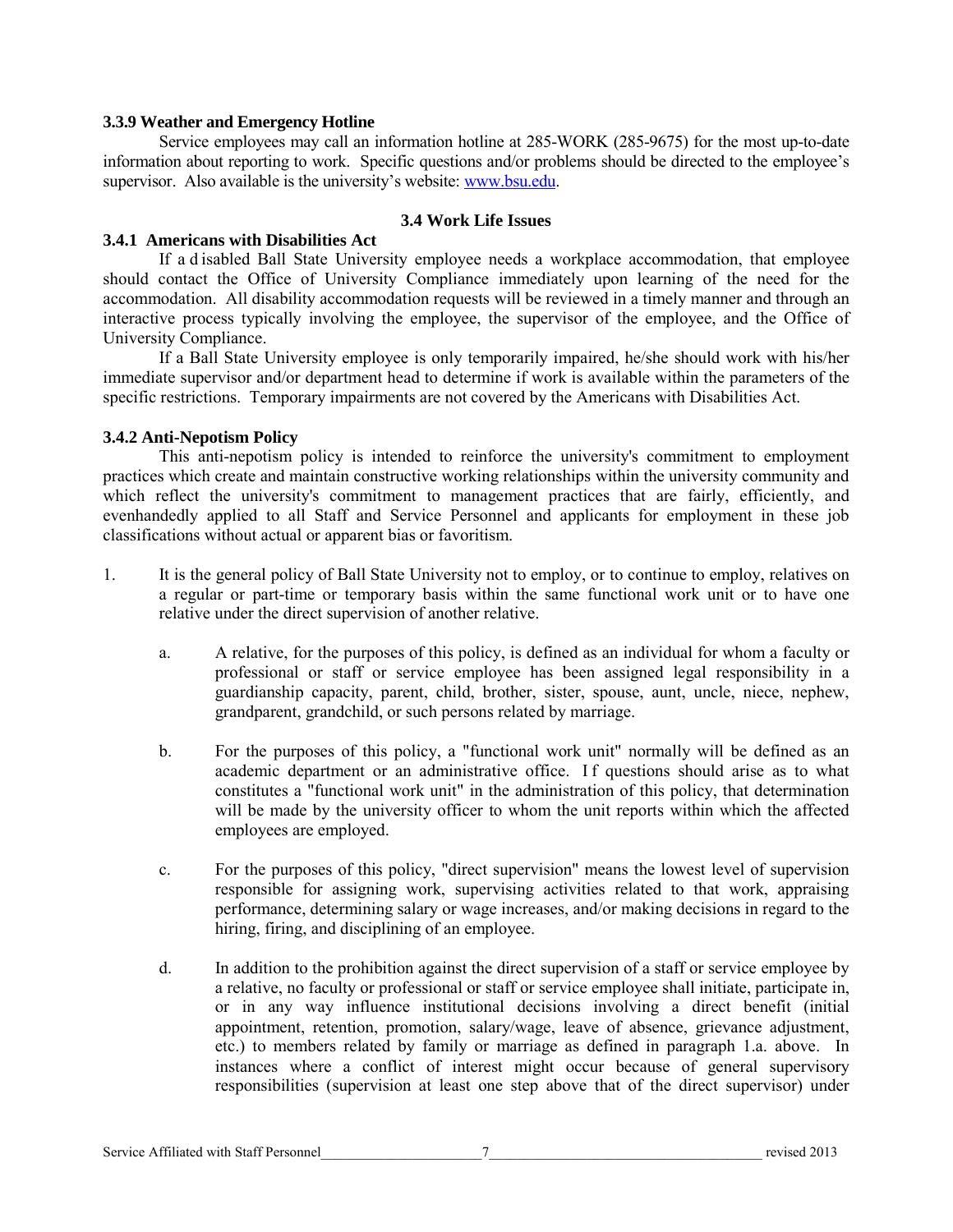normal operating procedures, the responsibility for institutional decisions involving a direct benefit will pass to the next higher administrative level.

- 2. If any of the relationships defined in paragraph 1 above are created subsequent to the employment of the affected staff or service employee, one of the persons affected must give up his or her position no later than 6 months from the date the relationship was established. Within 30 da ys after the relationship, as defined in paragraph 1 above has been established, the affected persons must inform in writing the university officer to whom the unit in which he or she is employed reports that such a relationship exists and must state which of the affected persons will relinquish his or her position. Should the written notification to the university officer fail to specify which of the affected persons will give up his or her position, it will be assumed that the party with the least seniority (length of continuous service from the last date of hire at the university) will relinquish his or her position. The person giving up his or her position may be re-employed within the university subject to the needs of the university.
- 3. Whenever any supervisor may propose because of the best interests of the university to employ a person, or to continue the employment of a person, in a position where he or she would be working in the same functional work unit with a relative or would be under the direct supervision of a relative as specified in paragraph 1, such supervisor shall prepare a written request for approval of such employment setting forth the reasons for the request. The request shall be submitted to his or her immediate supervisor for review and recommendation, through each higher supervisory level, to the university officer responsible for the affected unit. The university officer may reject the request or grant it subject to such conditions as he or she may deem appropriate and in the best interests of the university and in such a way as to be consistent with the general purposes of this policy as set forth above. If the request is granted, it shall be for a period of no more than 12 months and shall be conditional upon the annual review procedure set forth in paragraph 4.
- 4. The university officer shall review annually each request previously approved. If the university officer finds that the circumstances under which the approval was granted have materially changed or that the conditions attached to the approval, if any, are ineffective or inadequate, he or she shall take such action as he or she finds to be in the best interests of the university, including termination of the employment or continuance of the employment under different conditions. The affected  $emነove(s)$  may appeal the decision by the university officer as provided in section 4 of this policy through the appropriate grievance procedure -- Staff/Non-Bargaining Unit Affiliated with Staff or Service Personnel.
- 5. Students, graduate assistants, research assistants, and doctoral fellows employed by the university are covered under this policy.
- 6. If a university officer is made aware of possible violations of this policy, he or she shall have the matter investigated. If the facts alleged are found to be correct so as to establish a violation of this policy, the President may terminate the employees violating this policy or the person having administrative supervision of the affected employees may request, pursuant to paragraph 3, that the employment be continued, in which event the matter shall be treated as provided in paragraphs 3 and 4.
- 7. This policy applies to all persons employed after the effective date of the adoption of the policy. This policy also applies to persons whose employment precedes the adoption of this policy with the following exceptions:
	- a. persons who directly supervise another person related by family or marriage, or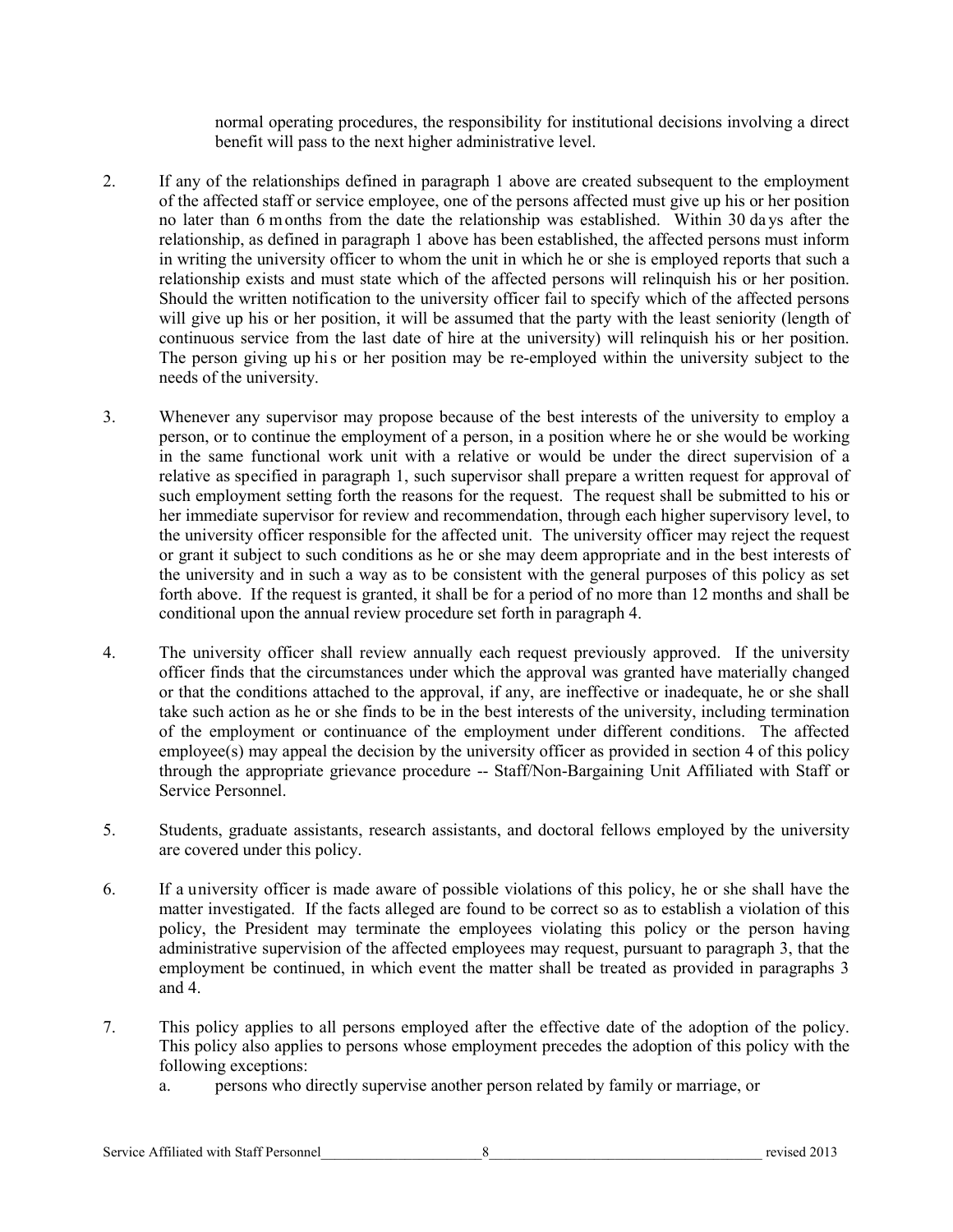b. persons related by family or marriage who are employed within the same functional work unit upon the effective date of the adoption of this policy shall not be subject to the provisions of this policy in regard to that supervisory relationship or working relationship as long as the incumbents remain in their current positions.

Effective date: October 2, 1987

#### **3.4.3 Consensual Sexual or Romantic Relationships Policy**

Legal and ethical risks are inherent in any sexual or romantic relationship between a p erson with instructional responsibilities (full-time or part-time faculty, lecturer, visiting professor, graduate assistant, or tutor) and a st udent whose academic work is being supervised by the person with instructional responsibilities, even when the relationship seems to be consensual. The same is true of a se xual or romantic relationship between a person with non-instructional supervisory responsibilities (faculty, administrator, staff, or student) and someone over whom the person has supervisory responsibility. Individuals involved in a romantic relationship cannot be expected to be able to render an objective assessment of the performance of his or her partner in the relationship; the ability to render an objective assessment is crucial to the role of instructor or supervisor.

Because of these legal and ethical risks, it is the university's policy that persons shall not have instructional or supervisory responsibilities over anyone with whom they have a sexual or romantic relationship. I f such a relationship exists or develops, the person with instructional or supervisory responsibilities shall immediately make arrangements to terminate his or her instructional or supervisory responsibilities over the partner in the relationship. A member of the campus community who fails to withdraw from participation in decisions that may reward or penalize the party with whom he or she has or has had a sexual or romantic relationship will be deemed to have violated his or her ethical obligation to the university.

Violations of this policy may be reported to the Office of University Compliance or in the case of a student, he or she may report the conduct to the administrative head of Student Affairs. All such complaints and reports will be investigated in accordance with the "Equal Opportunity and Affirmative Action Complaint Investigation Procedure and Appeal Process." To knowingly file a false or malicious complaint or report is a violation of this policy.

#### **3.4.4 Delinquent Accounts Owed the University**

The "Procedures for Collecting Delinquent Accounts Owed the University" was updated and then passed by the Board of Trustees on January 29, 2010, in order to collect charges remaining unpaid after 60 calendar days after appropriate hearings and other appeal procedures, if any, have been concluded. Penalties assessed may include withholding employee privileges, recording of the delinquent account in the personnel file, refusing class registration, withholding salary increases, and withholding promotions and/or upgrades of positions. In addition, delinquency processing and late payment charges have been added to the revised policy. A t the option of the university, delinquent accounts may be referred to collection agencies or pursued in court.

#### **3.4.5 Equal Opportunity and Affirmative Action Policy**

Ball State University provides equal opportunity to all students sand applicants for admission in its education programs, activities, and facilities without regard to race, religion, color, sex (except where sex is a bona fide qualification), sexual orientation, gender identity/gender expression, physical or mental disability, national origin, ancestry, or age.

Ball State University provides equal opportunity to all employees and applicants for employment in its recruitment, hiring, retention, promotion, tenure, transfer, layoff, return from layoff, training, and other employment decisions and in its compensation and benefits programs without regard to race, religion, color, sex (except where sex is a bona fide occupational qualification), sexual orientation, gender identity/gender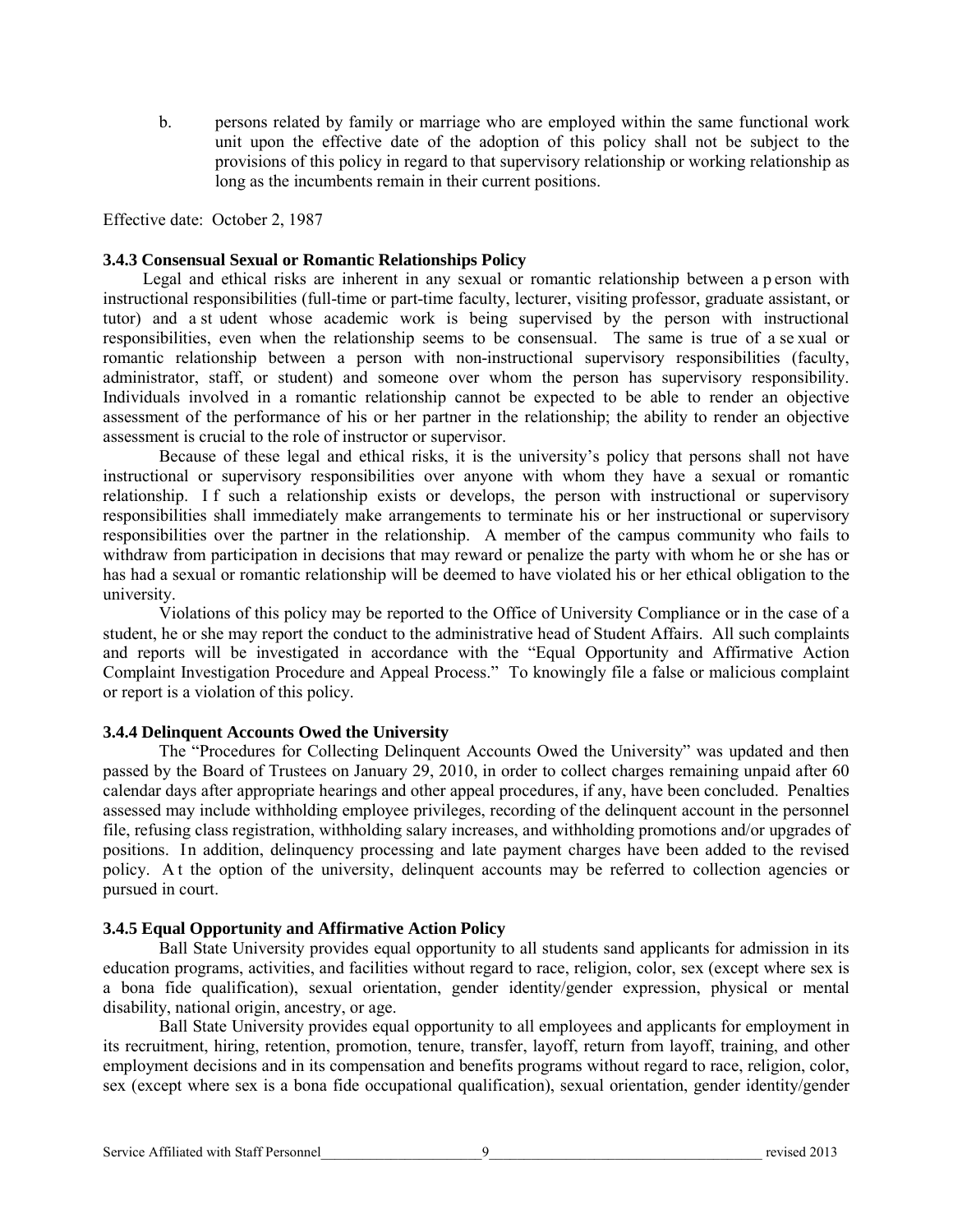expression, physical or mental disability, national origin, ancestry, age, or citizenship (for U.S. citizens and protected lawfully-admitted aliens).

The university also takes affirmative action to employ and advance minorities, women, qualified disabled persons, and qualified disabled veterans and veterans of the Vietnam era. Information concerning the university's affirmative action programs can be obtained from the Office of University Compliance, Ball State University, Muncie, IN 47306.

Each line administrator is responsible for ensuring that educational and employment decisions are made and implemented in accordance with the university's equal opportunity and affirmative action policy. All persons involved in the decision-making process, including members of faculty and other employee committees, shall act in a nondiscriminatory manner. The Office of University Compliance is responsible for developing, coordinating, and implementing policies and procedures for institutional compliance with all applicable federal and state equal opportunity laws and regulations and for preparing and monitoring compliance with required affirmative action programs.

Complaints regarding unlawful discrimination should be filed within 45 calendar days following the alleged act or incident giving rise to the complaint in the Office of University Compliance in accordance with the "Ball State University Equal Opportunity and Affirmative Action Complaint Investigation Procedure and Appeal Process." A copy of this document may be obtained by contacting the Office of University Compliance. The President will review the university's equal opportunity and affirmative action policy and programs at least once each year, measure progress against the objectives stated in the affirmative action programs, and report findings and conclusions to the Board of Trustees.

Effective date: July 19, 2013

#### **3.4.6 GLBA Information Security Program**

Ball State University is committed to providing a security program mandated by the Federal Trade Commission's Safeguard Rule and the Gramm Leach Bliley Act (GLBA). This program ensures the security and confidentiality of any record containing nonpublic financial information about a student or other third party who has a relationship with Ball State University. In addition to this coverage which is required under federal law, Ball State University chooses as a matter of policy to also include in this definition any credit or debit card information received in the course of business by the university whether or not such credit or debit card information is covered by the GLBA. Examples of student financial information include but are not limited to the following: bank and credit card account numbers; income, credit histories, and other consumer report information; social security numbers; loan information, including loan applications and loan servicing; loan collection and delinquent loan processing; money wiring and other electronic funds transfers; financial aid information; student account balance information; other nonpublic personally identifiable information relating to a financial transaction.

#### **3.4.7 Grievance Procedure for Staff Personnel & Service Personnel (Non-Bargaining Unit) Affiliated with Staff Personnel**

- 1. Applicability. A grievance is defined as a dispute between the university and a Staff Personnel or Service Personnel (Non-Bargaining Unit) Affiliated with Staff Personnel employee or employees concerning the meaning or application of a university rule or regulation. All grievances shall be processed and disposed of in accordance with this procedure; provided, however:
	- a. Except as stated in subparagraph (b) below, if there exists a separate, university procedure for processing a grievance concerning the specific rule or regulation involved (e.g., parking violations), the grievance shall be processed and disposed of in accordance with that procedure.
	- b. If the grievance involves an employee's discharge or discipline and the employee alleges the discharge or discipline was, in whole or in part, due to discrimination relating to race,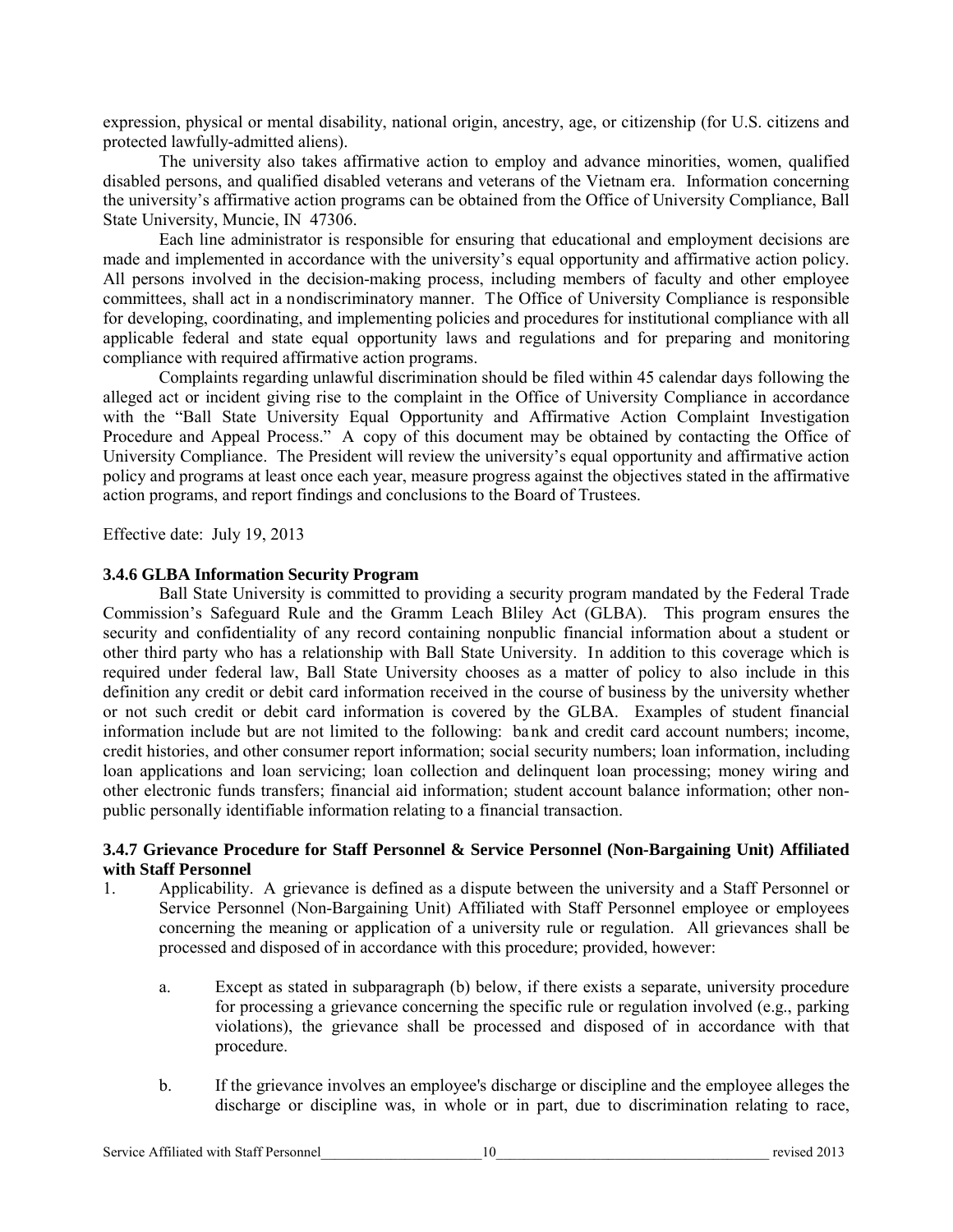religion, color, sex (except where sex is a bona fide occupational qualification), sexual orientation, physical or mental disability, national origin, ancestry, age, or citizenship (for U.S. citizens and protected lawfully-admitted aliens), the grievance shall be processed and disposed of in accordance with this procedure rather than the university's "Equal Opportunity and Affirmative Action Complaint Investigation Procedure and Appeal Process," but in these circumstances the university's Vice President and General Counsel shall serve in an advisory capacity at each step of this procedure after Step 1 a nd two additional persons shall serve with the Staff Council Employee Relations Committee at Step 3.

An employee shall not have the right to pursue two separate procedures for a g rievance, or grievances, arising out of the same event or circumstances.

If any question arises concerning the university procedure to be followed in processing or disposing of a particular grievance, the President of the university, in the President's sole discretion, shall determine the university procedure which shall be followed.

- 2. Procedure. Grievances subject to this procedure shall be processed and disposed of in the following manner:
	- a. **Step 1.** The aggrieved employee must submit his or her grievance, in writing, to his or her immediate supervisor within 10 calendar days following the occurrence of the event or circumstances giving rise to the grievance; in the absence of the immediate supervisor, the grievance may be submitted to the supervisor's designee. W ithin 3 w orkdays following receipt of the grievance by the supervisor, the supervisor, or his designee, will meet with the employee to discuss the grievance; the supervisor will give the employee a written answer to the grievance within 3 workdays following the meeting with the employee.
	- b. **Step 2.** If the employee wishes to further pursue the grievance, the employee must submit a copy of the written grievance and the immediate supervisor's answer to the employee's next higher supervisor within 3 workdays from the date of the Step 1 a nswer. Within 3 workdays following the receipt of the grievance at Step 2, the next higher supervisor will meet with the employee to discuss the grievance; the next higher supervisor will give the employee a written answer to the grievance within 3 workdays following the meeting with the employee.
	- c. **Step 3.** If the employee wishes to further pursue the grievance, the employee must, within 3 workdays from the date of the Step 2 answer, so advise the President of the Staff Council in writing, and submit a copy of the written grievance along with copies of the Step 1 and Step 2 answers to him/her. Step 3 shall be conducted as follows:
		- 1) Notice of Hearing. Upon receipt of an appeal, the President of Staff Council will notify the employee, the appropriate supervisor(s) and next higher supervisor(s) of the date, time and place the appeal will be heard. The date shall be within 5 workdays after the President of Staff Council receives the appeal.
		- 2) Quorum and Challenges. The appeal shall be heard by the Staff Council Employee Relations Committee. A majority of the members of the Committee shall constitute a quorum. The employee, the supervisor(s) or the next higher supervisor(s) may challenge a m ember on the grounds of personal bias. T he decision whether to disqualify a challenged member shall be made by a majority vote of the remaining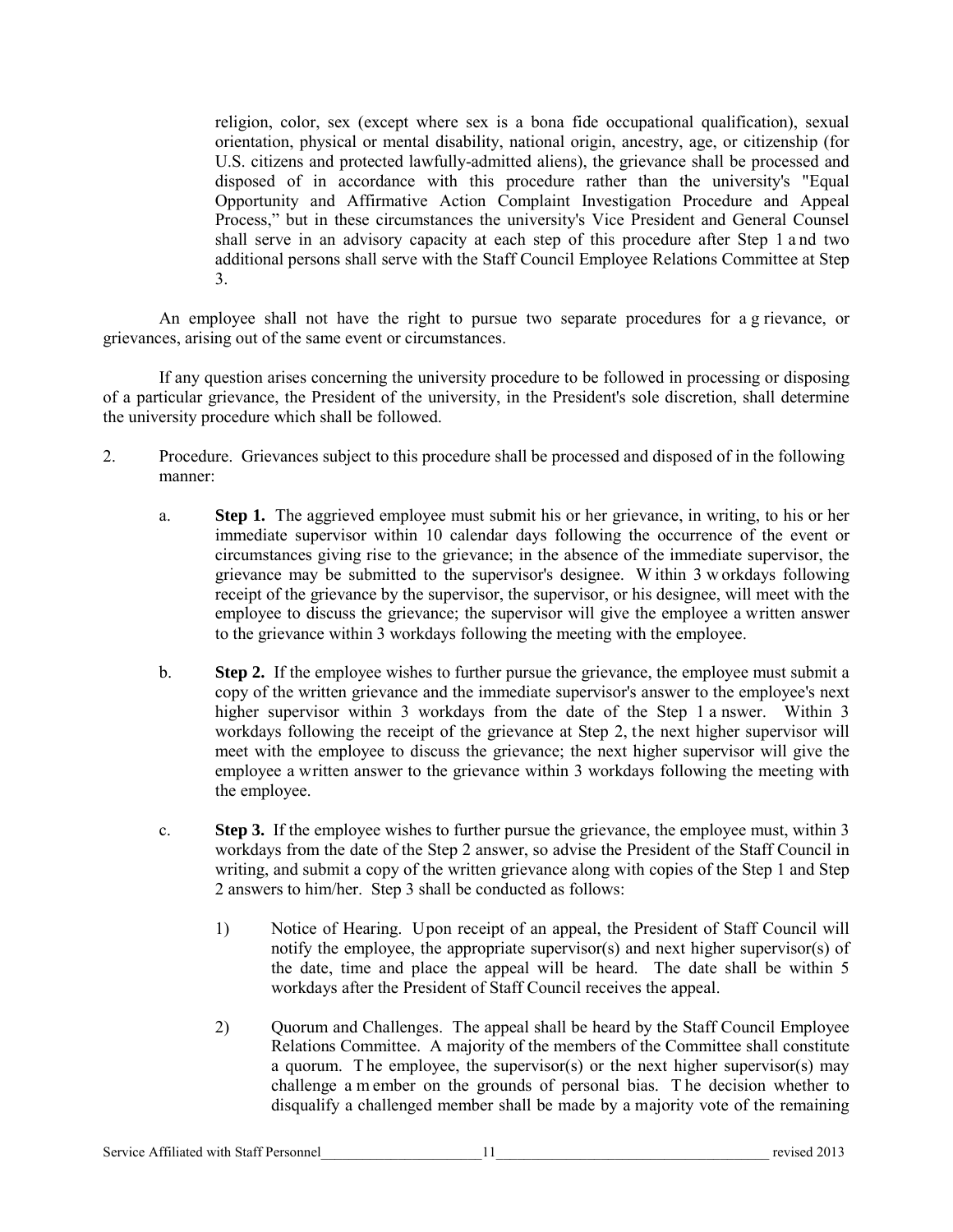members present, conducted by secret ballot. In the event such challenges are upheld and a quorum could not thereafter exist, the President of Staff Council shall appoint additional ad hoc members for purpose of the hearing.

- 3) Procedure When Employee Alleges Discrimination. If the grievance involves the employee's discharge or discipline and the employee has alleged the discharge or discipline was, in whole or in part, due to discrimination relating to race, religion, color, sex (except where sex is a b ona fide occupational qualification), sexual orientation, physical or mental disability, national origin, ancestry, age, or citizenship (for U.S. citizens and protected lawfully-admitted aliens), the procedure at Step 3 shall be modified as follows:
	- a) Within 3 w orkdays after receipt of the appeal, the President of Staff Council will notify the employee and the appropriate supervisor(s) in writing of a time to meet in the office of the university's Vice President and General Counsel to choose 2 a dditional persons to serve with the Staff Council Employee Relations Committee to hear the appeal; the time so designated shall be within 7 w orkdays after receipt of the appeal. The 2 additional persons shall be chosen from among the 3 Equal Opportunity and Affirmative Action Complaint Appeals Board Panelists elected by Staff Personnel, pursuant to the university's "Complaint Investigation and Appeal Process." T he employee shall choose one person and the appropriate supervisor(s) shall choose 1 pe rson. I f either the employee or the appropriate supervisor(s) fails to appear on or before the designated time to make a selection or otherwise fails to make a selection, the university's Vice President and General Counsel shall make that person's selection.
	- b) Within 3 workdays after the time designated by the President of Staff Council for the employee and appropriate supervisor(s) to choose the 2 additional persons, the university's Vice President and General Counsel shall notify the President of Staff Council of the names of the persons chosen. U pon receipt of this notification, the President of Staff Council will notify the employee, the appropriate supervisor(s) and next higher supervisor(s) of the date, time and place the appeal will be heard; the date shall be within 5 workdays after the President of Staff Council receives the notification from the university's Vice President and General Counsel.
	- c) The 2 additional persons so chosen shall be counted in determining whether a quorum exists and construed in all respects as being members of the Staff Council Employee Relations Committee for purposes of this grievance procedure.
- 4) Witnesses. The employee, the supervisor(s) and the next higher supervisor(s) may invite such person or persons who have information relevant to the grievance to present testimony at the hearing; provided, however, the Committee may limit the number of witnesses to avoid repetition and cumulative testimony. Each party shall be responsible for insuring the presence of his or her witnesses at the hearing and shall be prohibited from submitting a written statement in lieu of personal testimony of a w itness unless a m ajority of the Committee members determine that such witness is unavailable to testify. A ll witnesses who testify may be questioned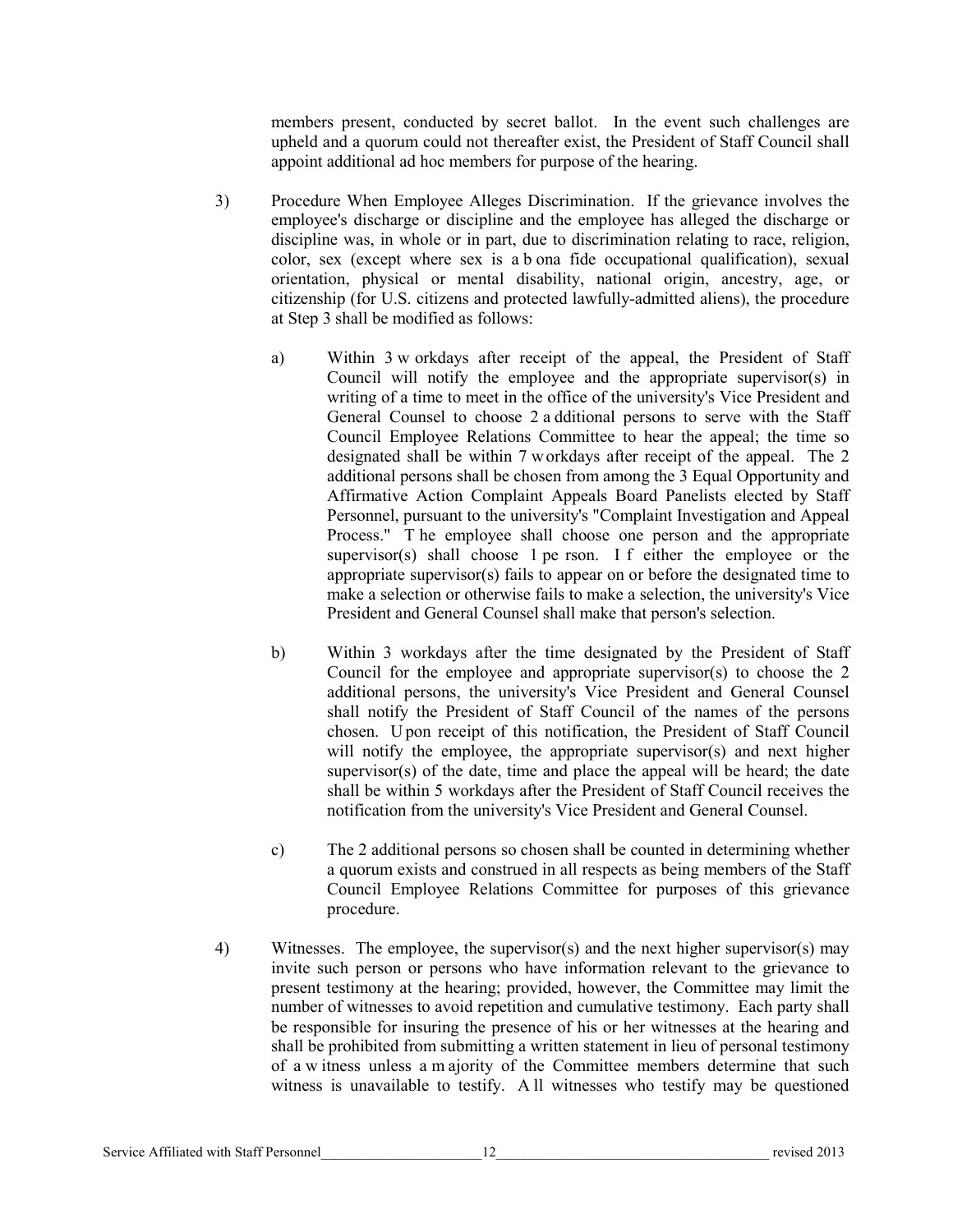concerning any matter relevant to the grievance by the parties and by any member of the Committee.

- 5) Attendance at Hearing. In addition to members of the Committee, the employee, the supervisor(s) and the next higher supervisor(s) the following persons and no other are permitted to attend the hearing: the Associate Vice President for Human Resources and Administrative Services, the President of Staff Council, other university-affiliated persons whose presence is requested or approved by the Associate Vice President for Human Resources and Administrative Services, any person designated by the Committee to record, transcribe or prepare a summary of the evidence presented at the hearing, and the university employee selected to assist the aggrieved employee. In addition, when the grievance involves alleged prohibited discrimination, the university's Vice President and General Counsel shall attend. Witnesses called by either party who are not otherwise entitled to attend the hearing shall be present only while they are testifying. Failure, without good cause, of the aggrieved employee to appear and proceed at the hearing shall result in automatic denial of the appeal and the decision or determination appealed from shall become final.
- 6) Conduct of Hearing. T he hearing shall be conducted in an informal manner and without reference to any technical rules for the admission of evidence, with a view towards providing the Committee with a complete understanding of the circumstances surrounding the decision which is being appealed. I rrelevant, immaterial and unduly repetitious evidence may be excluded. The chairperson of the Committee shall preside at the hearing and shall make all procedural rulings, which rulings may be reversed by a majority vote of the Committee members present.
- 7) Continuances. The Committee in its sole discretion may continue the hearing to a later time or times, within 48 hours after the starting time of the initial Step 3 hearing. With the approval of the Associate Vice President for Human Resources and Administrative Services, the Committee may continue the hearing to a later time or times more than 48 hours after the starting time of the initial Step 3 hearing.
- 8) Hearing Record. The hearing may, but need not be, tape recorded or transcribed at the discretion of the Committee; however, if a recording or transcription is not made, a summary of the evidence presented at the hearing shall be prepared. The tape, transcript or summary shall be given to the Associate Vice President for Human Resources and Administrative Services together with the Committee's findings and recommendation.
- 9) Determination by Committee. The Committee shall meet in one or more private sessions after the conclusion of the hearing to consider the evidence presented at the hearing and shall determine whether the appeal should be upheld or denied, setting forth in writing its reasons therefore. The Committee's determination shall be based solely on t he documents and evidence presented or summarized at the hearing and/or the credibility and demeanor of the parties and witnesses who testified at the hearing or private meetings; provided, however, the Committee members may take official notice of matters which would be within the general experience or knowledge of employees of the university.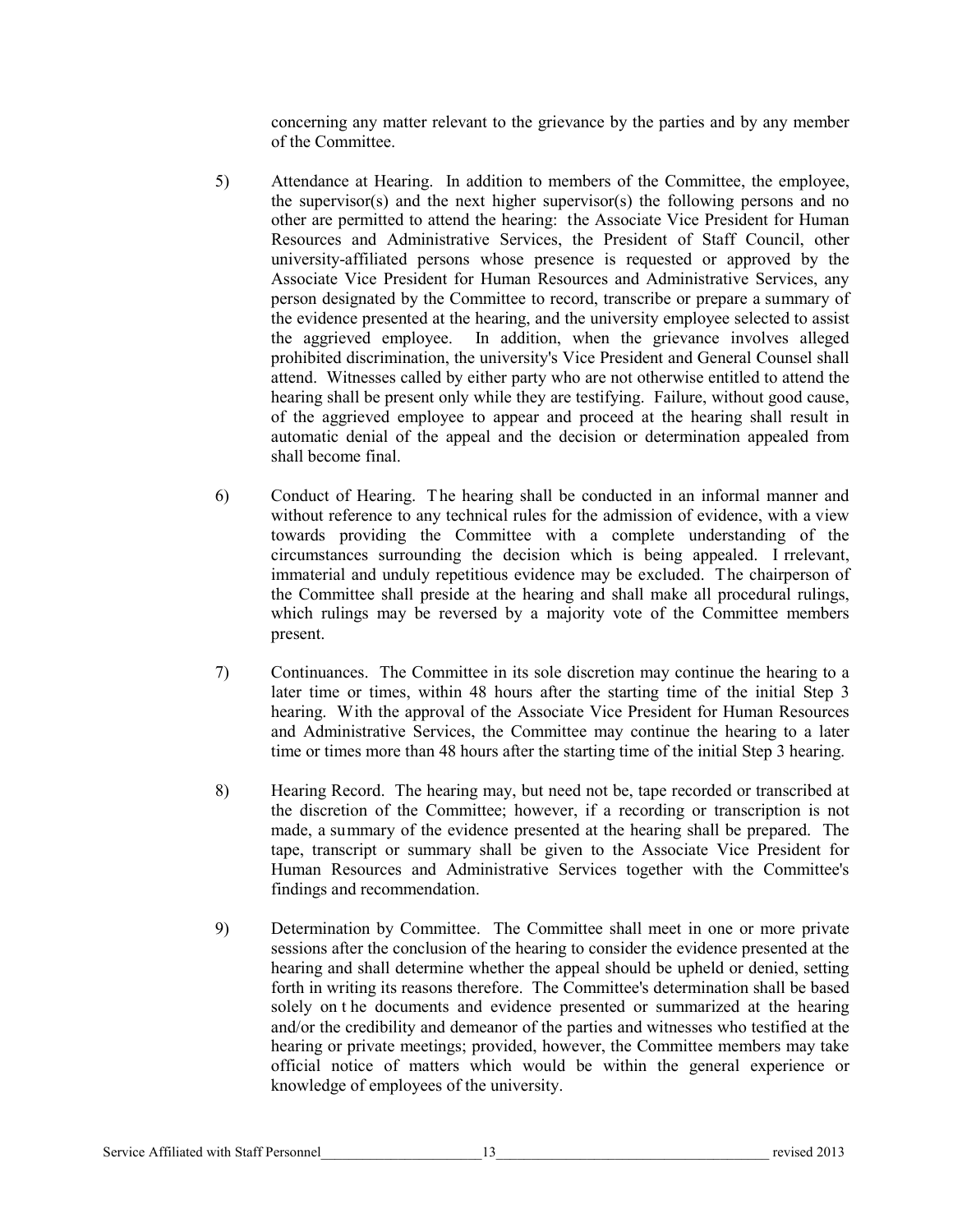10) Additional Rules. Procedural rules not inconsistent with this grievance procedure may be established by the Committee to fulfill its investigative and fact-finding function in an orderly manner.

Within 5 workdays following conclusion of the Step 3 hearing, the Staff Council Employee Relations Committee will give its written findings and recommendations to the Associate Vice President for Human Resources and Administrative Services, the employee, the supervisor(s) and next higher supervisor(s). The copy of the findings and recommendations given to the Associate Vice President for Human Resources and Administrative Services shall be accompanied by a copy of the written grievance, the Step 1 and Step 2 answers, and any written evidence or documents submitted at the Step 3 hearing.

d. **Step 4**. Within 14 w orkdays after receiving the Staff Council Employee Relations Committee findings and recommendations, the Associate Vice President for Human Resources and Administrative Services shall review the findings and recommendations and communicate his or her decision to the President of Staff Council, the employee, the supervisor(s) and next higher supervisor(s).

Within 7 calendar days after receipt of the Associate Vice President's decision, the President of Staff Council, the employee, the supervisor(s) and/or the next higher supervisor(s) may request an appointment with the Associate Vice President for Human Resources and Administrative Services to discuss the matter. The request shall be submitted in writing to the Associate Vice President and shall set forth such person's objections, if any, to the Associate Vice President's decision and the reasons therefore. At this conference only those persons may attend whom the Associate Vice President invites and only matters that relate directly to the appeal will be discussed. As a result of the conference, the Associate Vice President may: (1) reaffirm his or her original decision; (2) overrule or modify his original decision; or (3) refer the grievance back to the Staff Council Employee Relations Committee for a r ehearing to consider relevant and material facts not presented to the Committee at the original hearing; provided, however, that the Associate Vice President may refuse to grant a rehearing if he or she determines that failure to present the facts at the original hearing was the fault of the party requesting reconsideration. If the Associate Vice President decides to refer the grievance back to the Staff Council Employee Relations Committee, that Committee will be reconvened to hear the additional facts. The Committee's findings will be presented to the Associate Vice President who will render a final decision based upon all the information presented at either the original hearing or the rehearing. T he Associate Vice President shall communicate his or her decision to the President of Staff Council, the Staff Council Employee Relations Committee, the employee, the supervisor(s), and next higher supervisor(s). The decision reached by the Associate Vice President for Human Resources and Administrative Services in this Step 4 is final and binding, unless within 7 calendar days after receipt of the Associate Vice President's decision the Staff Council Employee Relations Committee, by majority vote, requests review of the Associate Vice President's decision by the President of the university. Such a request shall be made only in unusual circumstances, shall be filed in writing with the President of the university and shall set forth the objections to the Associate Vice President's decision and the reasons therefore. The President of the university shall thereafter review the Associate Vice President's decision in such a manner as the President of the university, in his or her sole discretion, deems desirable. As a result of this review, the President of the university may: (1) affirm the Associate Vice President's decision; (2) overrule or modify the Associate Vice President's decision; or, (3) refer the grievance back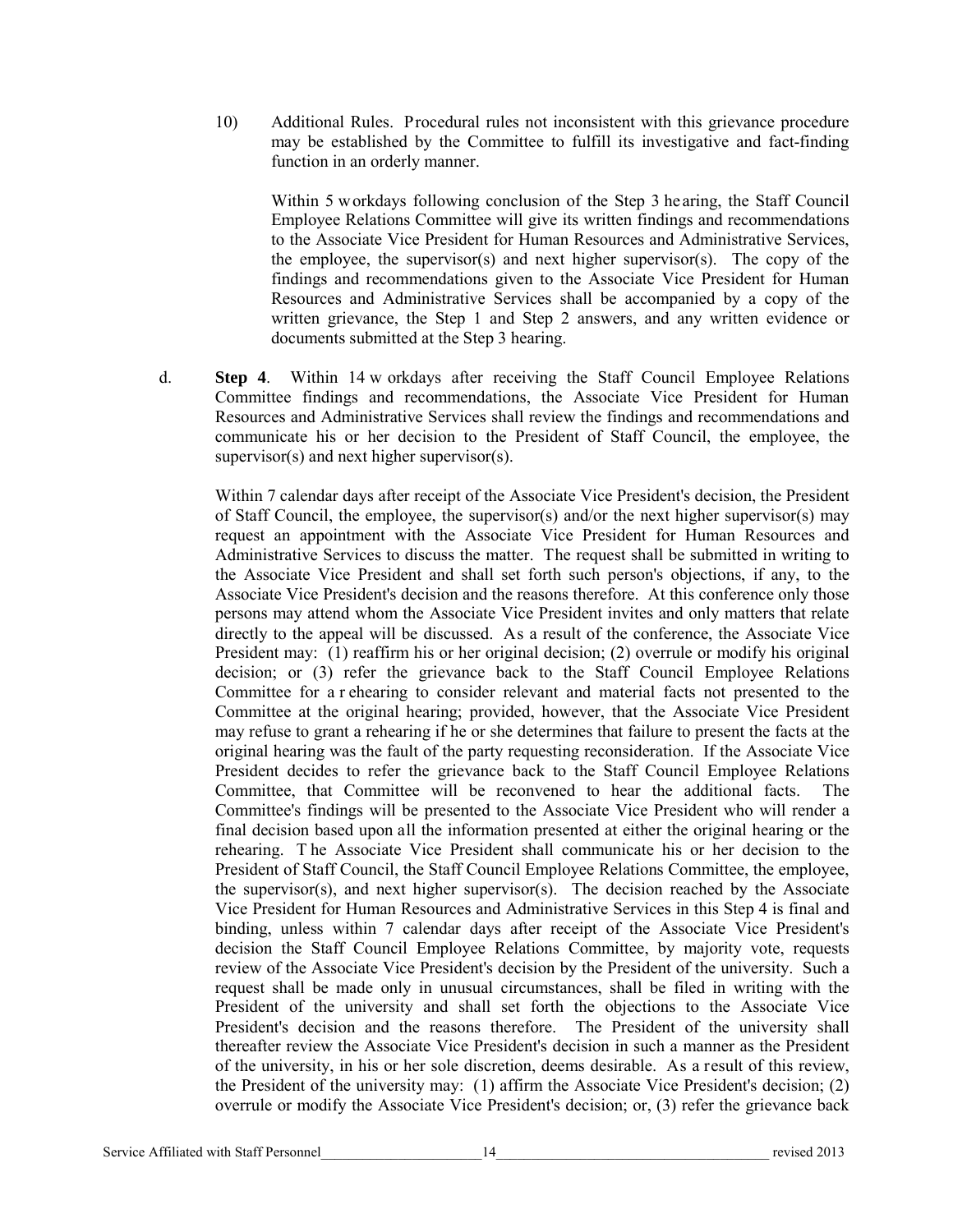to the Associate Vice President for such action as the President of the university may direct. If the grievance is referred back to the Associate Vice President, the results of the Associate Vice President's action will then be communicated by the Associate Vice President to the President of the university for final decision. When the Staff Council Employee Relations Committee requests review by the President of the university, the decision reached by the President of the university is final and binding.

3. Time Limits. To settle grievances expeditiously, certain time limits have been established in this grievance procedure. When an employee fails to follow any of the time limits, his or her grievance shall be considered settled and he or she may not pursue the procedure further. Failure on the part of a supervisor, next higher supervisor, and the Staff Council Employee Relations Committee, or the Associate Vice President for Human Resources and Administrative Services to answer within the time limits established shall not be considered acquiescence in the grievance by the university, but the employee may proceed with his or her appeal to the next step of the procedure, if any, upon expiration of the time limit involved, without waiting for such answer.

As used in this grievance procedure, a "workday" means Monday, Tuesday, Wednesday, Thursday and Friday; it does not include Saturday or Sunday.

Recognized university holidays and declared university closedown days shall not be applied in computing time limits under this grievance procedure.

All time limits specified in this grievance procedure may be extended only by written agreement of the aggrieved employee and the Associate Vice President for Human Resources and Administrative Services, except:

- a. If a grievance is not filed within 10 calendar days following the occurrence of the event or circumstances giving rise to the grievance, the Associate Vice President for Human Resources and Administrative Services, in his or her sole discretion, where he or she believes a valid excuse exists for such a delay in filing, may permit the grievance to be filed at a later date. Such permission is effective only if given in writing.
- b. If a request by the Staff Council Employee Relations Committee for review by the President of the university of a decision of the Associate Vice President for Human Resources and Administrative Services is not filed within 7 calendar days after receipt of the Associate Vice President's decision, the President of the university, in his or her sole discretion, may permit the request to be filed at a later date. Such permission is effective only if given in writing.
- 4. Employee Assistance. A t any of the Steps in this grievance procedure, an employee may be accompanied and assisted by an advisor of his or her choice who must be an employee of the university and agree to act as the employee's advisor.
- 5. Action by Designee. Whenever an action may be or is required to be taken under this policy by a supervisor, department head, the President of Staff Council, the Associate Vice President for Human Resources and Administrative Services, the Executive Director of University Compliance, or the President of the university, the action may be taken by that person's designee.
- 6. Grievance Forms. Forms for submission of a grievance are available in University Human Resource Services.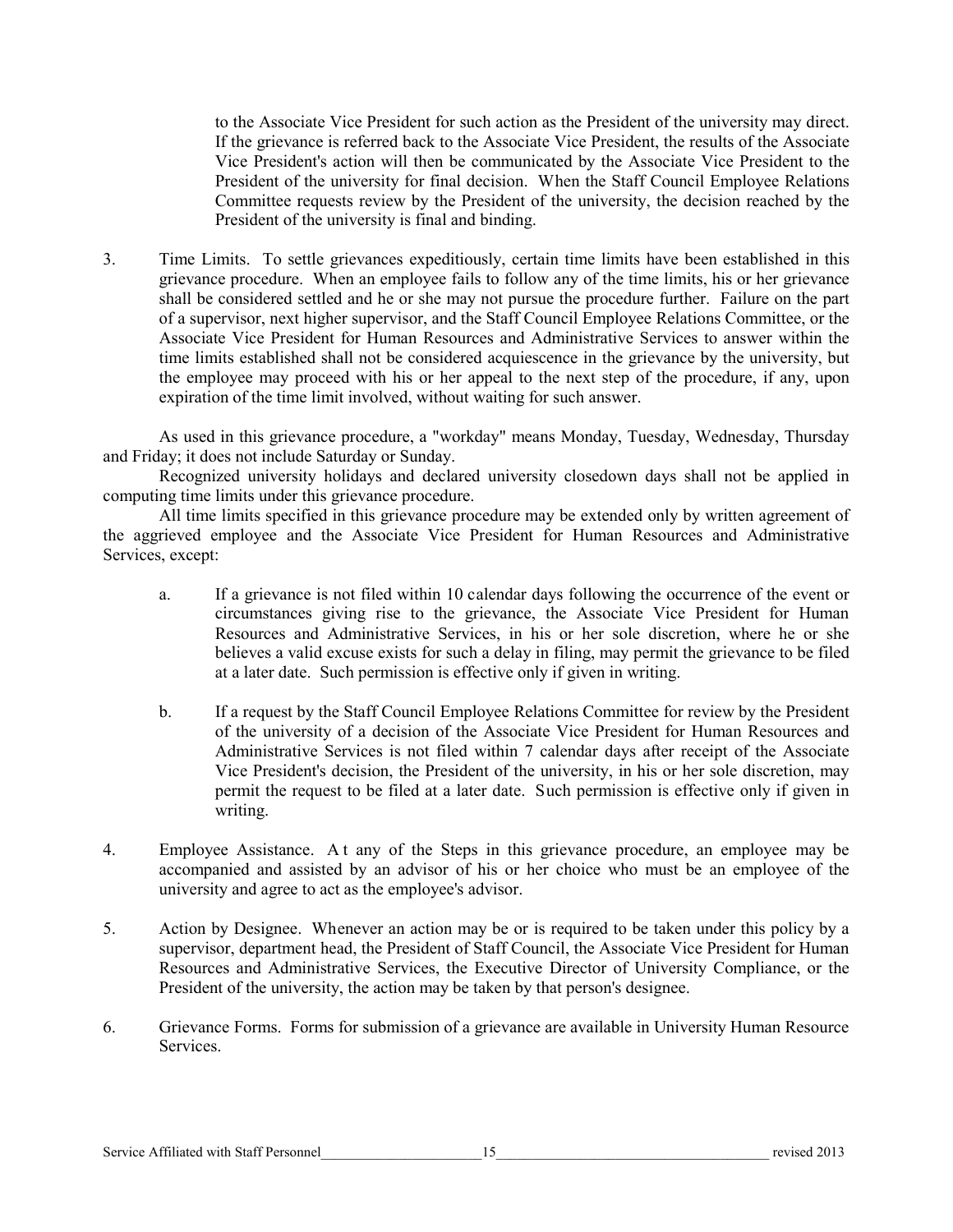#### **3.4.8 Identity Theft Prevention Program**

The university adopts this Program in an effort to detect, prevent and mitigate identity theft in connection with its covered accounts. The Program is further intended to help protect students, faculty, staff and other constituents and the university from damages related to the fraudulent activity of identity theft. For more information, go to [www.bsu.edu/legal.](http://www.bsu.edu/legal)

#### **3.4.9 Job Duties and Responsibilities**

Whenever an employee begins a new position, he or she will receive a job description for his or her position setting forth the essential functions of the position. Generally, the supervisor will explain the employee's job responsibilities and the performance standards expected of the employee. Job responsibilities may change at any time during employment, and an employee may be asked from time to time to work on special projects or to assist with other work necessary or important to the operation of the unit or the university. The employee's cooperation and assistance in performing such additional work is expected. T he university reserves the right, at any time, with or without notice, to alter or change job responsibilities, reassign or transfer job positions, or assign additional job responsibilities.

#### **3.4.10 Job Posting Procedure**

New and vacant positions may be filled from within the university by promoting qualified employees in accordance with the following job posting procedure:

- Vacancies subject to the job posting procedure will be posted on the Human Resources Voice Information System (HRVIS) at 285-8565 and on the Web at **www.bsu.edu/hrs/.**
- Employees interested in being considered for posted service personnel vacancies must complete the appropriate form in University Human Resource Services no later than 5:00 p.m. (4:00 p.m. during summer hours) on Thursday of the week in which the job is posted. E mployees interested in being considered for posted staff personnel vacancies must submit the appropriate documents as defined in the advertisements listed on the university's website, **www.bsu.edu/hrs,** or as listed in newspaper advertisements. Deadlines listed in advertisements must be observed.
- For detailed information of posted jobs, contact the Human Resources Voice Information System (HRVIS), 285-8565, and on the Web at **www.bsu.edu/hrs/.**

#### **3.4.11 Performance Period**

A regular, full-time employee who is transferred or promoted to a different job will be required to satisfactorily complete a performance period of sixty-five (65) working days.

If the performance period is not satisfactorily completed, the employee will be terminated. If the employee was promoted from the bargaining unit, he/she will be reassigned to the job classification from which he/she was promoted.

The Director of Human Resources may, under unusual and extenuating circumstances, extend the performance period for an employee. With the exception of certain jobs in the Department of Public Safety, under no c ircumstances can the performance period extend beyond 6 m onths of the employee's active service in the new position.

#### **3.4.12 Performance Review**

On an annual basis, an employee will have a w ritten review and discussion of his or her performance and job-related behavior conducted by his or her supervisor. At the supervisor's discretion, written reviews may be undertaken more frequently.

Performance reviews are designed to help an employee understand his or her responsibilities and to show how to improve his or her job performance and job-related behavior. The supervisor will explain the review, and the employee will be asked to sign the Employee Performance Appraisal Form. The employee's signature indicates the employee has read and discussed the review but does not indicate that the employee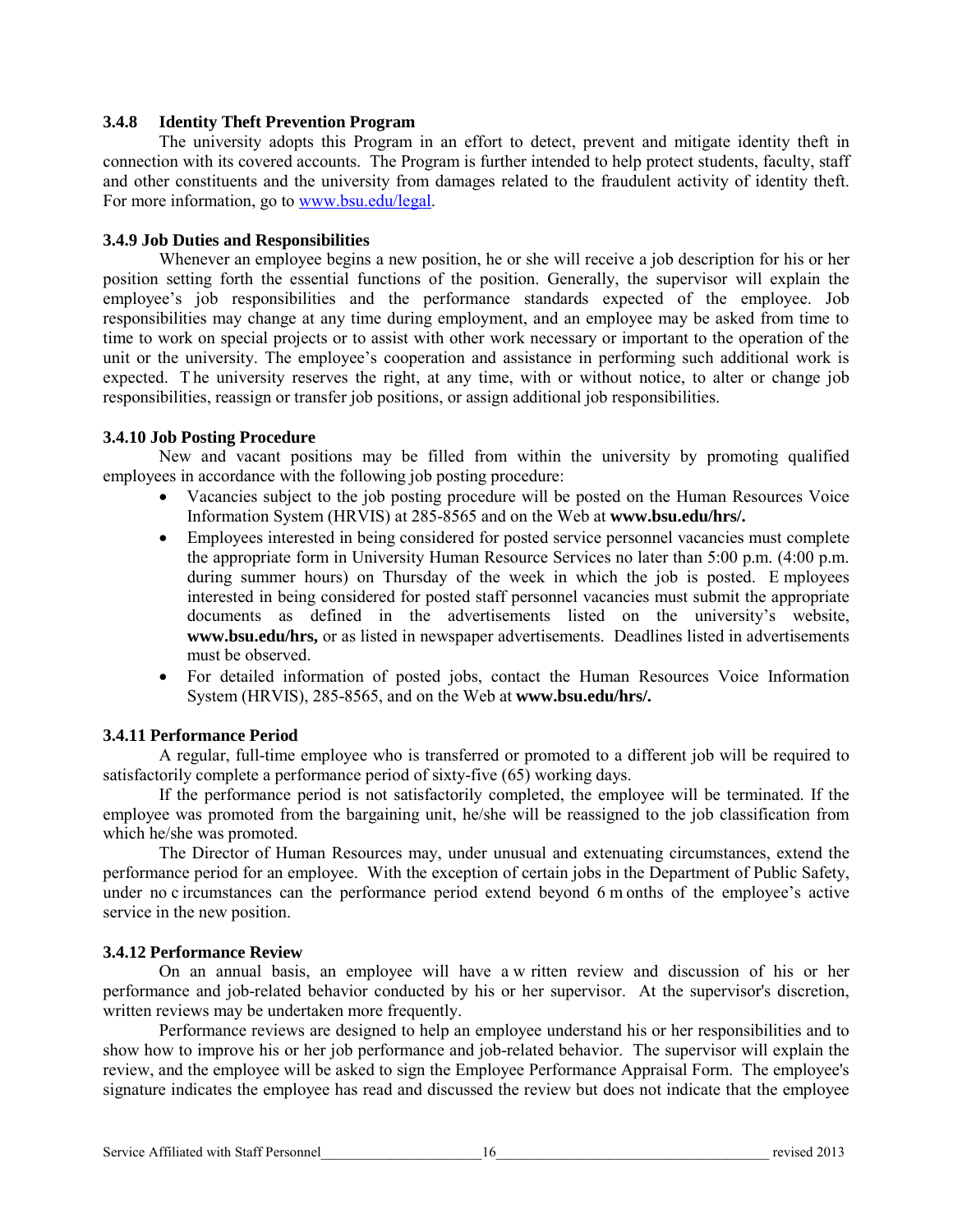is in agreement. A separate written response to any and all points by the employee may be attached to the Form. This Form is then filed in University Human Resource Services.

#### **3.4.13 Probationary Period**

A regular, full-time employee is required to complete a probationary period of 3 continuous working months. [For Police Field Training Officer/Group Leader jobs in the Department of Public Safety, the probationary period will end 6 months after satisfactory completion of the Indiana Law Enforcement Academy basic course (to a maximum of 12 months from date of hire, with a possible extension by mutual agreement between the Union and the University) or six months after placement in the Police Field Training Officer/Group Leader job classification if the Academy's basic course was completed prior to such placement.] However, eligibility for certain benefits will occur after the completion of sixty-five (65) working days.

The probationary period is a "getting acquainted" period which gives the employee an opportunity to decide if the employee is satisfied with the job and gives the university an opportunity to determine whether the employee can perform satisfactorily. Regardless of status, employment at all times is at the mutual consent of the university and the employee. Either may terminate the employment relationship at any time for any reason with or without notice. If the probationary period is not satisfactorily completed, the employee will be terminated. While in a probationary period, progressive discipline does not apply; and the employee cannot grieve a discipline or discharge action. An employee in a probationary period is not eligible to use any accrued vacation or sick leave benefits. R ehires also must complete a probationary period.

The Director of Human Resources may, under unusual and extenuating circumstances, extend the probationary period. With the exception of certain jobs in the Department of Public Safety, under no circumstances can the probationary period extend beyond 6 months of active service. An employee may not be required to serve a probationary period when the employee has been employed on a temporary, full-time basis for 65 working days in the same job and is then assigned regular, full-time status in that same job.

# **3.4.14 Promotion**

A promotion is a non-temporary movement to a position with a higher hourly rate. A performance period is required of an employee who gains a promotion.

#### **3.4.15 Reduction in Force for Staff Personnel and Service Personnel (Non-Bargaining Unit) Affiliated with Staff Personnel**

#### **Policy:**

- 1. It is the policy of the university to endeavor to provide continuing employment for Staff Personnel and Service Personnel (Non-Bargaining Unit) Affiliated with Staff Personnel employees.
- 2. Reductions in the workforce which may be necessary for any reason will be accomplished through normal attrition whenever possible.
- 3. In addition to normal attrition, layoff due to lack of funds, lack of work or reorganization will be utilized as deemed necessary by the university.
- 4. Eligibility for recall shall apply only to those laid-off employees meeting the requirements stated below.
- 5. A Staff Personnel or Service Personnel (Non-Bargaining Unit) Affiliated with Staff Personnel employee who is subject to layoff or who has been laid off shall be afforded a reasonable number of interviews for any open positions outside of the employee's work area (or subdivision) at the same or lower levels if University Human Resource Services deems he or she is qualified.

#### **Applies to:**

All regular, full-time Staff Personnel and Service Personnel employees not otherwise represented by a university recognized bargaining agent.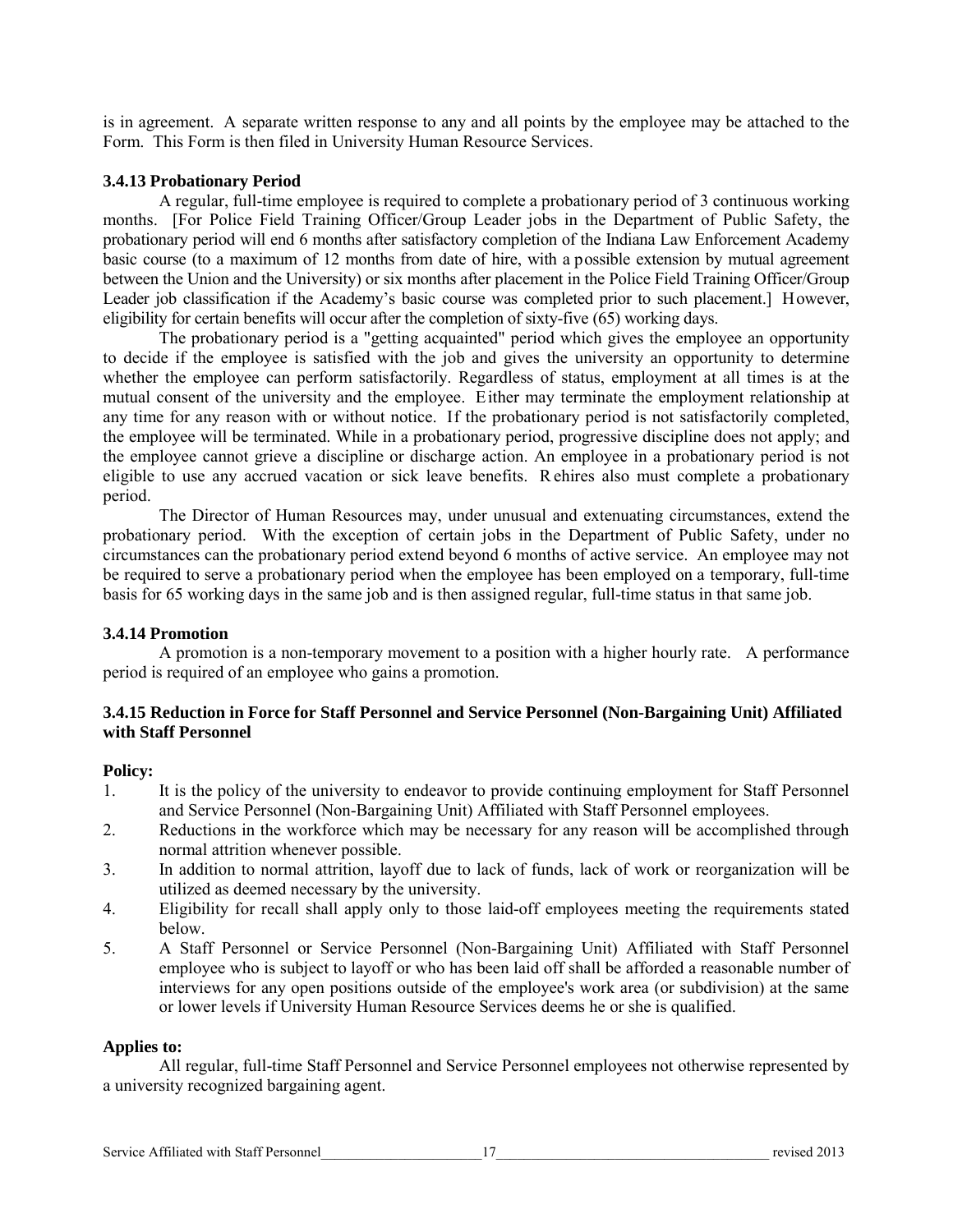# **Definitions:**

- 1. Layoff. The severance of an employee from the payroll with eligibility for recall. To be eligible for layoff, the employee must satisfy the following requirements:
	- a. Must be a regular full-time employee.
	- b. Must have completed the probationary period of service.
	- c. Must have a satisfactory work record.
- 2. Termination. The severance of an employee from the payroll without eligibility for recall.
- 3. Recall. The reinstatement of a laid-off employee to active status within a period which is the lesser of the employee's creditable service before layoff or 2 calendar years. In the event of recall the employee will retain the original service date but will not receive service credits for the period of an extended layoff. Accrued sick leave will be reinstated when the employee returns to work.
- 4. Length of Service. Continuous service calculated from the most recent date of hire as a regular fulltime employee, except for periods in which the employee is in an extended layoff status.
- 5. Extended layoff. A layoff for a period in excess of 30 consecutive calendar days.

#### **Order of Layoff:**

- 1. Due to the nature of the work performed by Staff Personnel and Service Personnel (Non-Bargaining Unit) Affiliated with Staff Personnel employees, the qualifications of the employee to fulfill the requirements of the work remaining shall be the prime factor in determining who is to be laid off.
- 2. Where the qualifications of two or more employees to fulfill the requirements of the work are equal, the university will follow these priorities for reduction in force as much as practicable.
	- a. Temporary part-time before regular employees.
	- b. Temporary full-time before regular employees.
	- c. Employees in a probationary period before regular employees.
	- d. Employees with a shorter length of service before employees with a longer length of service.

#### **Recall:**

Employees who have been laid off from a work area (or subdivision) shall be recalled to available work, if any, in that same work area (or subdivision); employees with the greatest length of service will be recalled first, provided that they have the best qualifications to fulfill the requirements of the work.

#### **Continuation of Insurance Benefits:**

Except for salary continuance insurance which terminates on the last day of work, group insurance benefits may be continued for a period of 6 months by employees on layoff status by direct payment of the employee's share of the cost of the benefit programs to the Office of Payroll and Employee Benefits.

#### **Notice of Reduction in Force:**

When the university reduces the number of regular, full-time employees for a period in excess of 30 consecutive calendar days, the university will notify the affected regular, full-time employees in writing at least 30 calendar days prior to the effective date of their layoff. If the reduction in force is caused by emergency, government directive or decision or by Acts of God; such as a fire, storm, flood, power or mechanical breakdown, vital work stoppage or other causes of similar unforeseen nature beyond the control of the university, the 30 calendar-day notice requirement is not required.

#### **Termination of Layoff Status:**

- 1. An employee on layoff status will lose all recall rights and be terminated upon the occurrence of any of the following:
	- a. Refusal to report for an interview at a time and place scheduled by the university.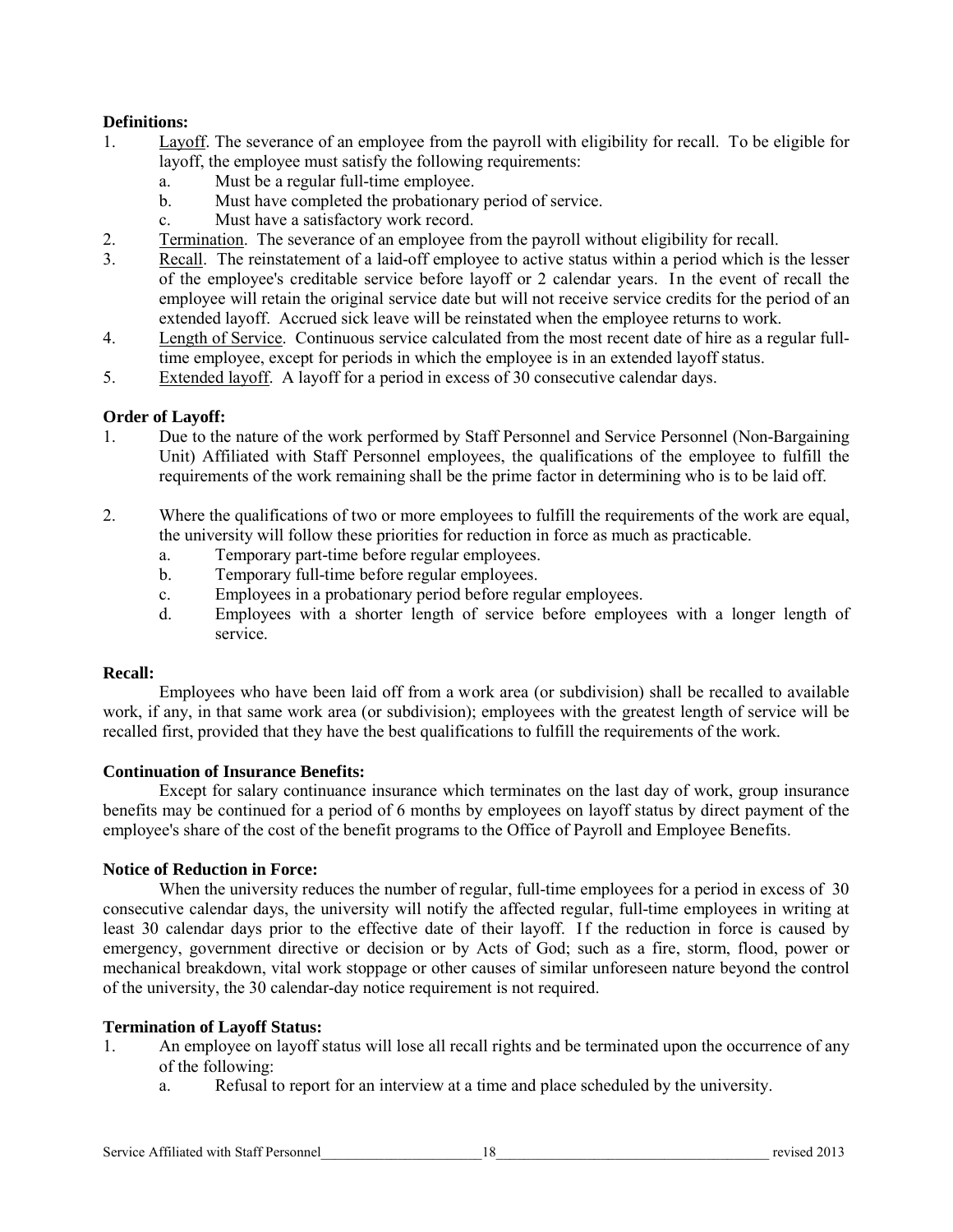- b. Refusal to accept a position offered if the salary offered is equivalent to 80% or more of the employee's salary before layoff.
- c. Refusal to return to work at a time specified by the university.
- d. Expiration of the recall eligibility period.
- 2. Layoff status and attendant recall rights are also terminated should the employee accept regular employment with the university outside of the Staff Personnel and Service Personnel (Non-Bargaining Unit) Affiliated with Staff Personnel employee groups. Refer questions to University Human Resource Services.

#### **3.4.16 Resignation**

An employee who resigns from the university after the beginning of the month following completion of the probationary period will be paid for accrued and unused vacation/PTO through the last day worked by the employee regardless of the effective date of the resignation.

#### **3.4.17 Social Security Number Statement**

Ball State University is committed to protecting the privacy of its students, employees, and alumni, as well as other individuals associated with it. At times the university will ask you for your Social Security Number. Federal and state law requires the collection of your Social Security Number for certain purposes such as those relating to employee compensation, tuition payments and financial aid. Whenever your Social Security Number is requested on a Ball State University form or other document, the written or electronic form used to request your number will be clearly marked as to the reason for the request and will state whether this request is voluntary or mandatory. For more information, go t[o www.bsu.edu/bsuid.](http://www.bsu.edu/bsuid)

#### **3.4.18 Transfer**

A transfer is a n on-temporary movement to a position at the same or lower hourly rate. A performance period is required of an employee who obtains a transfer.

#### **4.0 ABSENCES FROM WORK**

In some cases, the following programs are summarized. For program details and eligibility information, consult the benefits website: [www.bsu.edu/payroll.](http://www.bsu.edu/payroll)

#### **4.1 Absences with Pay**

#### **4.1.1 Court Duty**

If an employee is summoned for jury duty or subpoenaed as a court witness during the employee's regularly scheduled working hours, time off will be granted upon presentation to the supervisor of a copy or other evidence of the subpoena prior to such duty. Also, the employee must submit a copy or other evidence of the subpoena to the Office of Payroll and Employee Benefits. The employee will be allowed time off with pay for required jury duty or when subpoenaed to testify in a court case except when the employee is a party to such action. After being released by the court, an employee must return to work for the remainder of his/her regularly scheduled work shift.

A third-shift employee shall not be required to work his or her scheduled shift immediately prior to the first morning of jury duty. If a third-shift employee is released by the court by 5:00 p.m. and is not scheduled for jury duty the following day, he or she shall be required to work his or her scheduled shift that night. If released after 5:00 p.m., he or she shall not be required to work his or her scheduled shift that night.

A court appearance of a personal nature must be taken as t ime off without pay or as p aid vacation/PTO if scheduled in advance with the supervisor.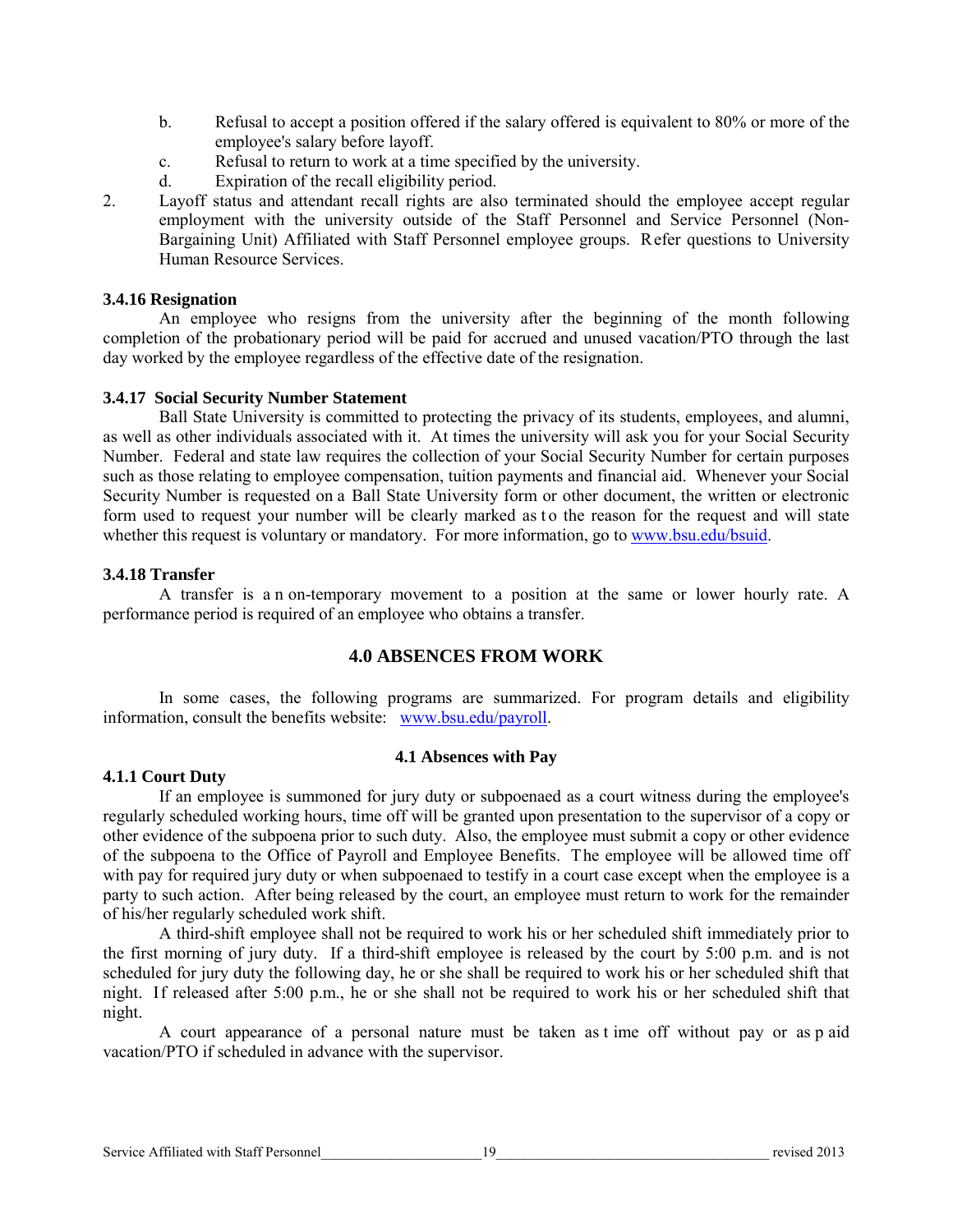#### **4.1.2 Funeral Leave**

An employee will be allowed time off with pay in the event of a death in the employee's immediate family or household defined as:

| <b>Blood Relatives:</b>  | <b>Step Relatives:</b> | In-Laws:                                                                                 |
|--------------------------|------------------------|------------------------------------------------------------------------------------------|
| Husband                  | Step-father            | Father-in-law                                                                            |
| Wife                     | Step-mother            | Mother-in-law                                                                            |
| Father                   | Step-son               | Son-in-law                                                                               |
| Mother                   | Step-daughter          | Daughter-in-law                                                                          |
| Son                      |                        |                                                                                          |
| Daughter                 |                        |                                                                                          |
| Brother                  |                        |                                                                                          |
| Sister                   |                        |                                                                                          |
| Grandmother              |                        |                                                                                          |
| Grandfather              |                        |                                                                                          |
| Grandchild               |                        |                                                                                          |
| <b>Great Grandmother</b> |                        |                                                                                          |
| Great Grandfather        |                        |                                                                                          |
| <b>Great Grandchild</b>  |                        |                                                                                          |
|                          |                        | Same-sex Domestic Partners as defined and qualified per the July 18, 2003, Board Report. |

The period of paid funeral leave for the death of members of the employee's immediate family or household as defined above is determined by the distance of funeral services from Muncie as follows:

Three (3) workdays - within 150 mile **radius** of Muncie

Four (4) workdays - between 150 and 300 mile **radius** of Muncie

Five (5) workdays - beyond a 300 mile **radius** of Muncie and in North America

Seven (7) workdays - outside of North America

Note: The additional days for travel are granted only when the employee travels to the services.

Visit the website [www.bsu.edu/hrs/leavesofabsence](http://www.bsu.edu/hrs/leavesofabsence) and click "Funeral Leave" to view a map used to determine days of funeral leave available.

An employee will be allowed one (1) day time off with pay in the event of the death of an employee's other relatives defined as:

| <b>Blood Relatives:</b> | <b>Step Relatives:</b> | In-Laws:       |
|-------------------------|------------------------|----------------|
| Uncle                   | Step-father-in-law     | Brother-in-law |
| Aunt                    | Step-mother-in-law     | Sister-in-law  |
| Nephew                  |                        |                |
| Niece                   |                        |                |
|                         |                        |                |

Time off with pay may be granted to attend the funeral of a fellow employee. Such time off must be approved by the department head and Employee Relations and will be limited to the employees in the same work unit as the deceased employee. The interpretation of work unit will be the responsibility of the department head. Essential services must be maintained.

#### **4.1.3 Holiday Pay when Shift Overlaps Two Calendar Days**

If the workshift overlaps two calendar days, the calendar day on which the majority of the shift falls will be designated the official holiday for pay purposes.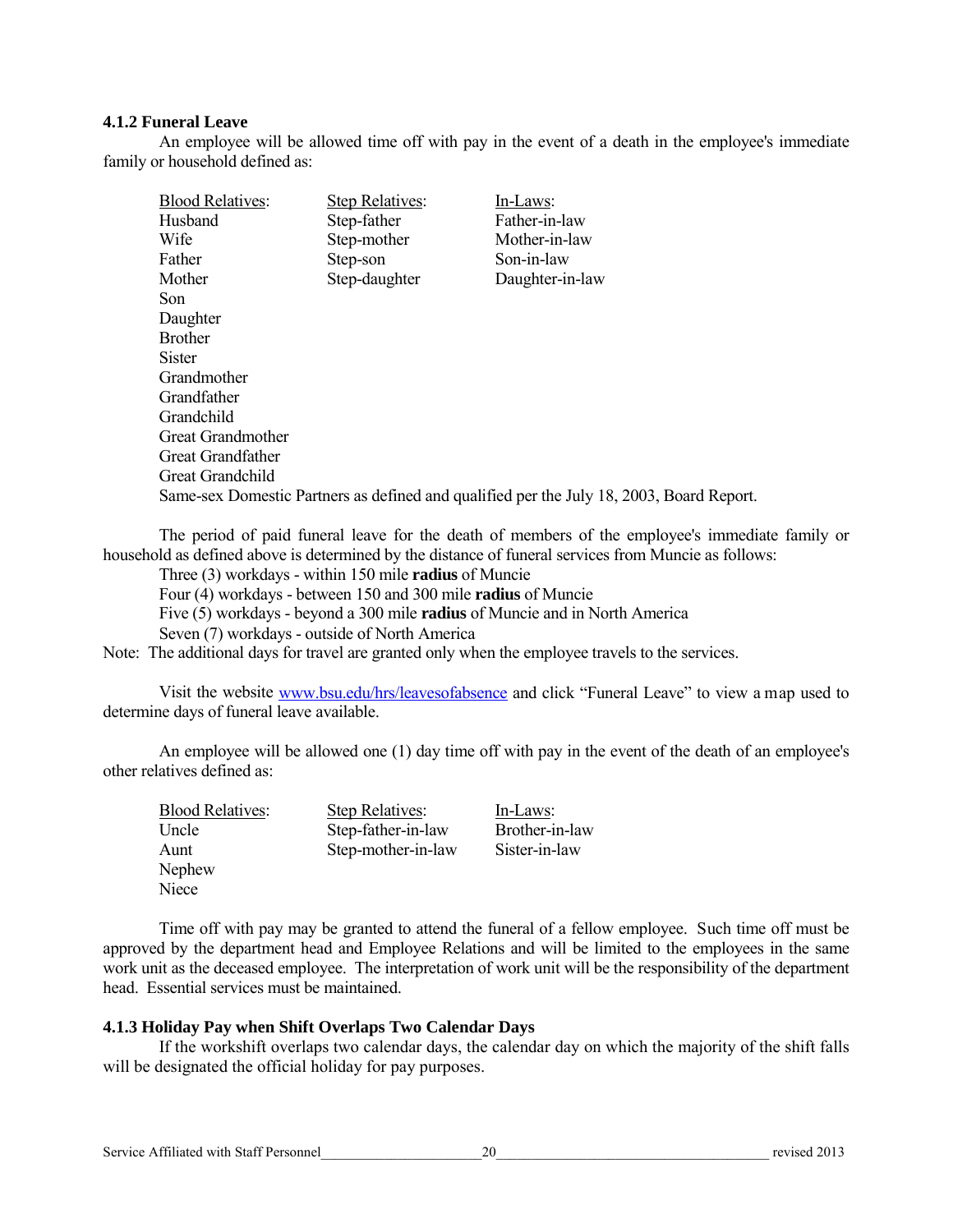#### **4.1.4 Holidays**

The following 9 holidays are recognized as university holidays: New Year's Day, Martin Luther King, Jr. Day, Memorial Day, Independence Day, Labor Day, Thanksgiving Day, the day following Thanksgiving Day, Christmas Day, and one additional holiday to be celebrated on a day declared by the President of the university. An employee will be entitled to pay for the aforementioned holidays provided the employee is in an uninterrupted pay status the last scheduled workday preceding the holiday and the first scheduled workday following the holiday. To meet eligibility requirements, paid time off must be applied consecutively and immediately following the last day worked.

If an employee terminates employment, no pay will be received for holidays occurring after the last day worked even though the holidays fall within the period of the employee's projected terminal vacation leave (if any).

On the last university workday preceding Christmas Day and New Year's Day, workshifts for regular, full-time employees are normally reduced by 2 hours. The reduced workshift permits 2 hours' time off with pay for employees who work on these days. Employees who work on these days and cannot be granted the two hours off will receive two hours' additional pay at the regular straight-time rate.

When required to work on a calendar day on w hich a holiday falls but not required to work the university designated holiday which falls either preceding or following the calendar holiday, an employee will be entitled to receive premium pay on the calendar holiday. When required to work on the university designated holiday but not required to work on the calendar day on which the holiday falls, an employee will be entitled to receive premium pay on the university-designated holiday. If required to work a normal 8 hour shift on a calendar day on which a holiday falls and also required to work on the university-designated holiday, an employee will be entitled to receive premium pay on the calendar holiday only. An employee cannot receive premium pay for both the university-designated holiday and the calendar holiday.

#### **4.1.5 Maternity Leave**

Maternity Leave is leave taken at the time determined by an employee and her physician to be when she is unable to work due to pregnancy, childbirth, and related conditions. It is treated the same as any other sick leave. Vacation/PTO days earned and available for use may be taken contiguous to paid sick/IPB leave days. A Maternity Leave will be counted against any leave entitlement required under the Family and Medical Leave Act.

#### **4.1.6 Paid Sick Leave**

For non-Group Leaders, paid sick leave is accrued beginning on the employee's effective date of employment; but for a new employee, it is not available for use until the beginning of the reporting period following satisfactory completion of the probationary period. Only paid sick leave hours accrued and reported in Kronos on pay dates may be used. Paid sick leave hours may be accumulated up to a maximum balance of 720 hours. Paid sick leave must be used in 1-hour increments. For accrual rates, go to [www.bsu.edu/hrs,](http://www.bsu.edu/hrs) click Employee Resources.

Paid sick leave applies only if the employee is regularly scheduled to work at the time of illness or injury.

If absent from work because of illness or injury, an employee must notify his or her supervisor according to departmental regulations for reporting absences. Failure to notify his or her supervisor within the departmental prescribed time may result in disapproval of sick leave benefits and/or disciplinary action up to and including discharge. If there is no specific departmental regulation, the employee is required to notify his or her supervisor no later than 30 minutes after the beginning of the workshift.

The university may require evidence from a healthcare provider before granting sick leave benefits to any employee. A t its sole discretion, the university reserves the right to assign the unused sick leave balance or any portion thereof toward time taken off which would otherwise qualify for sick leave. Whenever an employee is on sick leave, including sick leave for maternity related conditions, the employee may be required to submit to the university periodic statements from the employee's healthcare provider.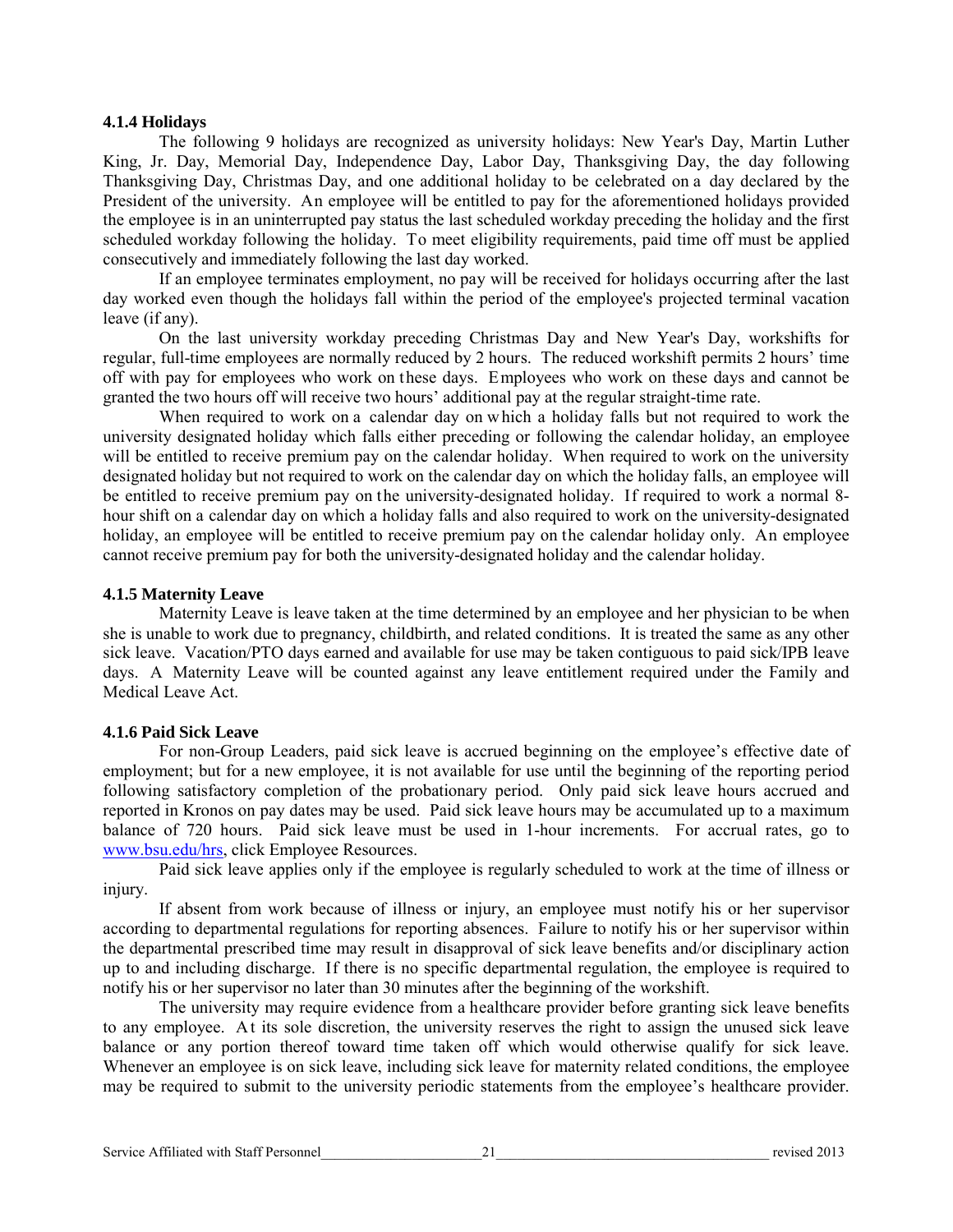Failure to provide requested evidence may result in disapproval of sick leave benefits and/or disciplinary action up to and including discharge.

Sick leave payments will cease whenever an employee enters a layoff status. T he employee's supervisor will advise him/her of specific attendance rules and regulations and the use of sick leave.

**Group Leaders.** The use of sick leave for employees with this job title are covered under the bargaining unit's Attendance Rules and Regulations for Service Personnel. The policy is located at the back of this *Handbook.* In lieu of paid sick leave, group leaders are eligible for a Short-Term Disability Plan (STDP) beginning on the eighth calendar day of disability. The STDP may continue for up to 26 continuous weeks if the absence is properly supported by medical verification to the satisfaction of the plan administrator (our insurer). Once the first STDP check is issued, an employee may not continue to receive pay from his/her PTO or IPB during that period of disability.

When an employee is eligible to receive benefits under the plan, he/she must submit a claim either by telephone or in writing to the plan administrator. CIGNA is the plan administrator, and the phone number is 1- 800-362-4462. Claims may be filed beginning with the first day of absence but no later than 90 days after the date of loss for which the claim is made.

The weekly benefit is equal to 80% of 103% of the employee's hourly rate times 40; an employee who returns to work mid-week will have his/her weekly benefit prorated for that week. The plan administrator will mail checks directly to the employee's home address.

Coverage is effective the first of the month following satisfactory completion of an employee's probationary period.

Employees should contact the Payroll & Employee Benefits office at 285-8461 to make arrangements for payment of the employee's portion of insurance premiums while off work.

STDP is the method by which an employee is compensated and is not of itself an excused leave of absence from work. A n employee should also apply for the appropriate leave of absence with University Human Resource Services.

Beginning with the  $27<sup>th</sup>$  continuous week of disability due to an employee's own personal illness or injury, an employee on STDP will be transferred to Long-Term Disability Plan (LTDP).

LTDP benefits are paid monthly rather than weekly, and the benefit is equal to 60% of 103% of the employee's hourly rate times 40. Contact the Payroll & Employee Benefits office at 285-8461 or CIGNA at 1- 800-362-4462 for more information.

LTDP is the method by which an employee is compensated and is not of itself an excused leave of absence from work. An employee should also apply for the appropriate leave of absence--Extended Personal Sick Leave of Absence (EPSLA)--with University Human Resource Services.

For minor illness absences of less than one week, see vacation/PTO and/or Income Protection Bank (IPB).

#### **4.1.7 Vacation/Paid Time Off (PTO)**

Vacation is accrued beginning on the employee's effective date of employment; but for a new employee, it is not available for use until the beginning of the reporting period following satisfactory completion of the probationary period. Only vacation hours that are accrued and reported in Kronos on pay dates may be used.

All vacation accrued in a work year must be used before the end of the following work year except balances of less than one hour will be carried forward to the next work year.

Holidays recognized by the university are not counted as a part of vacation. Extra pay in lieu of vacation is not allowable.

For accrual rates, go to [www.bsu.edu/hrs,](http://www.bsu.edu/hrs) click Employee Resources. Vacation is accrued through the last day worked by the employee, regardless of the effective date of the resignation.

Vacations are to be scheduled in advance and at a time agreeable to the supervisor and in accordance with the needs of the department. Vacation is to be used in 1-hour increments; however, the request to use vacation in 1-hour increments will not be approved by the supervisor if the absence of the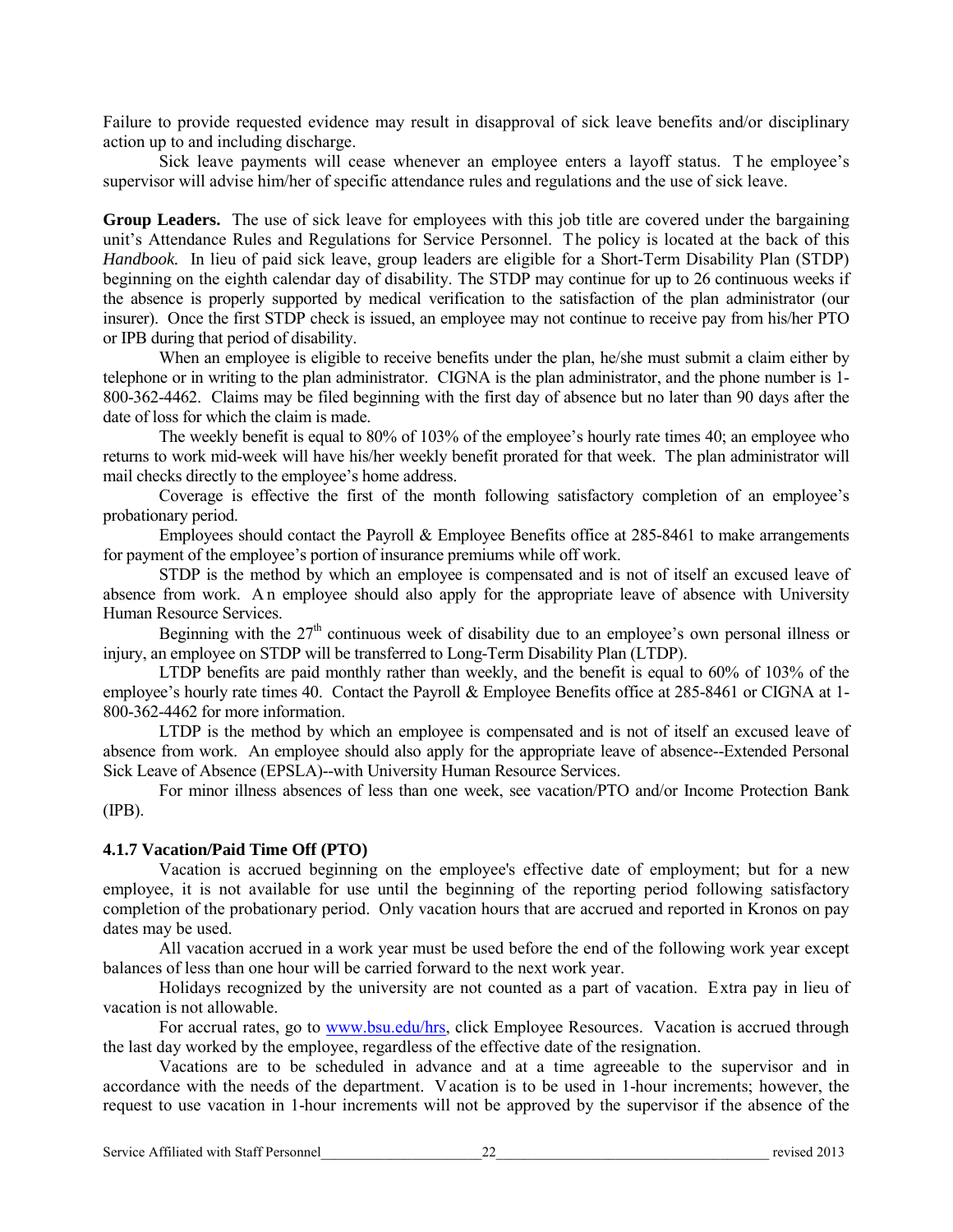employee from the workplace would require that a substitute or replacement be employed. A t its sole discretion, the university reserves the right to assign an employee's available vacation balance toward time off.

**Group Leaders.** Vacation for employees with this job title is called paid time off (PTO). Under the Attendance Rules and Regulations for Service Personnel, some PTO may be used for minor illness absences. The policy is located at the back of this *Handbook.*

#### **4.1.8 Income Protection Bank (IPB)**

A Group Leader has an Income Protection Bank (IPB) where he/she may elect once a year to deposit up to 40 hours of his/her accrued Paid Time Off (PTO) by requesting in writing that such transfer be made. The purpose of the IPB is to help protect a Group Leader from loss of income when he/she suffers from a serious illness or injury, and in a more limited way, to provide some additional paid absence hours to tend to some nonserious health conditions. A Group Leader may only utilize the IPB while on personal FMLA; EPSLA; the first seven calendar days of disability due to an on-the-job injury absence; or with the submission of the appropriate medical certification form, up to 32 hours IPB per fiscal year may be used for non-serious illnesses or injuries of the group leader or his/her family. IPB must be utilized in blocks of no less than four (4) continuous hours. See the *Attendance Rules & Regulations* for further details.

In August 2005, a Group Leader's existing sick leave balance was automatically transferred to his/her Income Protection Bank. There is no maximum number of hours an employee may accumulate in this bank. Upon resignation, two-thirds (2/3) of this IPB account will be paid in a lump sum in the Group Leader's last paycheck. Upon the Group Leader's death or retirement (which qualifies for Retirement Status), eighty percent (80%) of this IPB account will be paid in a lump sum in a Group Leader's last paycheck. In the case of discharge, no IPB is paid.

#### **4.2 Absences without Pay**

A supervisor and department head may authorize a leave without pay up to 10 consecutive workdays for an employee. C ertain other leaves, as indicated below, require additional approval from University Human Resource Services.

Eligibility for certain leaves of absence without pay will be determined by the employee's length of service, the supervisor's and department head's recommendations, conditions of work loads within the department, and the reason the leave is being requested.

An employee may request or may be required to use all of his or her accrued vacation/PTO or sick/IPB leave according to established university and departmental policy. Payment of such earnings will not extend the period of the leave. The leave may be canceled and the employee required to return to work if a change occurs in the circumstances under which the leave was approved.

Unless an employee has prior written approval from University Human Resource Services, the employee may not work for pay during a leave of absence; otherwise, the employee will be considered to have resigned from the university as of the date that the employee began such work. For certain leaves without pay, if the employee fails to return to work at the university at the end of the leave and work for a period of time equal to the length of the leave, he or she must repay the portion of the benefit costs paid by the university during the leave of absence.

An approved leave of absence without pay gives an employee the right to return to the same or similar position at the expiration of the leave, assuming the employee would have been continuously employed during the leave period.

Sick leave and vacation/PTO credits do not accrue during a leave of absence without pay. For information on continuation of existing benefit plans during a leave, go to [www.bsu.edu/hrs,](http://www.bsu.edu/hrs/) click Employee Resources.

#### **4.2.1 Child Care Leave**

A leave of absence without pay of up to 6 months may be granted to an employee following the birth of an employee's child and after her physician has declared her able to return to work or following the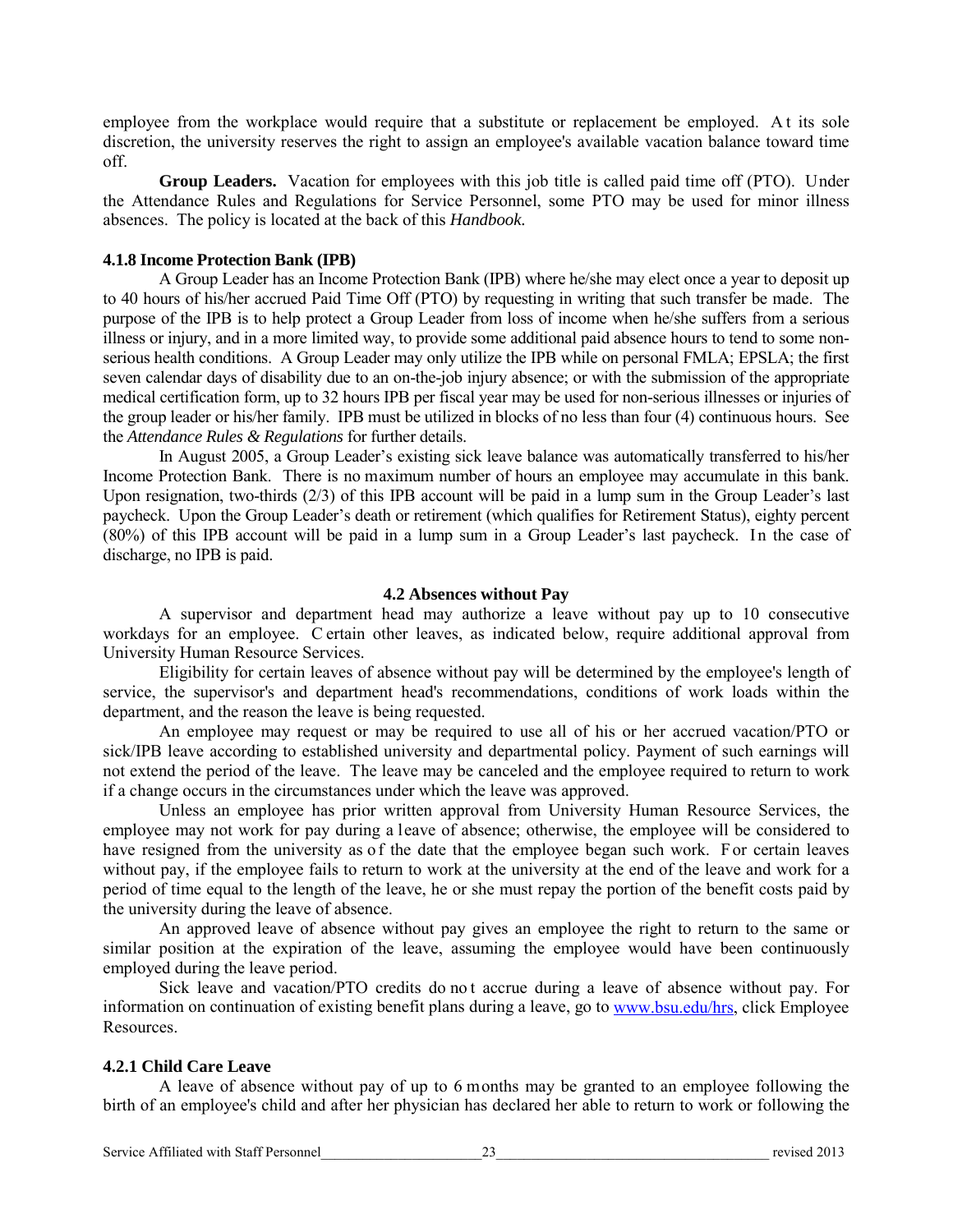adoption or foster care placement of a child. C hild Care Leave combined with Pregnancy Leave cannot exceed 6 months in a "leave year."

Entitlement to Child Care Leave will begin on the date of birth, adoption, or foster care placement of a child and will end on the last day of the twelfth month following the beginning entitlement date. Child Care Leave is available to both female and male employees.

If the employee fails to return to work at the university on or before the expiration of the Child Care Leave, the employee will be considered to have resigned from the university. If the employee fails to return to work at the university at the end of the leave and work for a period of time equal to the length of the leave, he or she must repay the portion of the benefit costs paid by the university during the Child Care Leave.

 To the extent that the Child Care Leave is also a Family and Medical Leave qualifying leave, it will run concurrently with Family and Medical Leave.

#### **4.2.2 Emergency Leave**

A leave of absence without pay of up to 6 months during a "leave year" may be granted to a fulltime regular employee when such leave is necessary for an employee to provide care for a member of the employee's immediate family or household suffering from a serious health condition. To the extent that the Emergency Leave is also a Family and Medical Leave qualifying leave, it will run concurrently with Family and Medical Leave. Employees, excluding Group Leaders, may be paid up to 40 hours of sick leave during each fiscal year for absences related to the care of a member of the employee's immediate family or household. The use of sick leave for Group Leaders is covered under the Attendance Rules and Regulations for Service Personnel.

For an employee with at least one year continuous full-time employment, most benefit plans may be continued during the Emergency Leave. The employee must make arrangements with the Payroll and Employee Benefits Office for the payment of insurance premiums during the duration of the leave. If the employee fails to return to work at the university on or before the expiration of the Emergency leave, the employee will be considered to have resigned from the university. If the employee fails to return to work at the university on or before the expiration of the leave and work for a certain period of time, the employee must repay the portion of the benefit costs paid by the university during the leave.

#### **4.2.3 Extended Personal Sick Leave of Absence**

The Extended Personal Sick Leave is intended to provide time off with or without pay for extended periods of at least five (5) consecutive days or more when it is necessary for an employee to be off work due to his/her own serious health condition and FML is not applicable or has been exhausted. Exception: An employee diagnosed with a) cancer who is receiving chemotherapy or radiation treatments; b) kidney failure who is receiving dialysis; or c) other such serious health condition that necessitates absence from work to receive an on-going regimen of treatment may be granted EPSLA for absences of less than five (5) consecutive days.

The term "serious health condition" will have the same meaning as used in the Family Medical Leave Act. Approval of the Extended Personal Sick Leave is contingent on medical necessity, and employees are required to certify or recertify a continuing medical need for leave at the discretion of the university. Failure to return to work at the expiration of the Extended Personal Sick Leave will be considered as resignation from the university (if the leave is not renewed). An Extended Personal Sick Leave may not be approved for more than six (6) months at a time. There is no limit on the number of times an Extended Personal Sick Leave may be granted or renewed.

#### **4.2.4 Family and Medical Leave**

The Family and Medical Leave Program is intended to provide up to 12 weeks' time off without pay during a "leave year" to eligible employees in accordance with the Family and Medical Leave Act of 1993 (FMLA). It is the practice of Ball State University to voluntarily apply the FMLA provisions to same-sex domestic partners as qualified by the university's Affidavit of Domestic Partner Relationship.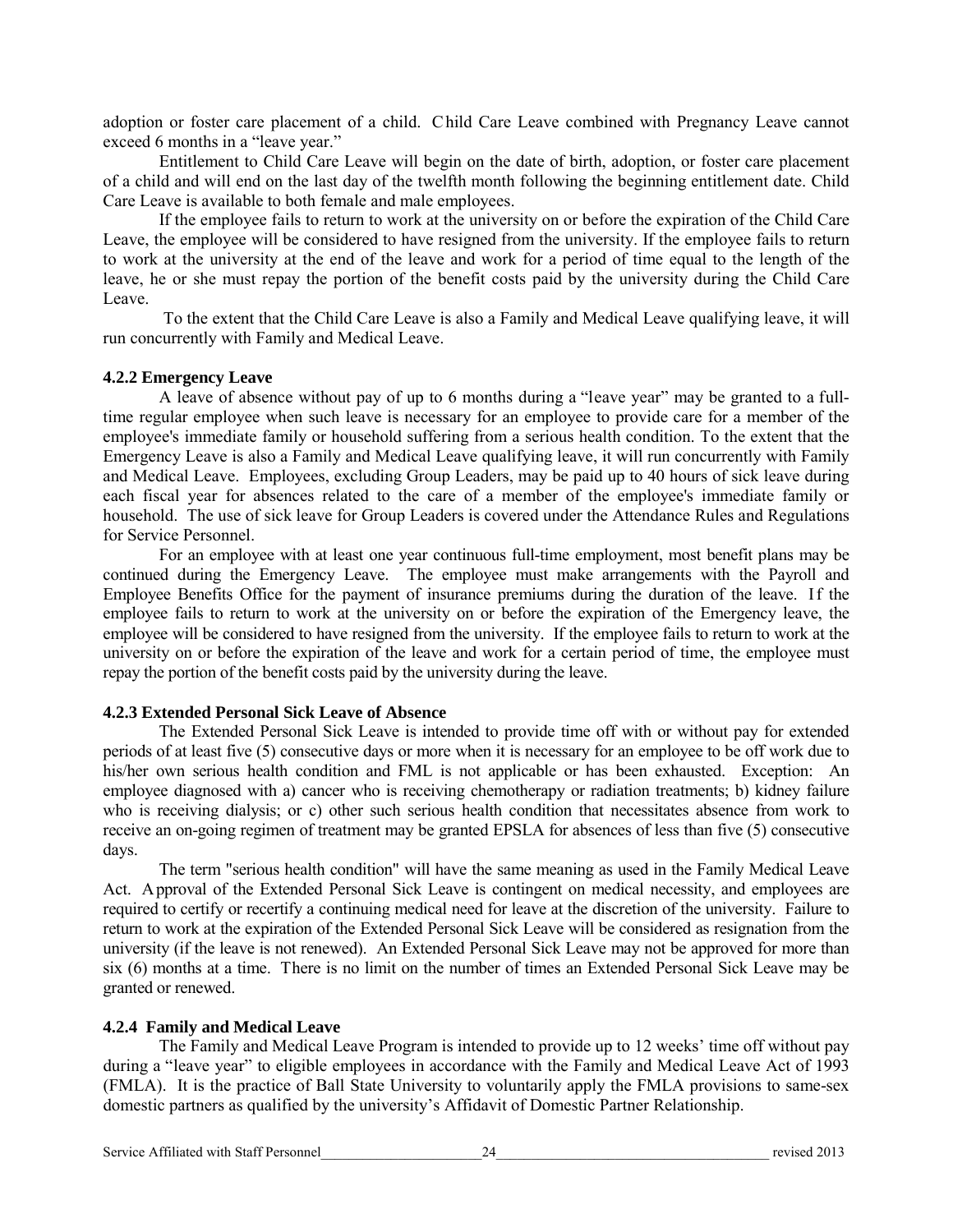To qualify for Family and Medical Leave, the employee must meet all of the following conditions:

- have at least 12 months (need not be consecutive) of service at the university; and
- have worked at least 1250 hours during the 12 months immediately preceding the date the requested leave is to begin; and
- have a qualifying reason for taking Family and Medical Leave; and
- have a remaining balance of Family and Medical Leave.

A qualifying reason for a Family and Medical Leave is any of the following:

- the birth of the employee's child and in order to care for the newborn child; or
- the placement of a child with the employee for adoption or foster care; or
- to care for the employee's spouse, child, parent, or qualified same-sex domestic partner who has a serious health condition; or
- a serious health condition that renders the employee incapable of performing the functions of his or her job.
- a qualifying exigency arising out of the fact that the employee's spouse, child, parent, or qualified samesex domestic partner is a covered military member on active duty (or has been notified of an impending call or order to active duty); or
- to care for a covered (military) service member, including some qualifying veterans, with a serious service-related injury or illness who is undergoing medical treatment, recuperation, or therapy, is otherwise in outpatient status, or is otherwise on the temporary disability retired list if the employee is the spouse, child, parent, qualified same-sex domestic partner, or next of kin of the service member.

A "serious health condition" is an illness, injury, impairment or physical or mental condition that involves inpatient care in a hospital, hospice, or residential medical-care facility, and any period of incapacity or subsequent treatment in connection with such inpatient care; or continuing treatment by a health care provider which includes any period of incapacity due to: (1) a health condition lasting more than 3 consecutive days; (2) pregnancy or prenatal care; (3) a chronic serious health condition (e.g., asthma, diabetes); (4) a permanent or long-term condition for which treatment may not be effective (e.g., Alzheimer's, a severe stroke, terminal cancer); or (5) any absences to receive multiple treatments for restorative surgery or for a condition which would likely result in a period of incapacity of more than 3 days if not treated (e.g., chemotherapy or radiation treatments for cancer).

A "leave year" is defined as a 12-month period measured backward from the date the employee uses any Family and Medical Leave. A new "leave year" is calculated with each occurrence of Family and Medical Leave use. The entitlement to leave for the birth or placement of a child for adoption or foster care will expire 12 months from the date of the birth or placement.

An employee is required to use all of his or her accrued paid sick leave and may request to use his or her accrued vacation when requesting Family and Medical Leave for their own serious health condition. A Group Leader may request to use his or her Paid Time Off (PTO) and/or Income Protection Bank (IPB). The remainder of the Family and Medical Leave will consist of unpaid leave. When requesting Family and Medical Leave for a family member, the employee may opt to use vacation leave, a portion of sick leave or unpaid leave. The maximum sick leave allowance that may be used for the care of a family member is 40 hours in a fiscal year. For Group Leaders requesting Family Medical Leave for a family member, the employee may opt to use PTO; IPB is not applicable.

Family and Medical Leave may be requested in a continuous block of time or on an intermittent or reduced leave schedule. Intermittent Family and Medical Leave may not be taken in less than 15-minute increments. Vacation/PTO and sick/IPB may only be used in 1-hour increments. The employee must make a reasonable effort to schedule intermittent leave at a time that will not unduly disrupt the workplace. An employee on an intermittent or reduced leave schedule may be temporarily transferred to an alternative position with equivalent pay and benefits for which the employee is qualified and better accommodates recurring periods of leave than the employee's regular position.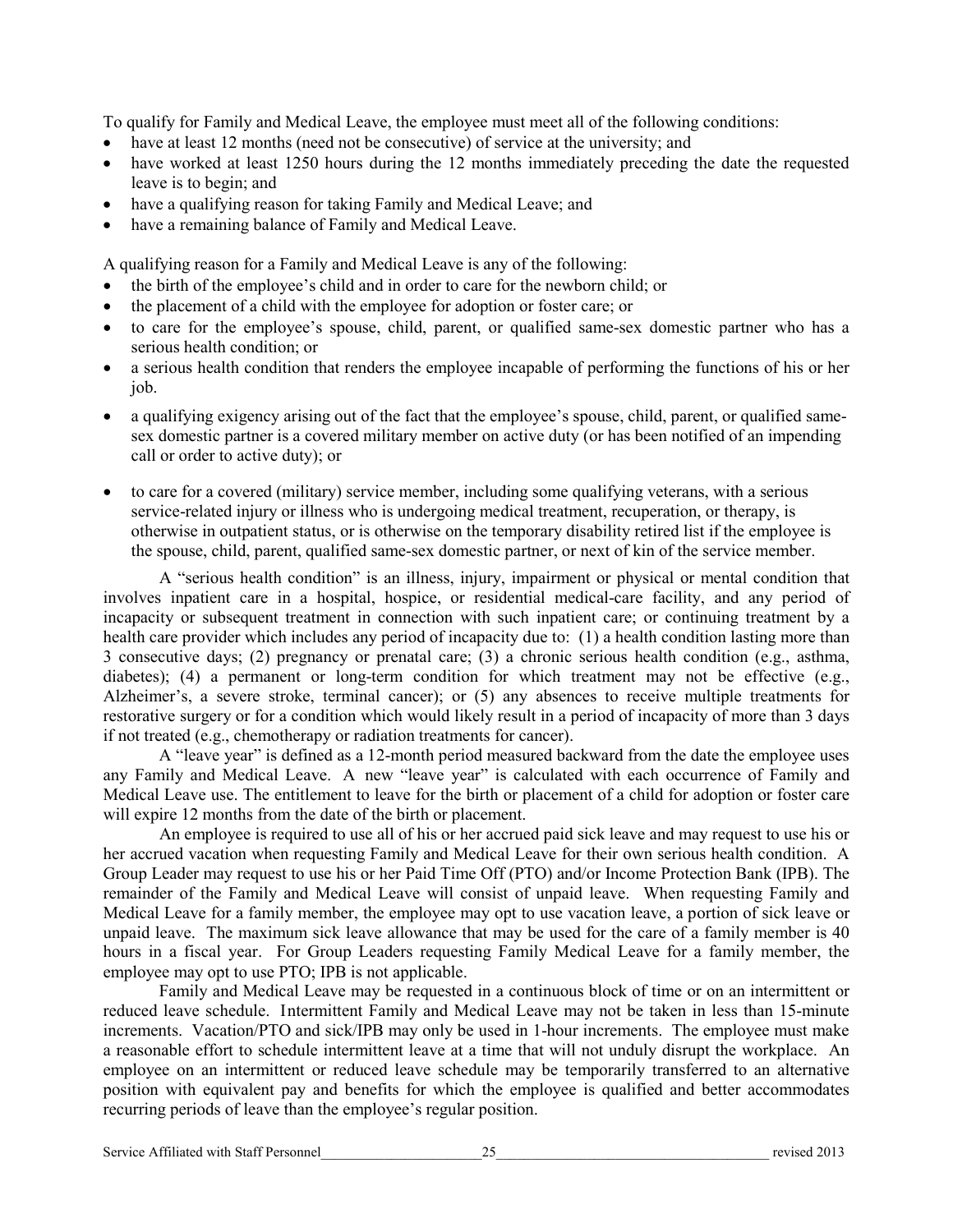An employee is required to provide a 30-day advance notice when the leave is foreseeable. If the 30-day notice is not provided, the leave may be delayed until the 30 days have passed. If the leave is not foreseeable, notice must be given as so on as p racticable, generally at least verbal notice within 1 to 2 workdays after the need for the leave becomes known to the employee.

An employee may be required to provide a medical certification of either the need to provide care to a spouse, parent, child, or qualified same-sex domestic partner with a serious health condition or for the employee's own serious health condition. Failure to provide a required certification within 15 calendar days of the date notice is received may result in delay or denial of Family and Medical Leave. Recertification of an employee's own serious health condition or the serious health condition of an employee's family member may be required periodically during the leave period in accordance with applicable law, normally no more frequently than every 30 days. The university may require an employee to obtain a second or third medical opinion at the university's expense. An employee, for his or her own serious health condition, may also be required to submit a "fitness for duty" certificate prior to returning to work. The university may require an employee to submit periodic written statements of his or her intent to return to work in accordance with applicable law, normally no more frequently than every 30 days. During Family and Medical Leave, the university will continue to pay the university's portion of premiums for the employee's health plan under the same conditions that applied before the leave began. However, the employee must continue to make any contributions as if he or she were continuously employed during the Family and Medical leave period.

An employee who returns from Family and Medical Leave with the exception of an employee designated as a "key employee" will be restored to his or her old position or to a position with equivalent pay, benefits, and other terms and conditions of employment as if the employee had been continuously employed during the Family and Medical Leave period. B all State University will determine whether a position is an "equivalent position." An employee who fails to return to work and work for a period of 30 days will be required to reimburse the university for the portion of health premiums paid by the university during the employee's Family and Medical Leave. EXCEPTION: When the following circumstances occur, the employee's failure to return to work from a qualifying Family Medical Leave will not require the repayment of the university's portion of premiums paid during the leave: (a) the continuation, recurrence, or onset of a serious health condition; or, (b) other circumstances beyond the control of the employee. Additional medical certification may be required to substantiate the need to remain off work. Family and Medical Leave may run concurrently with other university leave programs including, but not limited to, Emergency Leave, Child Care Leave, Maternity Leave, or Worker's Compensation. If there is a conflict between the provisions of another university leave policy and the Family and Medical Leave Act, the Family and Medical Leave Act provisions will control.

On January 28, 2008, the National Defense Authorization Act for Fiscal year 2008 was signed, and on October 28, 2009, the National Defense Authorization Act for Fiscal Year 2010 was signed. These acts under the FMLA allow for a spouse, child, parent, or next of kin of a covered service member to take up to 26 weeks of unpaid leave in a single 12-month period to care for a service member suffering from a serious injury or illness sustained in the line of covered active duty who is undergoing medical treatment, recuperation, or therapy, is otherwise in an outpatient status, or is otherwise on the temporary disability retired list. This leave is also available to qualified family members of veterans who are undergoing medical treatment, recuperation, or therapy for a serious injury or illness sustained, but not necessarily manifested, in the line of covered active duty at any time during the period of 5 years preceding the date on which the veteran undergoes the above treatment.

In addition, the above National Defense Authorization Acts allow for an eligible employee to take up to 12 workweeks of leave for a "qualifying exigency" arising out of that employee's spouse, child, or parent being on a ctive duty or having been notified of an impending call or order to active duty in the Armed Forces. Contact the Leave Program Specialist (285-1036) in UHRS with questions.

#### **4.2.5 Military Leave**

A leave of absence will be granted to an employee who is called to a tour of **training duty**. An eligible employee is entitled to a Military Leave of absence with pay not to exceed 15 calendar days in any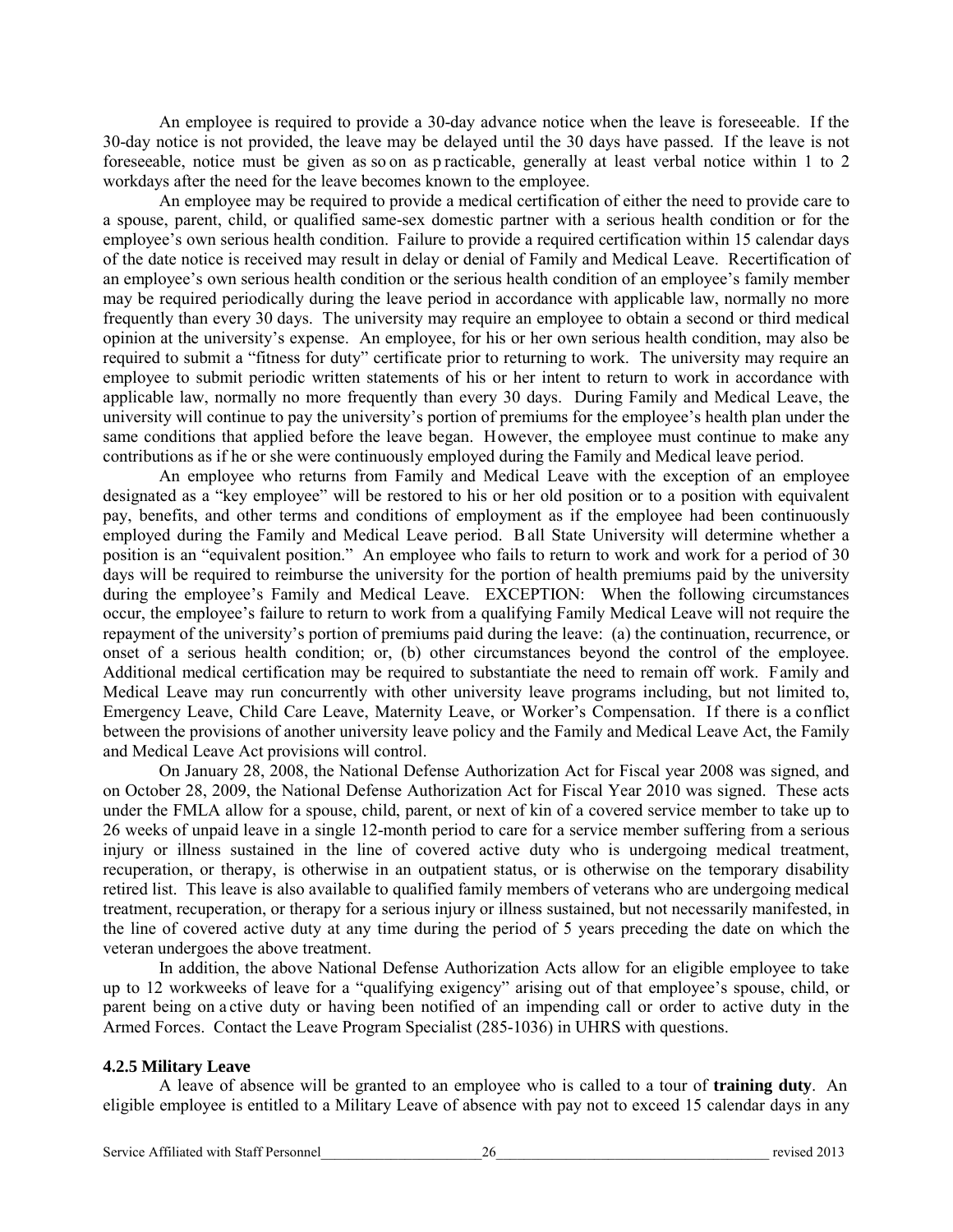one calendar year. The maximum number of paid military leave days in any one calendar year is 10. Evidence, such as military orders, must be submitted to University Human Resource Services before approval for pay will be given.

**Active duty** Military Leave of more than 15 calendar days will be without pay. Mi litary Leave without pay of up to and including five years may be granted after the date of induction, enlistment, or call to active duty.

Benefit plans may be continued during Military Leave. The employee must make arrangements with the Office of Payroll and Employee Benefits for payment of insurance premiums during the duration of the leave.

#### **4.2.6 Military Family Leave**

A leave of absence without pay of up to 10 w orking days will be granted to the spouse, parent (defined as biological father or mother, adoptive father or mother, or a court appointed guardian or custodian), grandparent (defined as biological grandparent), or sibling (defined as brother or sister by blood, half blood or adoption) of a person ordered to active duty in the United States armed forces or the National Guard. The employee must have been employed by Ball State University for at least 12 months and have worked at least 1,500 hours during the 12-month period immediately preceding the day the leave begins. The employee is expected to provide written notice and a copy of the active duty orders if available before taking the leave. The employee may take the leave of absence during one or more of the following periods: 1) during the 30 days before active duty orders are in effect; 2) during a period in which the person ordered to active duty is on leave while active duty orders are in effect; 3) during the 30 days after the active duty orders are terminated. An employee taking such leave is to be restored to the position the employee held before the leave or to an equivalent position. Also, the employee may continue the employee's health care benefits with the university continuing to pay 75% of the premium contribution. A n employee may be eligible for child care assistance from the Indiana Military Family Relief Fund. (2007 HEA 1092)

See the last two paragraphs under Family and Medical Leave for other benefits under the National Defense Authorization Act for Fiscal Year 2008.

#### **4.2.7 Mutual Leave**

A leave of absence without pay of up to 6 months may be granted when a leave is mutually convenient for the employee and the university, provided a replacement is not required.

For an employee with over 1 year of continuous full-time service, benefit plans may be continued during the Mutual Leave. The employee must make arrangements with the Office of Payroll and Employee Benefits for payment of insurance premiums during the duration of the leave.

If the employee fails to return to work at the university on or before the expiration of the Mutual Leave, the employee will be considered to have resigned from the university. If the employee fails to return to work at the university at the end of the leave and work for a period of time equal to the length of the leave, he or she must repay the portion of the benefit costs paid by the university during the Mutual Leave. Mutual Leave is not considered leave entitlement under the Family and Medical Leave Act.

#### **4.2.8 Personal Leave**

A leave of absence without pay of up to 3 months may be granted under special circumstances. Personal Leave may be extended an additional 3 months, not to exceed 6 months' duration. Benefit plans are not continued during a Personal Leave. Personal Leave is not considered leave entitlement under the Family and Medical Leave Act. If the employee fails to return to work at the university on or before the expiration of the Personal Leave, the employee will be considered to have resigned from the university.

#### **4.2.9 Pregnancy Leave**

A leave of absence without pay of up to 3 months per "leave year" may be granted to a pregnant employee prior to the time she and her physician determine she is unable to work. No extension will be granted. Pregnancy Leave and Child Care Leave combined cannot exceed 6 months.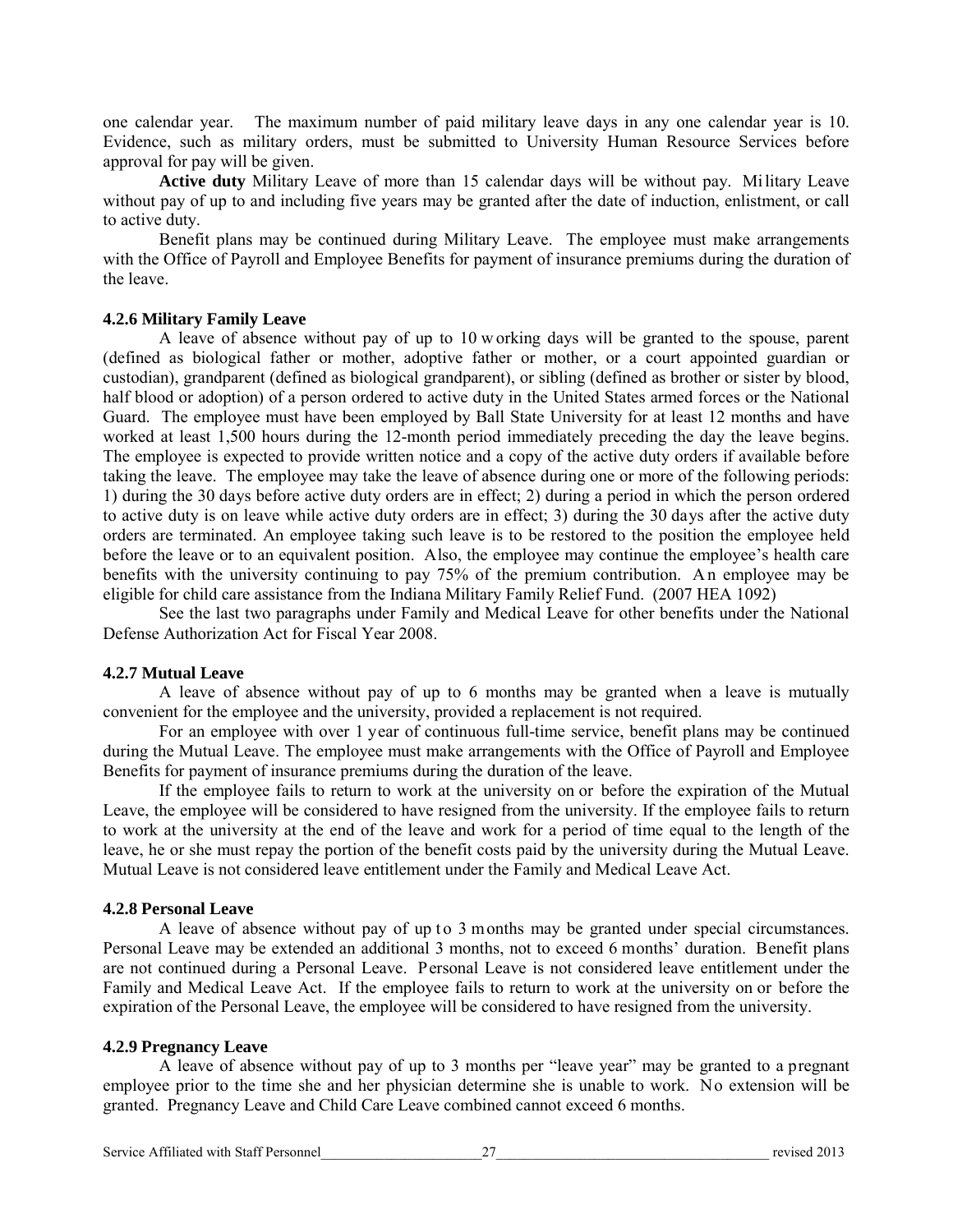For an employee with over 1 year of continuous full-time service, benefit plans may be continued during the Pregnancy Leave. The employee must make arrangements with the Payroll and Employee Benefits Office for the payment of insurance premiums during the duration of her leave. If the employee fails to return to work at the University on or before the expiration of the Pregnancy leave (unless the employee has begun a Maternity leave), the employee will be considered to have resigned from the University. If the employee fails to return to work at the University on or before the expiration date of the Pregnancy/Maternity/Childcare leave(s) and work for a certain period of time, she must repay the portion of the benefit costs paid by the University during the leave(s).

Pregnancy Leave is not considered leave entitlement under the Family and Medical Leave Act.

#### **4.2.10 Study Leave**

A leave of absence without pay of up to and including 12 months may be granted to an employee to provide an opportunity to gain additional education and skills to better fulfill the specified responsibilities of an employee's present or future position at the university.

An employee is eligible to apply for such a leave if the employee has been employed at least 5 years at the university. A Leave for Study requires the approval of the supervisor, department head, and University Human Resource Services.

For an employee with over 5 years of continuous full-time service, benefit plans may be continued during the Leave for Study. The employee must make arrangements with the Office of Payroll and Employee Benefits for payment of insurance premiums during the duration of the leave.

Generally, a Leave for Study must be: (1) related to an employee's present position at the university; or (2) related to an employee's potential development with the university; or (3) part of a program leading to a degree.

If the employee fails to return to work at the university on or before the expiration of the Leave for Study, the employee will be considered to have resigned from the university. If the employee fails to return to work at the university at the end of the leave and work for a period of time equal to the length of the leave, he or she must repay the portion of the benefit costs (including Educational Assistance) paid by the university during the Leave for Study.

 An employee on an approved Leave for Study may enroll for up to 18 credit hours per fall semester and/or spring semester and up to 18 credit hours during any combination of summer sessions under the Educational Assistance Program.

#### **4.2.11 Voting**

 An employee who is scheduled to work during the hours in which polls are open for local, state, and national elections may be permitted time off without pay, not to exceed 4 hours, to vote on election day. Such time off for voting must be arranged in advance with the supervisor.

# **5.0 EMPLOYEE CONDUCT**

#### **5.1. Anti-Harassment Policy**

Harassment of students or employees at Ball State University on the basis of race, color, national origin, ancestry, religion, creed, gender\*, sexual orientation, gender identity/gender expression, age or physical or mental disability is unacceptable and will not be tolerated. Such conduct is inconsistent with the University's commitments to excellence and to respect for all individuals. T his Policy is intended to complement the University's Equal Opportunity and Affirmative Action Policy.

The university is also committed to protecting the academic freedom and freedom of expression of all members of the university community. T his Policy will be construed and applied in a m anner that protects the academic freedom and freedom of expression of all parties to a complaint. Academic freedom and freedom of expression include but are not limited to the expression of ideas, philosophies, or religious beliefs, however controversial, in classroom or other academics settings.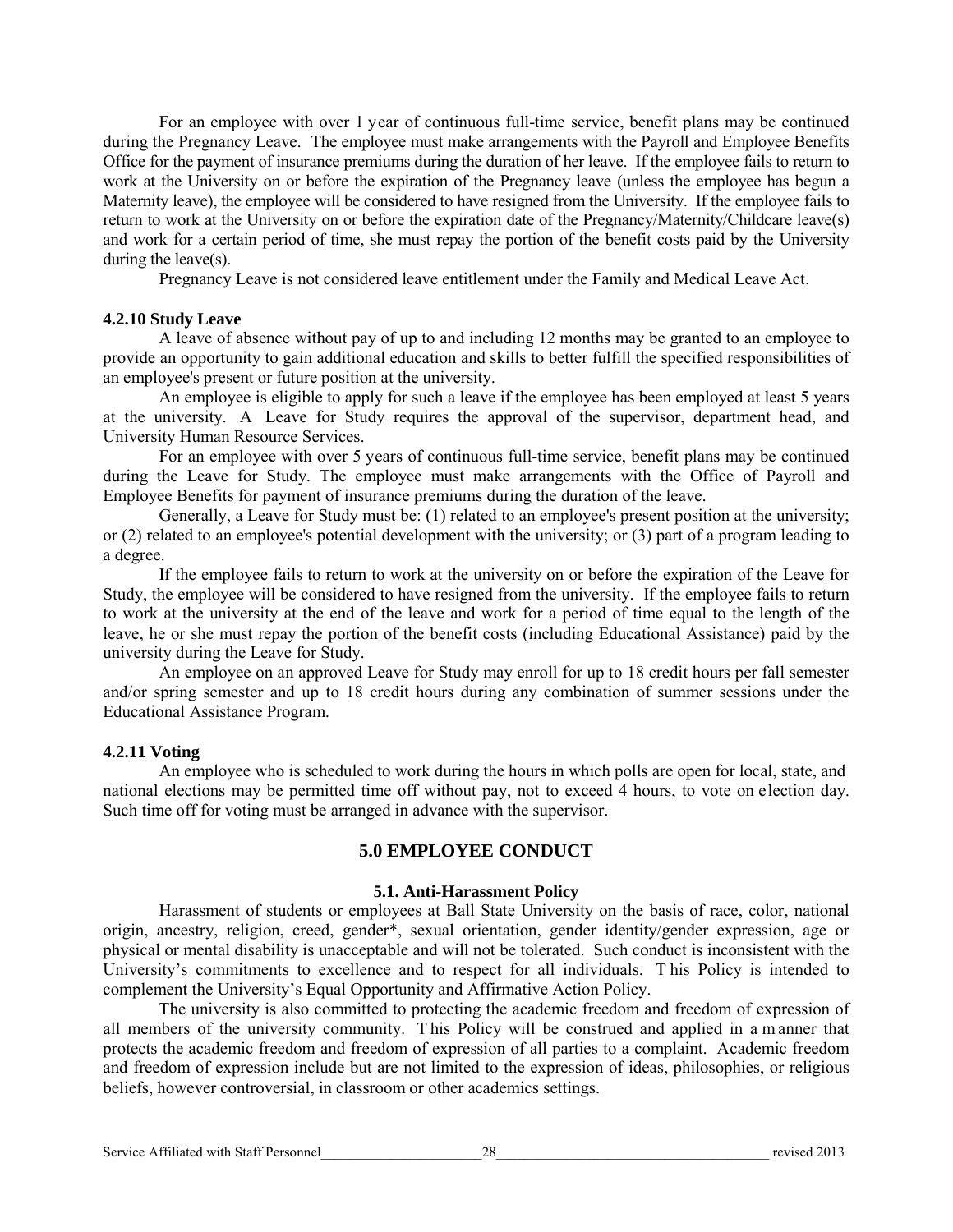The term "harassment," as used in Paragraph 1 of this Policy, refers to verbal, physical, graphic or written conduct that has the purpose or effect of creating a hostile or intimidating environment; i.e., conduct which is sufficiently severe, pervasive, or persistent that it interferes significantly with an individual's employment, education, or living conditions. The conduct alleged to constitute harassment under this Policy will be evaluated from the perspective of a r easonable person similarly situated to the complainant and considering all of the facts and circumstances. H arassment must be distinguished from behavior which, even though unpleasant or disconcerting, is appropriate to the carrying out of instructional, advisory, or supervisory responsibilities. Instructional responsibilities, in particular, require appropriate latitude for pedagogical decisions concerning the topics discussed and methods used to draw students into discussion and full participation.

Members of the university community and others who believe they have been harassed in violation of this Policy by university employees or students, or by contractors or vendors serving the university, may contact the Office of University Compliance. Formal complaints must be filed in the Office of University Compliance within 45 calendar days following the occurrence of the act, incident, conduct, or pattern of conduct constituting the alleged violation. S uch complaints will be processed under the "*Ball State University Office of Equal Opportunity and Affirmative Action Complaint Investigation Procedure and Appeal Process.*" A copy of this document may be obtained by contacting the Office of University Compliance. Complaints involving students may instead be filed in the Office of the Vice President for Student Affairs, for handling under the procedures set forth in the Student Code.

Any university employee who becomes aware of conduct by another university employee, student, vendor or contractor which the employee reasonably believes constitutes harassment under this Policy shall report the conduct immediately to the Office of University Compliance; or, if the harassment involves students, the conduct may instead be reported to the Office of the Vice President for Student Affairs. To knowingly file a false or malicious complaint or report of harassment is a violation of this Policy.

\*This Policy covers gender-based harassment that is non-sexual in nature. Sexual harassment is covered by a separate "Statement on Sexual Harassment."

Effective date: July 19, 2013

#### **5.2 Background Checks for Employment**

Background checks are performed on all applicants recommended for hire, and they may be repeated as necessary during employment. Employees are responsible for notifying their department heads immediately if the status of any required license(s) changes or if they are convicted of a crime subsequent to their employment with the university.

Hiring Supervisors/Managers/Search Committees are responsible for ensuring that all recommendations for appointment are made contingent upon the results of the background checks and assisting University Human Resource Services in securing the necessary consent from the applicant/employee. They should also check references and verify the following information: all work experience listed on a pplication/resume/vita that qualifies the individual for the position sought (for example, if the minimum qualifications for the position require 10 years experience as a department head, then all positions contributing to the calculation of that 10 years experience are verified); all employment during a period of at least seven years immediately preceding the date of application; all academic diplomas and degrees; and any required licensure(s).

Department heads who receive information regarding a ch ange in the status of an employee's required license(s) or his/her conviction of a crime should consult with University Human Resource Services or Employee Relations who will work with the appropriate Vice President of the area to determine appropriate action. To review the entire Background Check Policy, go to [www.bsu.edu/hrs,](http://www.bsu.edu/hrs) click Job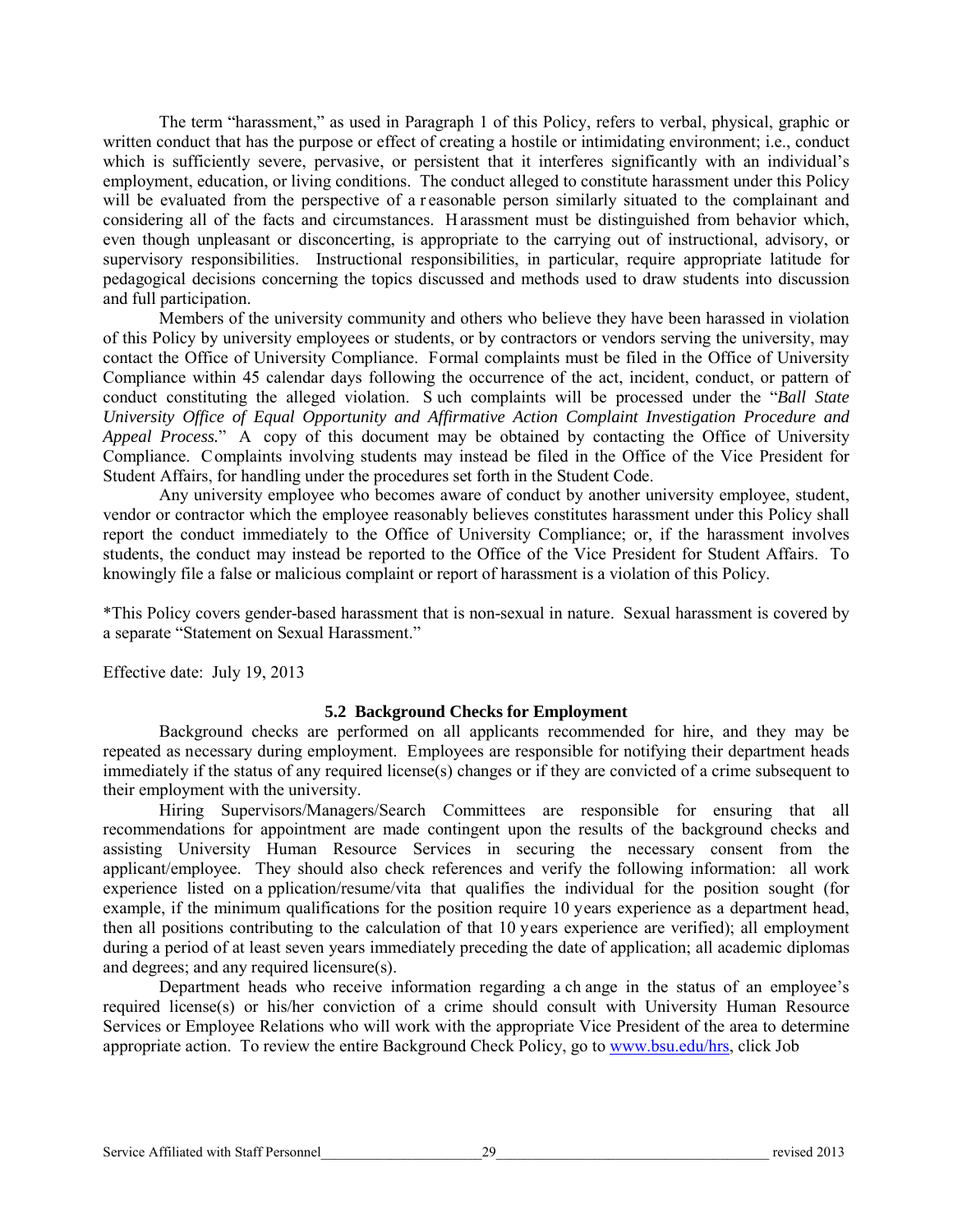#### **5.3 Bloodborne Pathogens/Universal Precautions**

The university complies with the Occupational Safety and Health Act's Bloodborne Pathogens Standard as adopted pursuant to the Indiana Occupational Safety And Health Act. In compliance with this Standard, all employees are required to use "universal precautions" whenever they come into direct contact with blood or other body fluids and follow university procedures for the containment, treatment, transportation, and disposal of infectious waste. Appropriate training is provided to affected employees. The university has also developed a written exposure control plan that is available in departmental offices. If an employee is exposed to blood, other body fluid, or infectious waste, report the exposure incident immediately to the supervisor. Failure to follow universal precautions, including those regarding the containment, treatment, transportation and disposal of infectious waste, may result in disciplinary action. See A-4 in the back of this *Handbook* for procedures for "universal precautions."

#### **5.4 Code of Ethics Statement**

Many university employees have access to student records and to the records of other employees. Information concerning students or other employees is not to be discussed with anyone, including fellow employees, who is not directly connected with the office in which the records are kept unless that person specifically has been authorized to receive such information.

Because various federal and state laws govern the release of confidential information, inquiries about students or other employees should be referred to the department head or chairperson unless the employee has received specific direction concerning the release of such information. Divulging confidential information to unauthorized personnel may result in immediate dismissal.

Complaints of unethical behavior should be reported to the supervisor of the individual whose behavior is being questioned. If the person making the allegation of unethical behavior does not feel comfortable reporting the situation to the appropriate line administrator, the employee may report concerns to University Human Resource Services.

#### **5.5 Conflict of Interest and Conflict of Commitment Policy (Performing Outside Services Activities)**

It is the responsibility of each employee to promptly and prospectively disclose a conflict of interest or a conflict of commitment involving the affairs or activities of that employee. Examples of activities that may, *depending on the facts and circumstances,* constitute such a conflict are: (i) activities of the employee which advance his or her own financial, professional, or other interests, or those of a dependent, to the detriment of the university; (ii) teaching by a full-time faculty member at another educational institution, including teaching through the Internet; (iii) utilizing university students, employees, facilities or materials in the pursuit of outside activities from which the university will derive no benefit; and (iv) engaging in research or consulting activities that interfere or compromise the employee's execution of his or her university responsibilities. Contact the Office of Research Integrity for issues regarding this policy or the one listed below, "Outside Services Activities of Employees."

**Indiana Ghost Employment Law.** The Indiana Ghost Employment Law, with a limited exception which is set forth below, makes it a criminal and civil law offense for Ball State University to employ and pay an employee when that employee is not assigned duties or is assigned duties not related to the operation of the University. B oth the supervisor and employee may be subject to criminal and civil penalties for such violation.

**Exception to the Indiana Ghost Employment Law.** The Indiana Ghost Employment Law does permit an employee of a governmental entity, such as Ball state University, to voluntarily perform services during the normal hours of employment as long as those services do not:

- **2.1** Promote religion.
- **2.2** Attempt to influence legislation or governmental policy, or
- **2.3** Attempt to influence elections to public office;

And the services may only occur: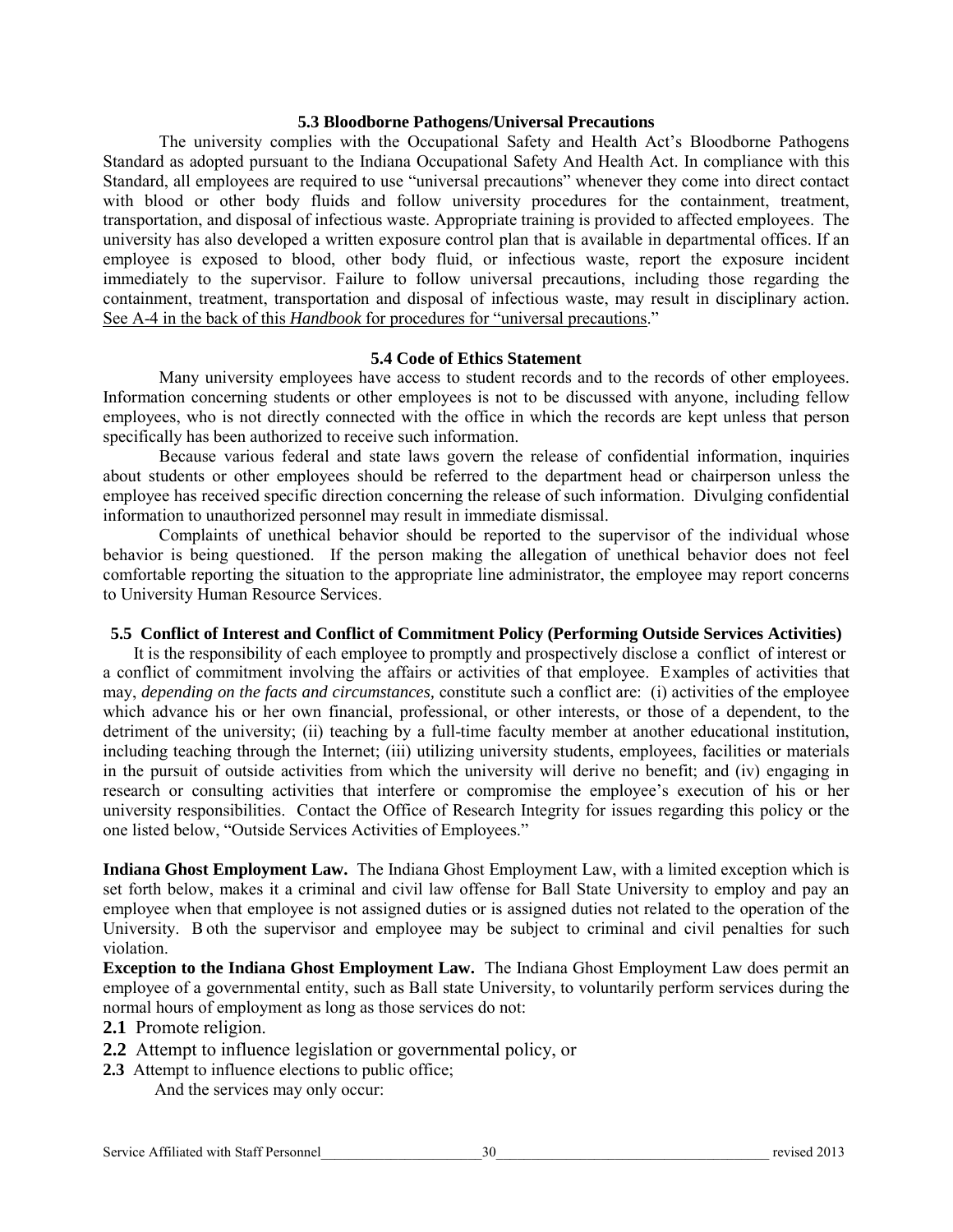**2.4** For the benefit of another governmental entity or a not-for-profit organization exempt from taxation under IRC 501(d)(3).

- **2.5** With the approval of the employee's supervisor, and
- **2.6** In compliance with a written policy approved by the governmental entity.

**Outside Services Activities of Employees.** Employees may be permitted to perform one or more outside services activities provided that such activities conform to this policy and do not otherwise constitute a conflict of interest or commitment. Employees may be permitted to spend up to a total of Four Hundred and Sixteen (416) university compensable hours in a fiscal year in performing outside services activities for a governmental entity or one or more  $501(s)(3)$  not-for-profit organizations as determined in the sole discretion of and with the prior approval of the employee's supervisor. In the administration of this policy the University may take any measures in its sole discretion which are reasonable and necessary for the orderly and efficient operation of its business, including but not limited to altering or terminating the outside services activities that have been approved. An employee who performs the university approved outside services activities during normal hours of employment as provide herein shall be considered to be performing duties related to the operation of the University.

**Administration and Record-Keeping.** It is the responsibility of the employee to keep a record of the time spent on outside services activities and it is the supervisor's responsibility to oversee the employee's recordkeeping and to ensure that such records are maintained for audit purposes.

#### **Exceptions.**

The President shall determine the limitation on the total time during any fiscal year and any record keeping requirements that the President and members of the President cabinet may spend on performing outside services activities.

It is anticipated that employees in professional and faculty positions will be asked to serve on particular outside boards because of their University related areas of expertise or the offices or positions they hold. "Outside Board" means the board, council, or other governing or advisory body of a business, educational, civic, professional, or social organization, whether for-profit or not-for-profit. Service on an Outside Board is of particular value to the University and is actively encouraged because of the recognition it provides to the University, and the additional information, exposure, understanding, and insight the person will receive. This service is deemed to be service to the University and need not require the use of a person's own time. This service is considered to be a duty or duties related to the operation of the University. The conflict of interest and commitment policies still apply to any service on an Outside Board.

 The service of officials elected or appointed to public office is not included in the definition of service on an Outside Board and such officials are not eligible to perform the duties of their office during university compensable time under this policy.

#### **5.6 Driving Privileges Policy**

The safety of Ball State University's students, faculty, staff, and the public is a central concern to the University. This policy governs the use of BSU's vehicles by applicable individuals and is designed to support safe and prudent use of BSU owned, leased, or rented vehicles and personally owned, leased, or rented vehicles used on University business. An approved driver must immediately report to his/her supervisor any incident or situation such as moving violations, license suspension or revocation, medical restrictions which may interfere with driving, or any other incident or situation that may result in a suspension or termination of university driving privileges as enumerated in the driving policy. G o to [www.bsu.edu/facilities](http://www.bsu.edu/facilities) and click Transportation to review the entire policy.

#### **5.7 Drug Abuse Policy**

The Drug-Free School and Communities Act Amendments of 1989 required the university to adopt and implement a program to prevent the unlawful possession, use, or distribution of illegal drugs and alcohol by employees and students. In addition, the Drug-Free Workplace Act of 1988 and the State of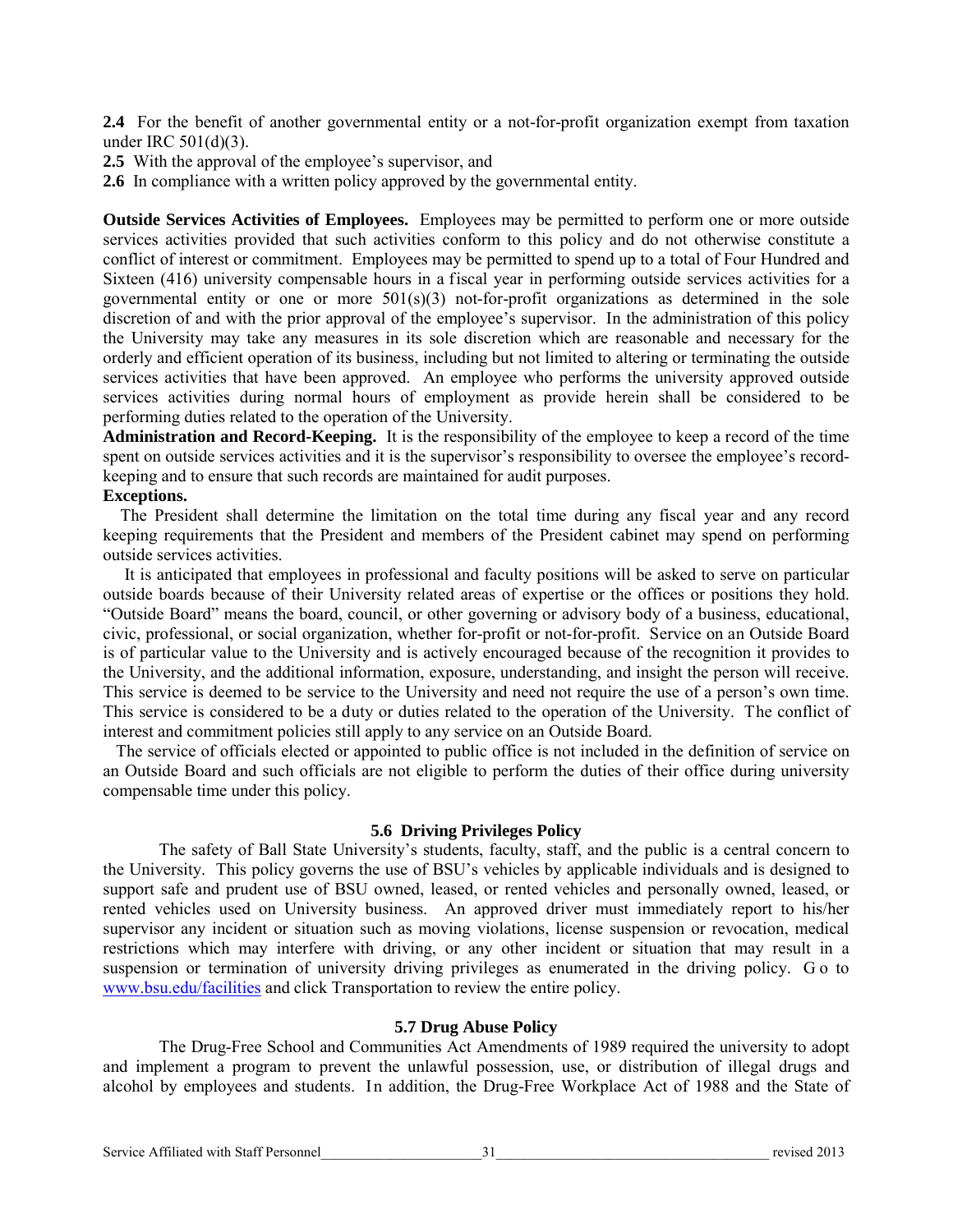Indiana Drug-Free Workplace Executive Order of 1990 required the university to establish and maintain a policy designed to create a drug-free workplace.

The university does not condone the inappropriate use of a controlled substance by any individual employed by the university. Therefore, the unlawful manufacture, distribution, dispensing, possession, or use of a controlled substance in university facilities which is a violation of federal and state law is prohibited. Compliance with this policy is a condition of employment, and violations may be cause for one or more of the following actions:

- referral to the Employee Assistance Program for evaluation and assessment to determine appropriate treatment for rehabilitation;
- participation in a drug rehabilitation program;
- suspension from the university; and/or
- termination of employment.

For a copy of the complete policy text, contact the Human Resources Programs Coordinator in University Human Resource Services.

#### **5.8 Electronic Devices Policy**

Electronic devices including all cellular telephones and email devices are valuable tools to enable staff to fulfill the needs of the university. The best method for electronic device usage is for the employees to purchase and maintain their own contract for services. The university will then provide a technology allowance payment to offset the business use of the personally owned device. In limited situations, department heads may authorize the use of university owned electronic devices for short-term events, emergency purposes, or multiple staff needing to share a single device with dean or vice president approval.

Electronic devices should not be used to conduct university business while operating a motor vehicle. In addition, supervisors of nonexempt employees should closely monitor the use of electronic devise by nonexempt employees during non-regularly scheduled work hours. To review the entire policy, go to [www.bsu.edu/its](http://www.bsu.edu/its) and click Business Operations.

#### **5.9 Emergency Responses (Fires and Tornadoes/Severe Weather)**

Fire. If a burning odor or smoke is present, pull a fire alarm to activate the fire alarm system. If possible, shut off gas in your area. If you can help control the fire without personal danger and have received training, take action with available fire extinguisher or fire hose. If not, leave the area. Never allow the fire to come between you and an exit. Leave the building, checking as you leave to make sure everyone has left the immediate area. Close doors behind you to confine the fire. Once you have evacuated the building, dial 285-1111 (University Police) and report the location of the fire and the material burning if known. Report this information to fire and police personnel as they arrive.

If the audible fire alarm sounds, shut off any gas in your area and evacuate the building. Leave immediately; do not delay to locate personal items. Try to make sure that all members of your department hear the alarm and evacuate the area by quickly checking nearby restrooms, copier rooms, storage rooms, etc. as you exit. Use the nearest stairway. Do not use the elevator. If requested, accompany and assist persons with disabilities. Shut all doors behind you as you go. Closed doors can slow the spread of fire and smoke. Evacuate as quickly as possible but in an orderly manner. Do not push or shove. Once outside, move at least 100 feet from the building. Meet at a predetermined location to account for all members of your unit. Return to the building only when given the "all clear" by university police or other proper emergency personnel. DO NOT assume that when the audible alarm ceases it is safe to enter the building. There are many possible reasons for the alarm to stop sounding.

**Tornadoes/Severe Weather.** A tornado watch means that weather conditions are favorable for the formation of a tornado. A tornado warning is issued when a tornado has actually been sighted in the surrounding area. Emergency warning sirens are activated when there is a tornado warning.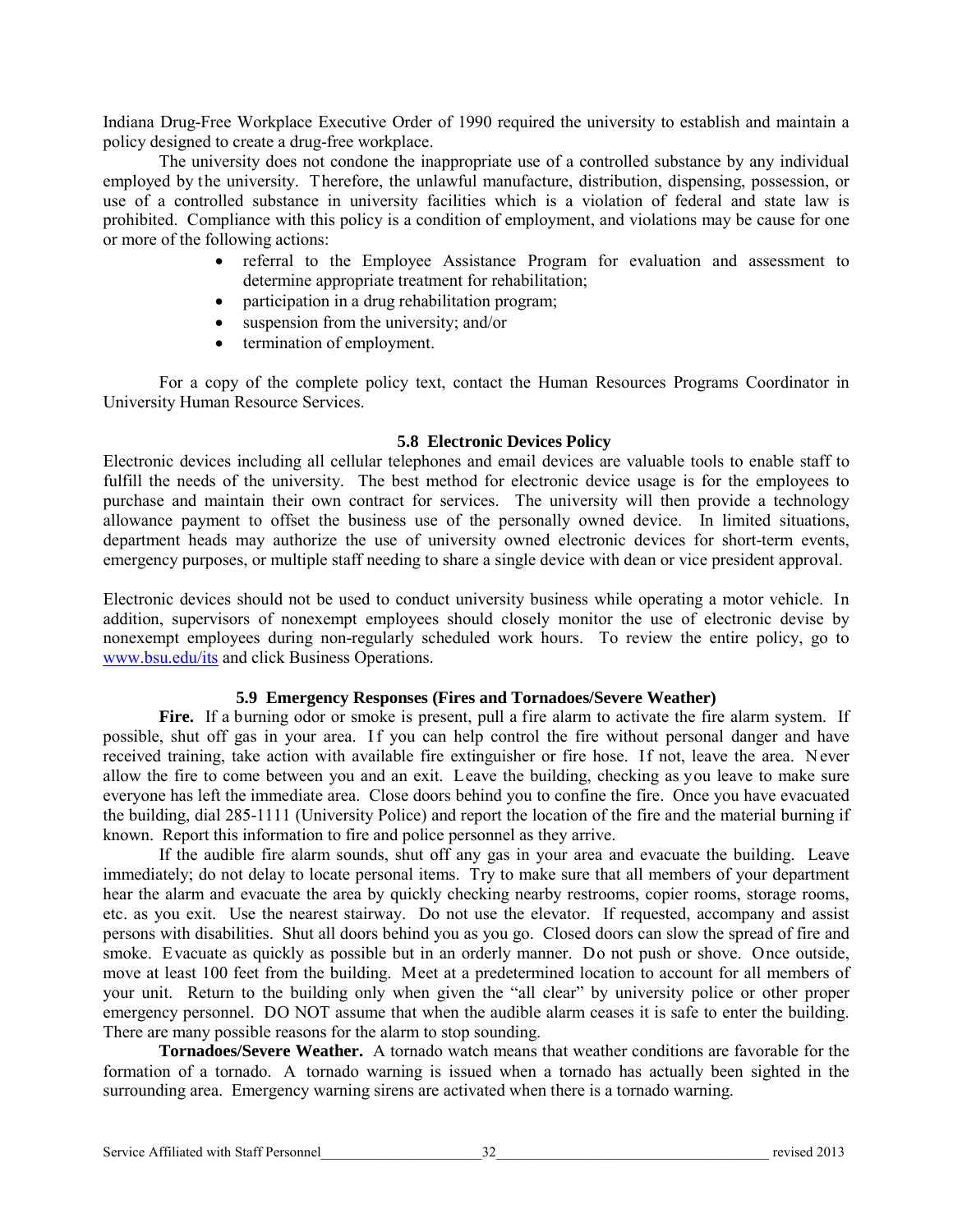**Emergency Warning Sirens.** The emergency warning sirens emit a continuous three-minute sound warning. T he siren is used to alert the public of an impending danger such as tornado, severe thunderstorm with high winds or large hail, hazardous material spill, or a national threat. If you hear the siren, you should take cover inside and tune to a local radio or television station for further instructions. If you cannot get to a radio or television, initiate tornado protection procedures as this is the most likely reason for the siren to sound.

The siren does not sound for the entire duration of a tornado warning. Do not assume that the danger has passed when the siren stops sounding. The emergency warning siren is tested each Friday at 11 AM. These tests last for 30 seconds. If the emergency warning siren sounds on a Friday morning for longer than 30 seconds, you should initiate tornado protection procedures.

If a tornado warning has been issued and you are inside, stay inside. Stay away from outside walls, windows, mirrors, glass, overhead fixtures, and unsecured objects, such as filing cabinets or bookcases. If possible, move to a below-ground-level floor, interior corridor, or room or office without windows. Crouch low with your hands covering the back of your head and neck. Do not use elevators. If requested, assist persons with disabilities to the safest area on the same floor. Do not leave the shelter area until after the storm is over. Continue to monitor the weather via radio or television until the tornado watch has been lifted for your area.

If a tornado warning has been issued and you are outside, look for a nearby safe structure in which to take shelter. If you are in your car, get out of it. Never try to outrun a tornado. If there is no shelter, lie down flat in a low area such as a ditch away from trees with your hands covering the back of your head and neck.

Ball State University Emergency Response Guidelines. Each office should have a copy of these *Guidelines,* which cover numerous emergency situations. Please call the Office of University Marketing and Communications for additional copies.

#### **5.10 Hazard Communication Standard**

The university complies with the Occupational Safety And Health Act Hazard Communication Standard as adopted pursuant to the Indiana Occupational Safety And Health Act. In accordance with that Standard, the university has developed and implemented a written hazard communication program which includes appropriate employee training, together with related documents, including material safety data sheets (MSDS). Copies of the program, including related documents and material safety data sheets, are kept in departmental offices. The Environmental Health and Safety Office in Facilities Planning and Management has overall responsibility for the program.

#### **5.11 Minors, Policy on**

Ball State University, as part of its educational mission, has many University programs and activities that include minors, who are defined as persons under the age of eighteen. Such programs and activities include, but are not limited to, camps, lessons, workshops, clubs, teams, projects, practices, tours, research, or open-houses, but excludes single performances or events open to the general public such as athletic competitions, plays, or concerts and regularly scheduled classes or activities designed primarily for enrolled students who are age 17 and above. This definition may not capture certain circumstances in which minors are present on campus, and further consideration will be given as to whether they fall within the scope of the policy. The purpose of this policy is to provide appropriate protection and safety for minors who are involved in all programs and activities taking place on the Ball State University campus or under the authority and direction of the University at other locations. This policy applies to all University units and departments, including but not limited to, Athletics, Sports Facilities, Burris Laboratory School, and the Indiana Academy for Science, Mathematics, and Humanities, and to all University employees, contractors or volunteers who interact with, supervise, chaperone, or otherwise oversee minors in program activities. To review the entire policy, please go to the university's website at [www.bsu.edu.](http://www.bsu.edu/)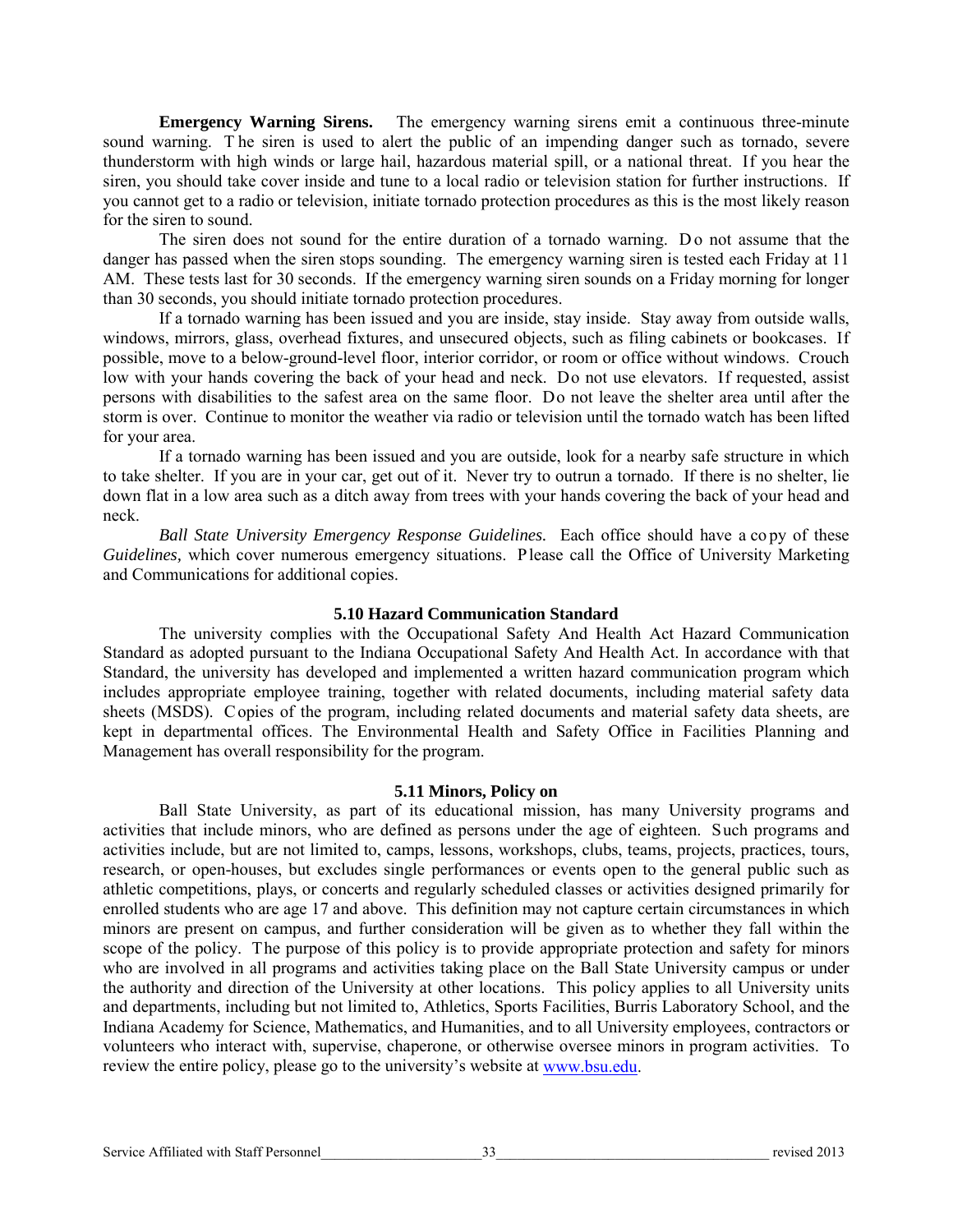#### **5.12 NCAA Rules and Regulations**

As a faculty and/or staff representative at Ball State University, you are considered a representative of athletic interest and must adhere to the same NCAA rules and regulations as followed by the university and its Office of Athletic Compliance. For more information, please go to [www.ballstatesports.com](http://www.ballstatesports.com/) and click Athletic Dept.

#### **5.13 Pet Policy**

The pet is any domesticated or tamed animal that would normally be expected to belong to someone whether or not there is any acknowledged ownership. W ritten authorization is to be obtained from the appropriate Department Chairperson, Dean, or Administrative Head involved before a pet may be brought into university buildings. Such authorization is to state the purpose and duration of the activity involving the pet. The authorization is to be in the possession of the owner or person in control of the pet during the time the pet is in a university building. Pets are not permitted in Residence Halls with the exception of marine life in fresh water aquariums. P ets are not permitted on u niversity grounds unless they are appropriately leashed or caged and under the control of and accompanied by their owners or others designated by their owners as having responsibility for the control and care of the pet. P ets are not permitted in Student Family Housing Apartments with the exception of marine life in fresh water aquariums and small caged birds.

Violations of the university Pet Policy will be dealt with in accordance with university rules governing the conduct of faculty, staff, and students. In addition, violations in the Residence Halls and Student Family Housing Apartments, will have action taken in accordance with "Conditions of Occupancy" for Student Family Housing, and "Policies of University Residence Halls" for the Residence Halls. Provisions of this policy do not apply to seeing eye or guide dogs or to police or K9 dogs while such animals are performing their duties under supervision. The Pet Policy is in addition to applicable ordinances of the City of Muncie and statutes of the state of Indiana.

#### **5.14 Rules and Regulations—Disciplinary Process**

Employment at the university brings many benefits to the employee, but accepting a job at the university also includes accepting the responsibilities that go with the position. For example, tardiness and excessive absenteeism cannot be tolerated. Maintaining the proper decorum and wearing the appropriate attire for the position held and the workstation occupied are required. A satisfactory level of performance on each of the tasks and responsibilities identified in the position description or assigned by the supervisor must be maintained. Reporting to work while under the influence of alcoholic beverages or other controlled substances is unacceptable.

The examples of violations discussed in the above paragraph are meant to be illustrative and should not be considered to be exhaustive. The university supports both a progressive disciplinary policy and performance appraisal system to ensure that deficiencies in either behavior or performance are communicated to the employee by the supervisor. The goal of both the progressive disciplinary policy and the performance appraisal system is to communicate directly to the employee the patterns of behavior or levels of performance required to continue employment at the university.

The university's progressive disciplinary policy ranges from a verbal warning to discharge. The four-step disciplinary procedure is as follows:

- Step 1 Verbal Warning
- Step 2 Written Warning
- Step 3 Suspension (Generally without pay)
- Step 4 Discharge

Because the seriousness of the infraction or the presence of extenuating or aggravating circumstances determines the type of discipline administered, not all four steps of the progressive disciplinary procedure will be exercised in every instance. For example, threatening anyone, fighting, or the theft of employee, student, or university property are particularly serious offenses and may result in the immediate discharge of the offending party.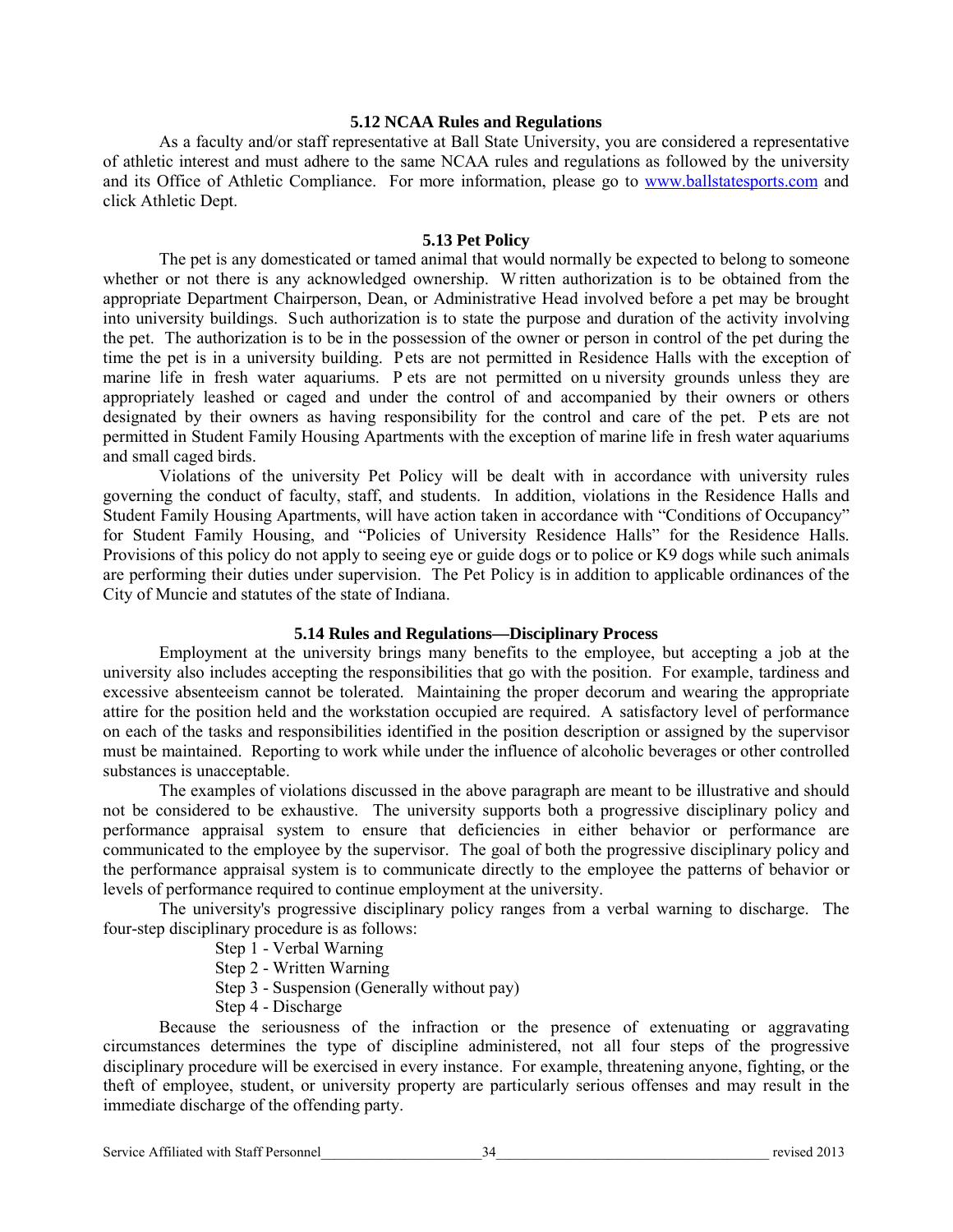A grievance procedure has been established to provide a method for resolving disputes between the university and an employee or employees concerning the meaning or application of a u niversity rule or regulation. The "Grievance Procedure for Staff Personnel and Service Personnel (Non-Bargaining Unit) Affiliated with Staff Personnel" appears on other pages of this *Handbook*.

Prior to submitting formal grievances, however, employees should discuss concerns or problems with their supervisors. M ost employee problems or concerns are resolved through such informal discussions.

**Group Leaders.** Group Leaders are subject to the following rules which are meant to be illustrative and should not be considered exhaustive:

|                  | <b>Examples of Violations</b>                                                                                                                                                                                      | <b>Disciplinary Steps</b> |
|------------------|--------------------------------------------------------------------------------------------------------------------------------------------------------------------------------------------------------------------|---------------------------|
| 1.               | <b>Excessive Tardiness</b>                                                                                                                                                                                         | 1234                      |
| 2.               | <b>Excessive Absenteeism</b>                                                                                                                                                                                       | 1234                      |
| 3 <sub>1</sub>   | Careless or substandard workmanship resulting in such things as,<br>waste, spoilage, or delay and/or failure to follow directions given                                                                            | 1 2 3 4                   |
| $\overline{4}$ . | by a supervisor<br>Posting, defacing, or removing notices from University bulletin boards<br>or in other places                                                                                                    | 1 2 3 4                   |
| 5.               | Failure to report for overtime work after acceptance without a<br>justifiable reason or failure to promptly notify the University                                                                                  | 1234                      |
| 6.               | Failure to properly document as required by law and/or university policy                                                                                                                                           | 1234                      |
| 7.               | Leaving the work location during workshift without authorization                                                                                                                                                   | 1 2 3 4                   |
| 8.               | Idling, loafing, or inattention during working hours                                                                                                                                                               | 1 2 3 4                   |
| 9.               | Failure to properly ring time clock                                                                                                                                                                                | 1 2 3 4                   |
| 10.              | Failure to promptly notify supervisor on each day of unscheduled<br>absence                                                                                                                                        | 1 2 3 4                   |
| 11.              | Using profane or obscene language or gestures                                                                                                                                                                      | 1234                      |
| 12.              | Violations of minor safety rules and practices                                                                                                                                                                     | 1 2 3 4                   |
| 13.              | Misusing, damaging, or destroying University property                                                                                                                                                              | 2 3 4                     |
| 14.              | Gambling or possession of gambling devices or paraphernalia on<br>University property                                                                                                                              | 2 3 4                     |
| 15.              | Insubordination                                                                                                                                                                                                    | 34                        |
| 16.              | Violations of major safety rules or practices                                                                                                                                                                      | $3\overline{4}$           |
| 17.              | Sleeping or giving the impression of sleeping during working hours                                                                                                                                                 | $3\,4$                    |
| 18.              | Ringing another employee's time card or having one's time card rang<br>by another person                                                                                                                           | $3\overline{4}$           |
| 19.              | Falsifying or altering time cards or other records without regard to<br>time of discovery                                                                                                                          | 34                        |
| 20.              | Reporting to work while under the influence of alcoholic beverages,<br>unlawful controlled substances, counterfeit drugs, misused prescription<br>drugs, or their possession or use/misuse on University property. | $3\overline{4}$           |
| 21.              | Immoral conduct or indecency.                                                                                                                                                                                      | $3\quad4$                 |
| 22.              | Fighting, assaulting, threatening, or attempting bodily harm to anyone on<br>University property.                                                                                                                  | $\overline{4}$            |
| 23.              | Unexcused absence of three consecutive days.                                                                                                                                                                       | 4                         |
| 24.              | Conviction in a civil or criminal court or detention by law enforcement<br>authorities without a reason acceptable to the University.                                                                              | $\overline{4}$            |
| 25.              | Theft of employee, University, or student property or unauthorized<br>conversion of employee, University, or student property.                                                                                     | $\overline{4}$            |
| 26.              | Unauthorized possession of weapons or explosives on University property.                                                                                                                                           | 4                         |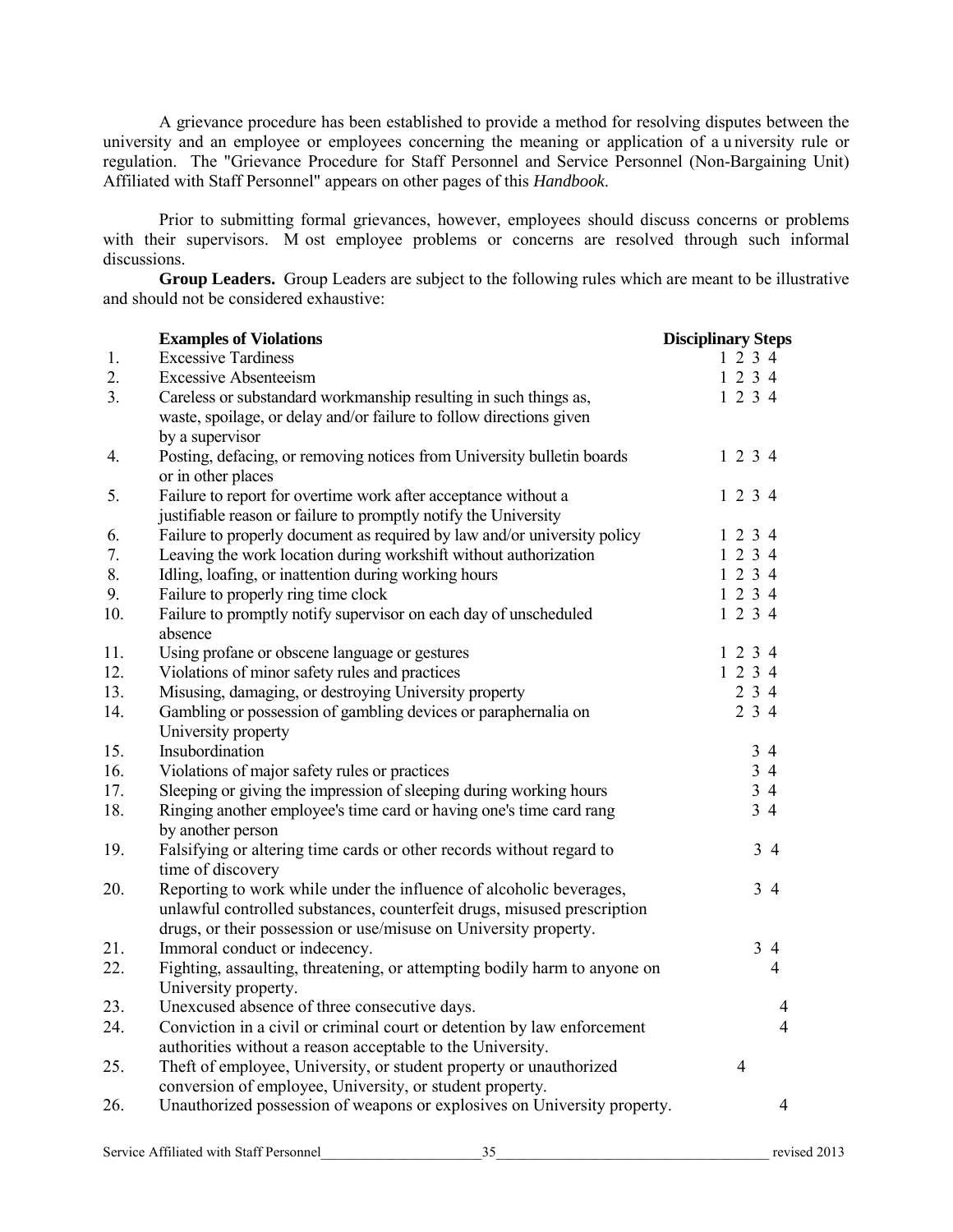| 27. | Any other conduct which is inconsistent with proper behavior.      | Penalty depends   |
|-----|--------------------------------------------------------------------|-------------------|
|     |                                                                    | on circumstances. |
| 28. | Multiple violations, whether or not simultaneous, of the foregoing | Penalty depends   |
|     | rules and regulations.                                             | on circumstances. |
| 29. | Falsification of employment application without regard to time     | Penalty depends   |
|     | of discovery.                                                      | on circumstances. |

Disciplinary action will not be imposed for violations of rules 1-12 more than three months after the date of the violation unless disciplinary action has previously been taken for violation of the same rule.

#### **5.15 Sexual Harassment Statement**

For sexual harassment statement, see Appendix A.

#### **5.16 Smoking Policy**

Ball State University is committed to providing a healthy working and learning environment for the entire campus community. The purpose of this policy is to reduce harm from tobacco use and secondhand smoke, provide an environment that encourages persons to be tobacco-free, reduce health insurance and health care costs, and promote a campus culture of wellness. Therefore, Ball State University establishes the following smoking policy for all facilities, campus areas and vehicles in which university functions or services are carried out or offered. All university students, employees, contractors, and visitors are subject to these regulations.

- 1. As used herein, tobacco includes but is not limited to cigarettes, cigars, pipes, water pipes (hookah), bidis, kreteks, electronic cigarettes, smokeless tobacco, snuff, chewing tobacco and any non-FDA approved nicotine delivery device.
- 2. Tobacco use is prohibited on Ball State University campus.
- 3. Tobacco use is prohibited in all university vehicles, including maintenance vehicles, automobiles, and public carriers.
- 4. Tobacco use is prohibited in all university housing units.
- 5. Tobacco use will be permitted in the tailgating areas on home football game days only; otherwise, the area is to be tobacco free.
- 6. University regulated parking areas are included in the ban. Tobacco use in enclosed personal vehicles will be permitted as long as users contain smoke and tobacco products inside the vehicle (e.g., windows must be closed). Failure to do so is a violation of this policy.
- 7. Adherence to this policy is the responsibility of all members of the University community. It is expected that students, faculty, staff, University affiliates, contractors and visitors to campus will comply with this policy. Members of the University community are empowered to respectfully inform others about the policy to ensure compliance. Primary enforcement of this smoking policy will be the responsibility of those persons who head individual units, departments, buildings, student housing units, those who supervise personnel, Public Safety personnel, and other designees.
	- A. Failure to comply with this policy shall result in a fine of \$100 per occurrence.
	- B. The Office of Bursar will be responsible for fine collection and account maintenance. Monies collected from the assessments will be used to fund smoking cessation initiatives, health education, and other relevant health and wellness related programs.
	- C. Citations may be applied through the University Traffic Appeals Subcommittee. A ll appeals will be handled in a manner consistent with traffic appeal procedures.
	- D. Failure of a student or employee to pay a fine shall be subject to existing policies and procedures for collecting delinquent accounts owed the university.
- 8. This smoking policy shall be effective August 1, 2013.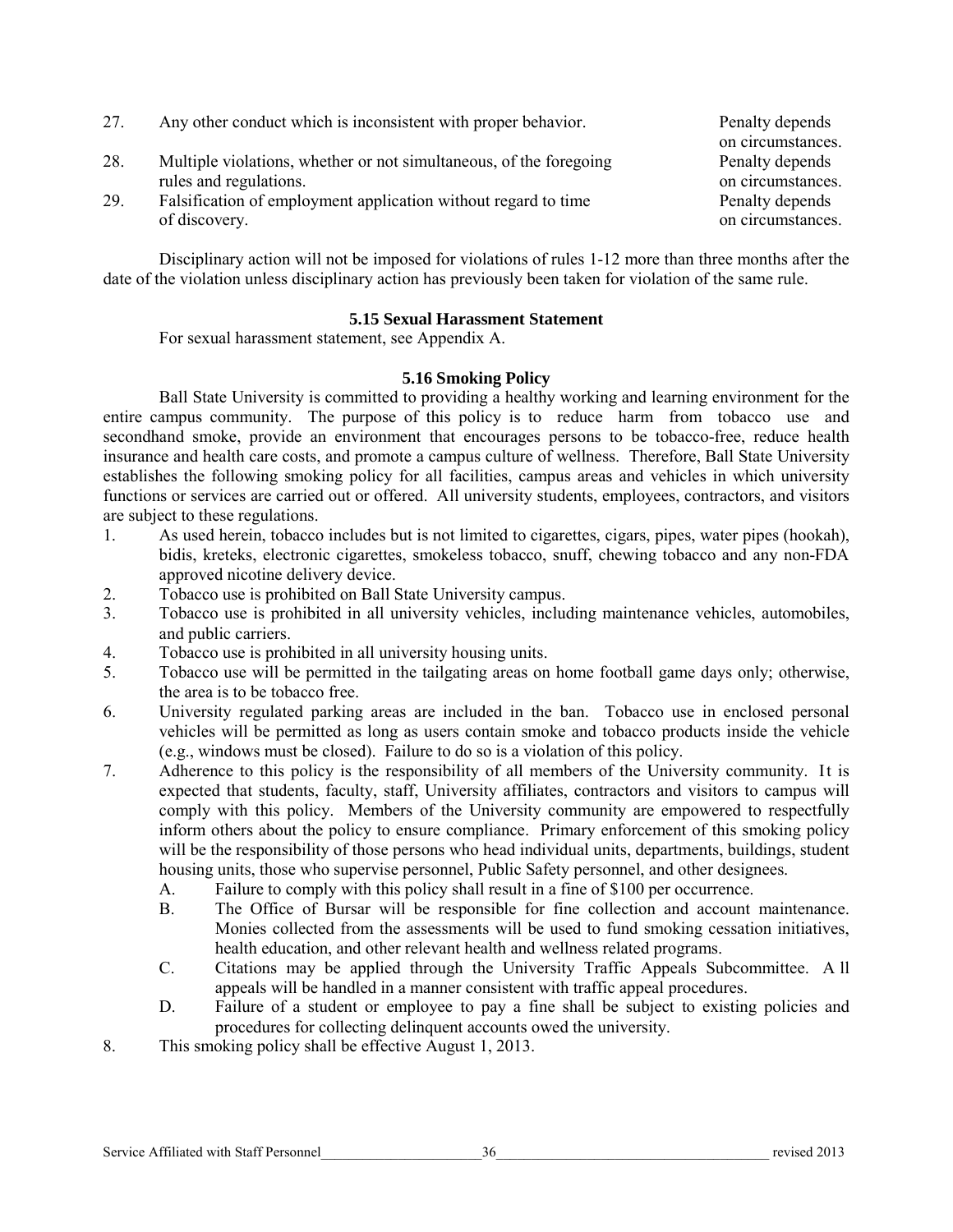#### **5.17 Social Media Policy**

Social media are powerful communications tools that have a significant impact on organizational and professional reputations. Social media are defined as media designed to be disseminated through social interaction, created using highly accessible and scalable publishing techniques. Examples include but are not limited to LinkedIn, Twitter, Facebook, YouTube, and My Space.

Both in professional and institutional roles, employees need to follow the same behavioral standards online as they would in real life. The same laws, professional expectations, and guidelines for interacting with students, parents, alumni, donors, media, and other university constituents apply online as in the real world. E mployees are liable for anything they post to social media sites. F or the entire policy, go to [www.bsu.edu/umc.](http://www.bsu.edu/umc)

#### **5.18 Tardiness Policy**

**Applies to Group Leaders only.** The document "Excessive Tardiness Guidelines" is located at the back of this *Handbook.*

#### **5.19 Title IX Compliance**

Each of us has a responsibility to report behaviors that may put others at risk. Title IX makes it essential that every employee know his or her obligations in reporting sexual harassment or assault.

It is equally important that an employee know that in Indiana everyone is considered a mandatory reporter regarding child abuse. Call Child Protective Services' 24-hour hotline at 1-800-800-5556 if you believe that a child is a victim of abuse or neglect. If the abuse has occurred on campus, please immediately call University Police at 765-285-1111.

Students who believe they have experience sexual harassment are encouraged to come forward to receive assistance. But regardless of whether the harassed student files a complaint or otherwise requests assistance, **university employees who know about possible harassment must take appropriate steps** to report the information to the Assistant to the Vice President for Student Affairs/Deputy Coordinator for Title IX.

Circumstances requiring an employee to report sexual harassment that occurs on or off campus include but are not limited to: a) a student **shares** information about an incident with an employee (even if he or she requests the employee's confidence); b) an employee **observes** a student, employee, or other representative of the university sexually harassing a student; c) a **third party** shares information about an incident with you.

To learn more about sexual harassment compliance and your role in maintaining a saf e and respected campus, contact the Assistant to the Vice President for Student Affairs/Deputy Coordinator for Title IX at 765-285-1545.

#### **5.20 Use of University Technology**

 Information technology plays a cr ucial role in the delivery of Ball State University's educational mission. I n making use of these shared resources, members of the University community have a responsibility to help create an intellectual environment in which students, faculty, and staff may feel free to create and collaborate with colleagues both on and off campus without fear that the products of these efforts will be violated by misrepresentation, tampering, illegal access, destruction, or theft. The policy outlines the ethical and acceptable use of information systems and resources at Ball State University as well as the duties and responsibilities incumbent upon everyone who makes use of these resources. For the entire policy, please go to [www.bsu.edu/security/itpolicy.](http://www.bsu.edu/security/itpolicy)

#### **5.21 Weapons Policy**

Ball State University recognizes the importance of providing a climate which is conducive to the safety of all members of the University community. To aid in the accomplishment of this objective: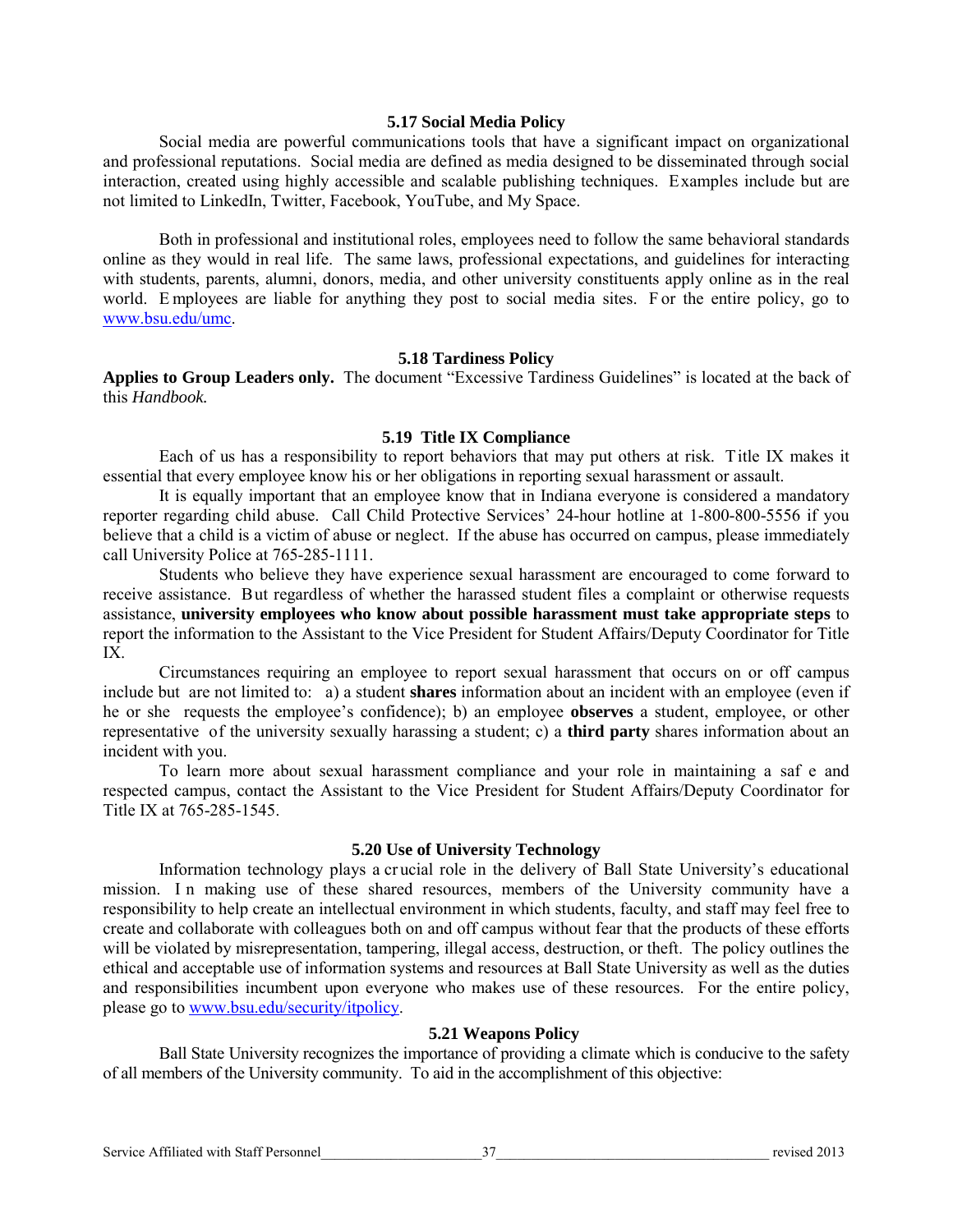- 1.1 Faculty, Professional, and Staff employees of Ball State University, students, visitors, guests and all other individuals are prohibited from possessing or carrying weapons of any kind while on University property, regardless of whether they are licensed to carry the weapon or not. Such prohibition extends to such individuals having such weapons in briefcases, purses, tool boxes, personal vehicles, or other personal property or effects.
- 1.2 The only exceptions to this policy are: (a) firearms in the possession of University police officers and other individuals who have written authorization from the University's Director of Public Safety to carry such weapons; (b) firearms in the possession of sheriffs, police officers, law enforcement officers, and correctional officers who are duly authorized by law to carry such firearms; (c) equipment, tools, devices and materials which are prescribed for use by authorized University employees as a condition of employment or class enrollment; and (d) legal chemical dispensing devices, such as pepper sprays, that are sold commercially for personal protection.
- 1.3 University property includes all University owned, leased, or otherwise controlled buildings and lands. University vehicles are covered by this policy at all times whether or not they are on University property.
- 1.4 University sanctions will be imposed on offenders as appropriate and, and in addition, criminal charges may be filed.
- 1.5 For the purposes of this policy, "weapons" include (a) firearms, such as handguns, shotguns, rifles, pellet guns, machine guns, stun guns, tasers, or electronic stun weapons; (b) explosives, such as bombs, grenades, blasting caps, or other containers containing explosive substances; and (c) other equipment, material and devices that, in the manner they are used, could ordinarily be used, or are intended to be used, are readily capable of causing serious bodily injury. The items described in clause (c) include, but are not limited to knives (except small personal pocket knives with folding blades that are less than three [3] inches long), tear gas, chemical substances, brass knuckles, clubs or chains.

# **6.0 OTHER BENEFITS**

In some cases, the following programs are summarized. For program details and eligibility information, go t[o www.bsu.edu/hrs](http://www.bsu.edu/hrs) or [www.bsu.edu/payroll.](http://www.bsu.edu/payroll)

#### **6.1 Employee Assistance Program**

The Employee Assistance Program (EAP) provides confidential assistance to an employee who experiences personal problems that affect work performance and/or attendance. If ignored, personal problems can jeopardize an employee's health, have a serious impact on lives or families, and on the ability to perform a job. Problems may be the result of alcoholism, drug abuse, emotional, marital, parent/child relationships, grief, or other concerns.

The decision to seek help and accept treatment is the responsibility of the employee. The university recognizes the need to make the services of the EAP accessible to an employee who requests assistance in overcoming personal problems.

Problems not directly associated with an employee's job functions can have an adverse effect on job performance and health. Often, an employee will overcome such difficulties. Normal supervisory assistance can serve to motivate and guide the employee and help resolve problems in order to bring the job performance back to an acceptable level.

The objective is to assist the employee in a manner consistent with good therapeutic and business practice. Without altering or amending any of the rights or responsibilities of the employee or the university, it is the policy to handle such problems within the following framework:

- An employee participating in the program will be expected to meet existing job performance standards and established work rules within the framework of existing policies, procedures, and agreements.
- ♦ The university does not waive its responsibility to maintain discipline or the right to invoke disciplinary measures in the case of misconduct, which may result from, or be associated with, personal problems.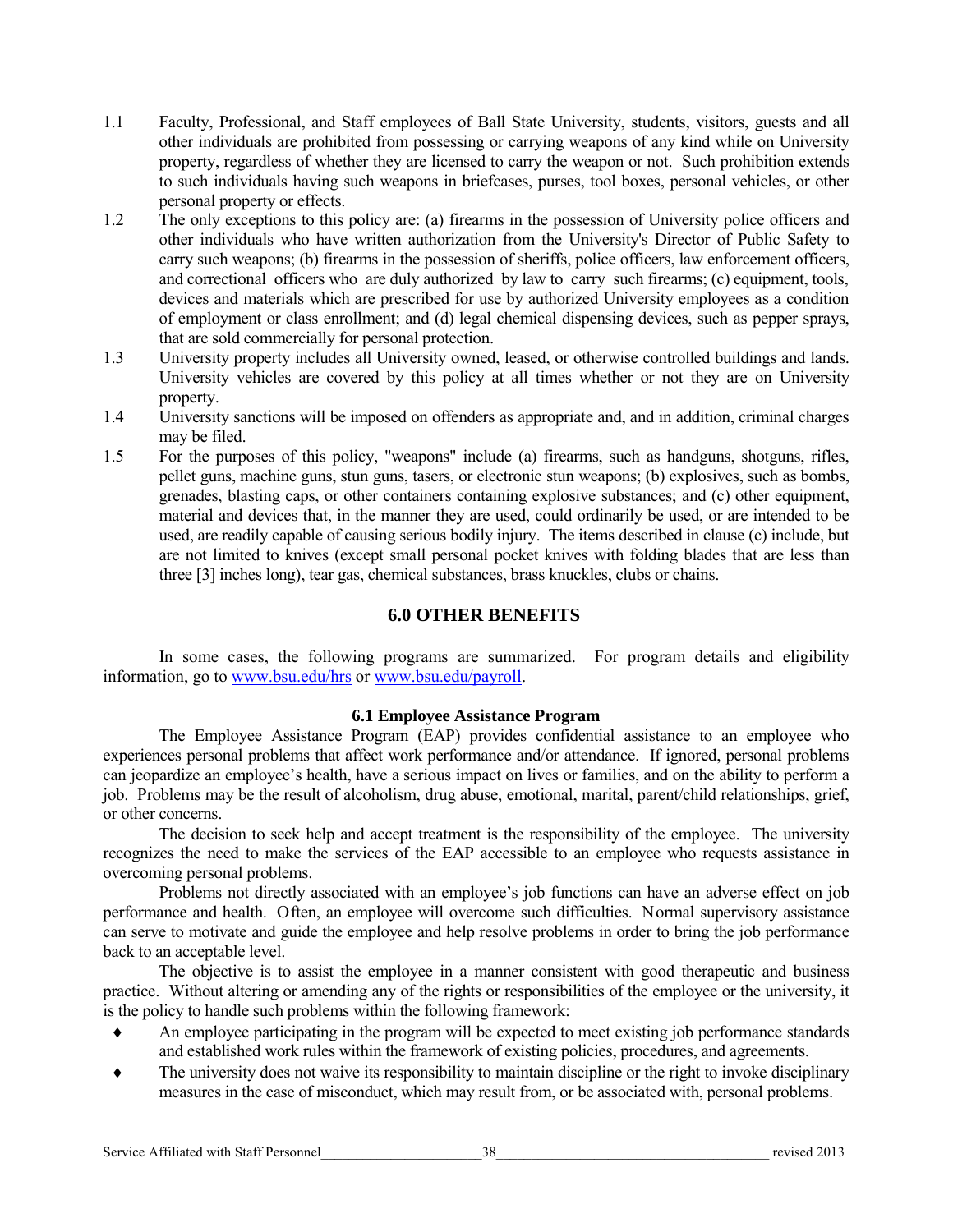- ♦ While participating or following participation in the Employee Assistance Program, an employee should not expect any special privileges or exemptions from standard personnel practices.
- ♦ An employee may obtain assistance under the program either by self-referral, supervisory referral, or family referral.

Although assistance through the EAP is voluntary, if job performance or attendance problems persist, the supervisor must proceed with disciplinary action.

The Ball State University EAP complies with applicable state and federal regulations with regard to the confidentiality of program records. F or additional information, contact the Office of WorkLife Programs, University Human Resource Services, 285-1187.

#### **6.2 Class Attendance**

On approval of the supervisor, the department head, and the Director of Human Resources, an employee may be permitted to attend a class at Ball State University during the workday if such class is pertinent to the job and will better qualify the employee for the employee's job. In such cases, the class time must be reported as vacation/PTO time in 1-hour increments, or arrangements must be made with the supervisor and/or department head and the Director of Human Resources for a change in scheduled work hours to make up the time lost. NOTE: No more than one such class may be taken during the employee's scheduled working hours.

#### **6.3 Remitted Tuition Benefits**

#### **6.3.1 Educational Assistance Program**

An employee who meets normal admission requirements of the university and who is in a probationary period wishing to take undergraduate classes or a non-probationary employee wishing to take graduate classes may enroll for up to 6 credit hours per fall semester, 6 credit hours per spring semester, and a total of 6 credit hours during any combination of summer sessions is entitled to a remission of 100% of basic tuition for students with at least one main campus course, and 50% of basic tuition for students with no main campus courses (student services and special fees excluded). An employee on an approved Leave for Study may enroll for up to 18 credit hours fall semester, 18 credit hours spring semester, and 18 credit hours during any combination of summer sessions under this Program. T his Program is administered through University Human Resource Services (285-1834).

*Classes may be audited (no university course credit) without cost to the employee. Go the Office of Admissions (for undergraduate classes) or the Graduate School (for graduate classes) for instructions.* 

#### **6.3.2 Tuition Remission Program**

An employee who meets the normal admission requirements of the university and who has completed his/her probationary period may enroll for up to 6 credit hours per fall semester, 6 credit hours per spring semester, and a total of 6 credit hours during any combination of summer sessions at no cost to the employee (i.e., full remission of basic tuition and the student services fee, excluding special fees). This Program is administered through University Human Resource Services (285-1834).

#### **6.3.3 Fee Remission Program for Retirees (Under the Age of 60)**

The following three programs: F ee Remission Program for Spouses and Dependent Children, Educational Assistance Program, and Fee Remission Program for Persons Age 60 Years and Over have been revised to allow eligible Ball State University retirees (staff and service personnel who have been granted retirement status or faculty and professional personnel who have been granted emeritus status) to receive remission of fees for undergraduate and graduate courses equal to the greater of the contingent portion of general fees and special course fees or 50 percent of total fees. The Fee Remission Program for Retirees is applicable to retirees as defined above under the age of 60 years of age. Payroll and Employee Benefits and the Bursar's Office can provide information on this program.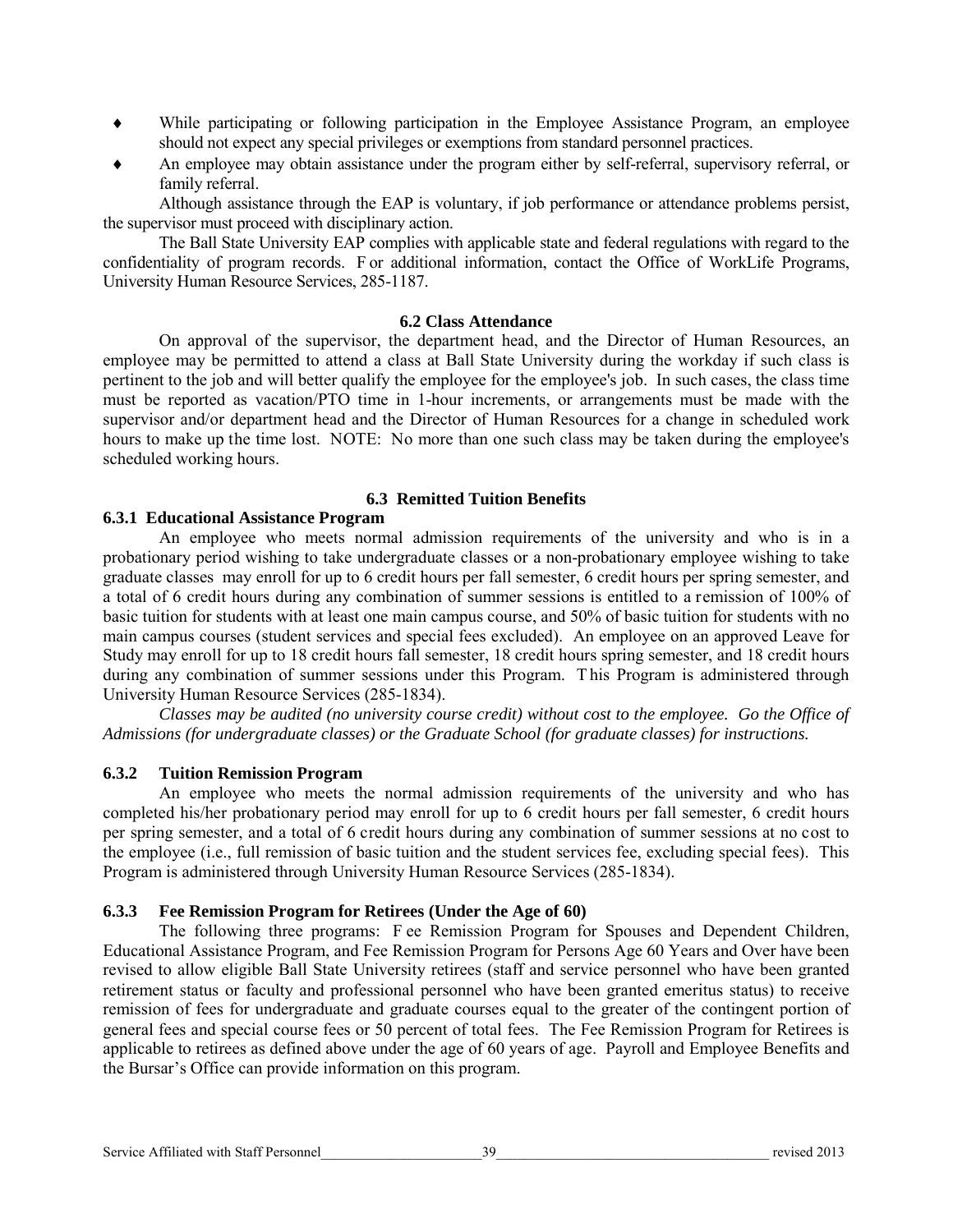#### **6.3.4 Fee Remission Program for Spouses and Dependent Children**

This Fee Remission Program provides spouses and dependent children of eligible employees with the opportunity to enroll in undergraduate course work for credit at a reduced cost. For information about this Program, contact Payroll and Employee Benefits (285-8461).

#### **6.3.5 Reduced Fees for Persons 60 Years of Age or Older**

Employees, their spouses, and other persons 60 years of age and older who are not otherwise eligible for university fee remission programs are eligible for 50% reduction of the course fees, exclusive of laboratory fees and other special charges, for university courses or programs offered on campus for which such persons are properly qualified. This Program includes enrollment in Independent Study course work. Payroll and Employee Benefits and the Bursar's Office can provide information on this program.

#### **6.3.6 Staff Development Program**

An employee who is requested by his/her department head to enroll in course work to enhance his/her skills to meet the needs of the university may have fees or a portion thereof paid. Course work must be directly related to the employee's present position and responsibilities or directly related to the employee's potential assignment within the university. Time away from work to attend such class(es) is considered part of the employee's regular work schedule. University Human Resource Services can provide information about this Program (285-1032).

#### **6.3.7 Limits on Fee Remission Programs**

An employee is eligible for remission of fees for fall semester, spring semester, or any combination of summer sessions under only one of the following programs: the Fee Remission Program, the Educational Assistance Program, or the Reduced Fees for Persons 60 Years or Older Policy.

#### **6.4 Staff and Service Personnel Recognition Award Programs**

The university annually recognizes and honors employees for achievements and dedication. Each spring, about 200 staff and service personnel are recognized for years of service, (beginning at 10 years and at 5-year increments thereafter), retirement, meritorious service, outstanding achievements, and completion of specialized training programs.

#### **6.5 Training (Learning and Development)**

The university develops training programs to facilitate improved job performance and enhance opportunities for transfers and promotions. Training programs generally will be conducted on university time, although there may be exceptions to this practice. S uccessful completion of university training programs may be prerequisites for promotion in selected areas.

#### **6.6 WorkLife Programs**

WorkLife Programs offers an employee a unique resource to use in his or her search for practical and suitable solutions to his or her personal needs. Services include: customized child care options available within a 6 county area, Employee Assistance Program (EAP), and information on agencies and services available to the elderly and their families.

 Another service includes relocation information for new residents [school systems, housing (apartments, condominiums, property management and relocation specialists firms, realtors), and employment opportunities for a partner of an employee]. Additionally, WorkLife Programs also coordinates the annual staff and service personnel recognition award programs.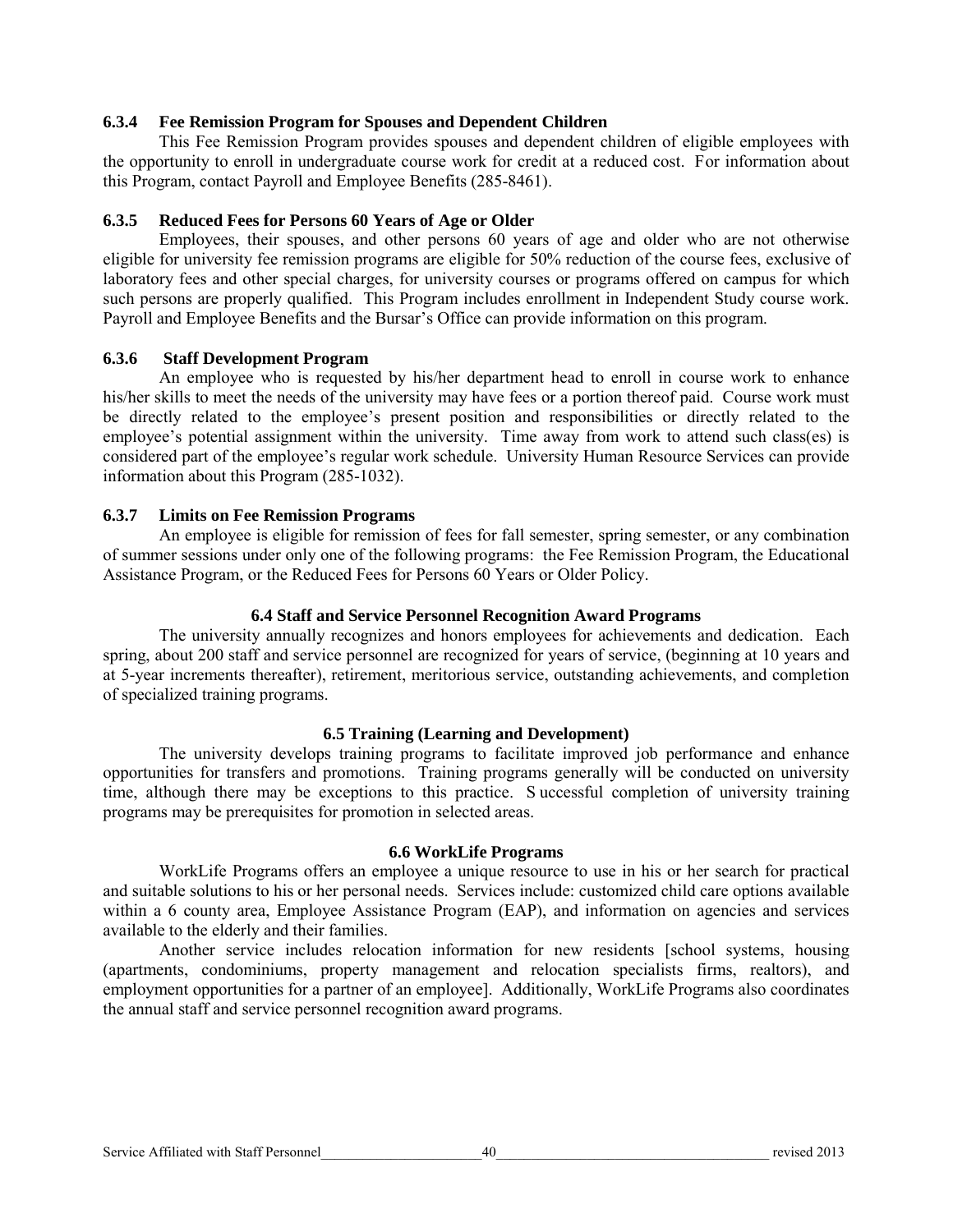#### **APPENDIX A**

#### **Ball State University Statement on Sexual Harassment Equal Opportunity and Affirmative Action**

- 1. Harassment on the basis of sex is a form of illegal sex discrimination. Sexual harassment in employment violates Title VII of the Civil Rights Act of 1964, as well as state law. Student-on-student sexual harassment and sexual harassment directed toward a student by a University employee violates Title IX of the Education Amendments of 1972.
- 2. Ball State University will not tolerate sexual harassment of students or employees by members of its faculty or staff, its students or by other agents of the University and will respond in a suitable manner to every complaint.
- 3. The University has adapted the Equal Employment Opportunity Commission (EEOC) definition of sexual harassment for our academic community: Sexual harassment is defined as any unwelcome sexual advance, request for sexual favor or other unwelcome verbal or physical conduct of a sexual nature, whether committed on or off campus, when:
	- 3.1 submission to such conduct is made, either explicitly or implicitly, a term or condition of an individual's employment or participation in a University-sponsored education program or activity;
	- 3.2 submission to or rejection of such conduct by an individual is used as the basis or threatened to be used as the basis for employment decisions or academic decisions or assessments affecting an individual; or
	- 3.3 such conduct has the purpose or effect of unreasonably interfering with an individual's work or academic performance or creating an intimidating, hostile or offensive working or educational environment. S uch conduct will typically be directed against a particular individual or individuals and will either be abusive or severely humiliating or will persist despite the objection of the person targeted by the speech or conduct.

Sexual harassment includes but is not limited to situations where one person has authority over another. In such situations, sexual harassment is particularly serious because it may unfairly exploit the power inherent in a faculty member's or supervisor's position.

4. Sexual harassment can be verbal, visual, physical or communicated in writing or electronically. Some conduct obviously constitutes sexual harassment – such as a threat that a grade or promotion will depend on submission to sexual advance. But whether particular conduct constitutes sexual harassment will often depend upon the specific context of the situation, including the participants' reasonable understanding of the situation, their past dealings with each other, the nature of their professional relationship (e.g., supervisor-subordinate, colleague, etc.) and the specific setting.

The inquiry can be particularly complex in an academic community, where the free and open exchange of ideas and viewpoints preserved by the concept of academic freedom may sometimes prove distasteful, disturbing or offensive to some. S exual harassment must be distinguished from behavior which, even though unpleasant or disconcerting, is appropriate to the carrying out of instructional, advisory, or supervisory responsibilities. Instructional responsibilities, in particular, require appropriate latitude for pedagogical decisions concerning the topics discussed and methods used to draw students into discussion and full participation.

- 5. Examples of conduct which may constitute sexual harassment include but are not limited to:
	- 5.1 requests for sexual favors;
	- 5.2 unwelcome physical contact such as hugging, rubbing, touching, patting, pinching or brushing another's body;
	- 5.3 veiled suggestions of sexual activities;
	- 5.4 requests for private meetings outside of class or business hours for other than legitimate academic or businessrelated purposes;
	- 5.5 use in the classroom of sexual jokes, stories or images in no way germane to the subject of the class;
	- 5.6 use in the workplace of sexual jokes, stories or images in no way germane to the subject of the work environment;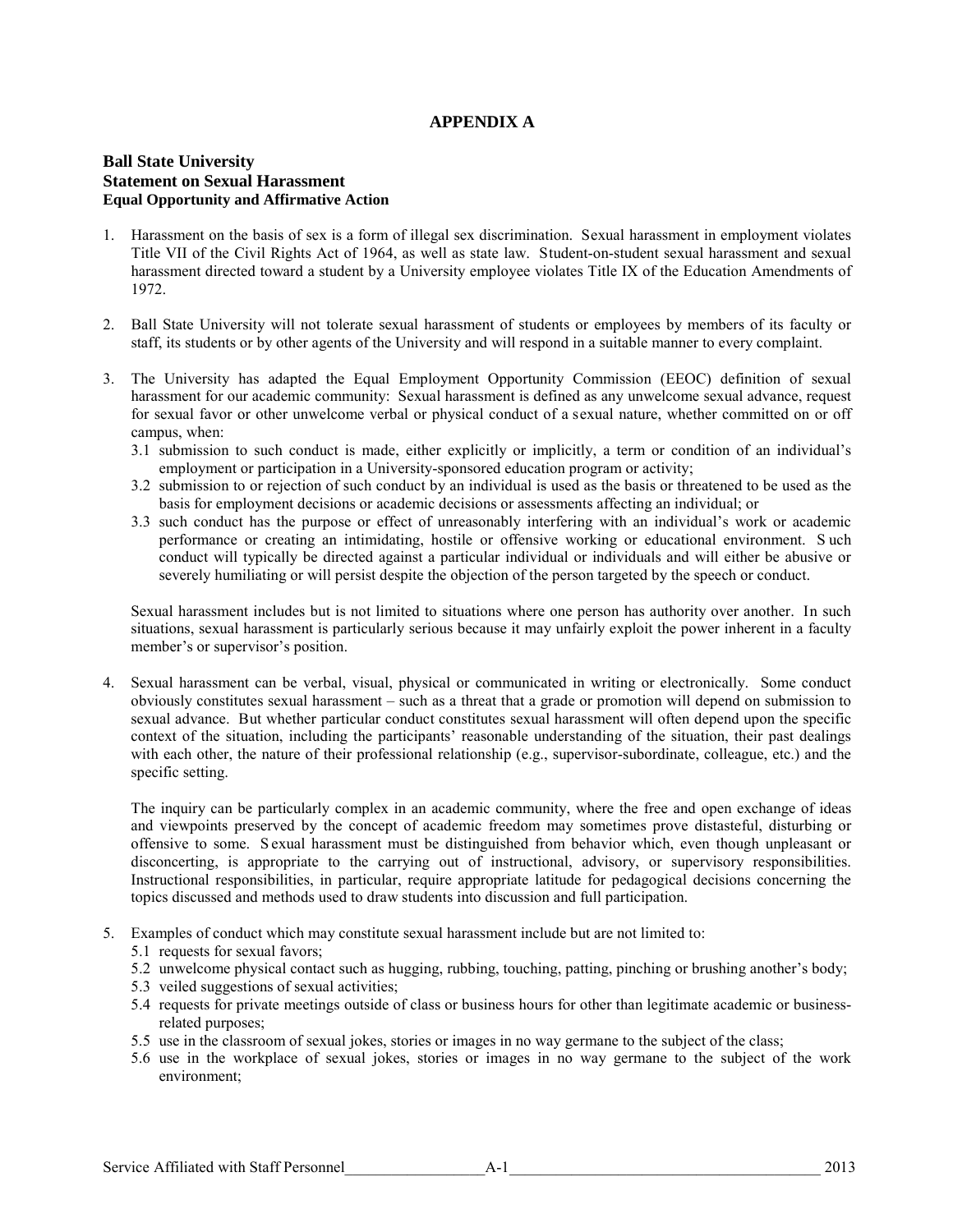- 5.7 remarks about a person's body or sexual relationships, activities or experience that are in no way germane to the subject of the work or academic environment;
- 5.8 use of inappropriate body images to advertise events.
- 6. Members of the University community can expect to be free from sexual harassment and thus all members of the University community should guard against it. T he fact that someone did not intend to sexually harass an individual is generally not considered a sufficient defense to a complaint of sexual harassment, although the reasonableness of the accused's perceptions may be considered. In most cases, it is the effect and characteristics of the behavior on the complainant and whether a r easonable person similarly situated would find the conduct offensive that determine whether the behavior constitutes sexual harassment.
- 7. The University will not tolerate retaliation or discrimination against persons who report or charge sexual harassment or against those who testify, assist or participate in any investigation, proceeding or hearing involving a complaint of sexual harassment. In this context, retaliation means speech or conduct that adversely affects another's terms or conditions of employment or education and is motivated by an intent to harm the targeted person because of his or her participation in the filing or investigation of an allegation of sexual harassment. Any such retaliation – or encouragement of another to retaliate – is a serious violation of University policy and law, independent of whether the particular claim of sexual harassment is substantiated. Anyone who believes he or she has been subjected to retaliation in violation of this rule may use the procedures described in this policy to complain and seek redress.
- 8. Any member of the University community who believes he or she is being sexually harassed or is being retaliated against is encouraged to contact the Office of University Compliance and make a complaint. The complaint will be investigated in accordance with the *"Equal Opportunity and Affirmative Action Complaint Investigation Procedure and Appeal Process.*" A copy of this document may be obtained by contacting the Office of University Compliance.
- 9. The University can respond to specific instances and allegations of harassment only if it is aware of them. The University therefore encourages anyone who believes that he or she has experienced sexual harassment to come promptly forward (typically within 45 calendar days) with inquiries, reports or complaints and to seek assistance from the Office of University Compliance. In addition, any University employee who becomes aware of instances or allegations of sexual harassment by or against a person under his or her supervisory authority must report them to the Office of University Compliance. It shall be the responsibility of the Office of University Compliance to respond to allegations and reports of sexual harassment or refer them to other University officials for an appropriate response.
- 10. Any dean, chairperson, director or department head or other similar administrator who becomes aware of information indicating a significant likelihood of sexual harassment must report such information to the Office of University Compliance. These administrators must respond not only when they receive a specific complaint or report alleging improper activity, but also when such matters come to their attention informally. Unconfirmed or disputed allegations should be clearly labeled as such and reports should indicate any steps already taken to respond. Administrators should consult the Office of University Compliance prior to responding to any situation involving alleged harassment.
- 11. Possible sanctions for a person found engaging in behavior which is in violation of this policy include but are not limited to the following:
	- 11.1 oral or written reprimand, placed in personnel file;
	- 11.2 required attendance at a sexual harassment sensitivity program;
	- 11.3 an apology to the victim;
	- 11.4 loss of salary or benefit, such as sabbatical or research or travel funding;
	- 11.5 transfer or change of job, class or residential assignment or location (i.e., removing the person from being in a position to retaliate or further harass the victim);
	- 11.6 demotion;
	- 11.7 suspension, probation, termination, dismissal or expulsion.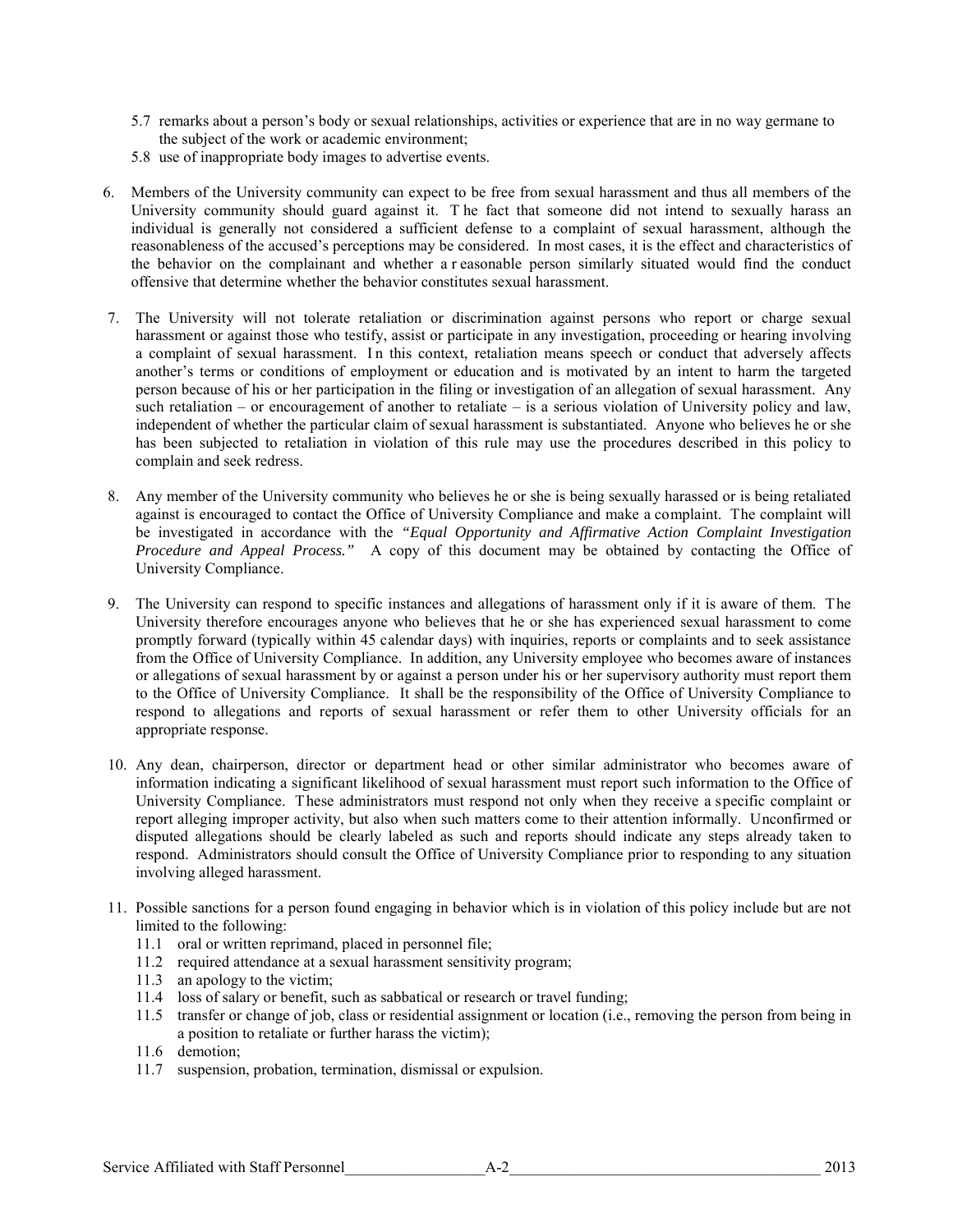While counseling is not considered a s anction, it may be offered or required in combination with sanctions. Where alcohol/drugs are involved in the sexual harassment, such counseling may include a substance abuse program.

If students or student groups are guilty of sexual harassment, any of the sanctions set forth in the "Code of Student Rights and Responsibilities" may also be invoked.

12. The University seeks to protect the rights of all persons, accusers and accused, to fair procedures. Accusations of sexual harassment frequently have injurious, far-reaching effects on the careers and lives of accused individuals. Allegations of sexual harassment must be made in good faith and not out of malice. Knowingly making a false or frivolous allegation of sexual harassment will be considered a serious violation of University policy.

Approved by the Board of Trustees December 17, 1999 Revised 8/02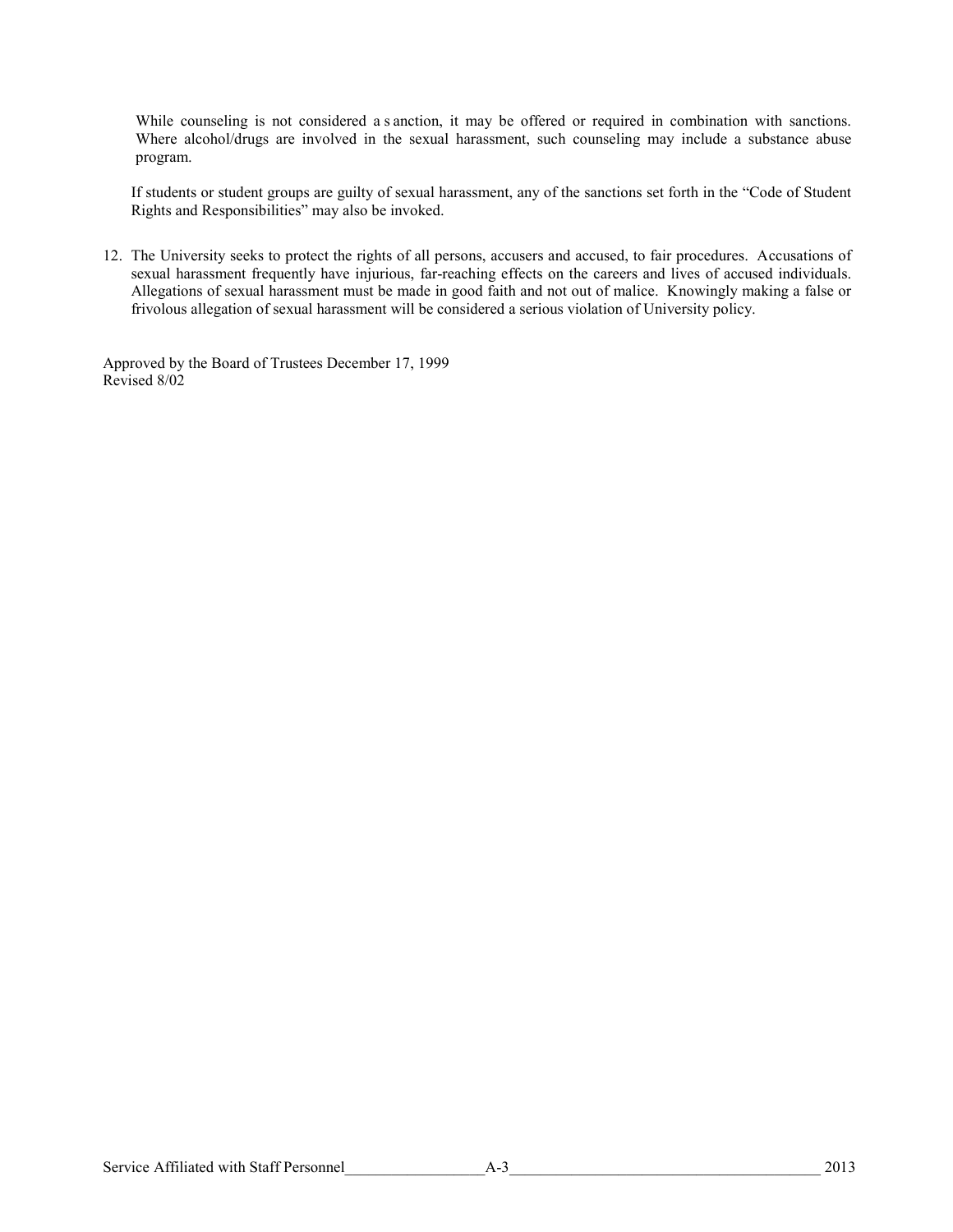# WNIWERSAL PRECAUTIONS Procedure for Handling **Blood and Other Potentially Infectious Material**

- 1. Put on disposable gloves to prevent contamination of hands.
	- 2. Wipe up the spill using paper towels or absorbent material and place in plastic biohazard bag.
	- 3. Gently pour bleach solution onto all contaminated areas of the surface.



- 4. Wipe up the remaining bleach solution with paper towels or put on drying agent and sweep.
- 5. Place used paper towels and other debris in appropriate plastic biohazard bag.



- 6. Remove gloves by turning inside out and place in biohazard bag with all soiled cleaning materials.
- 7. Double-bag and securely tie-up biohazard bags and discard in appropriate waste container.
- 8. Immediately wash hands with soap and warm water up to elbows for 20 seconds or longer.

# **FOR SAFE CLEANUP OF A MAJOR INCIDENT, CALL WORK CONTROL: 5-5081**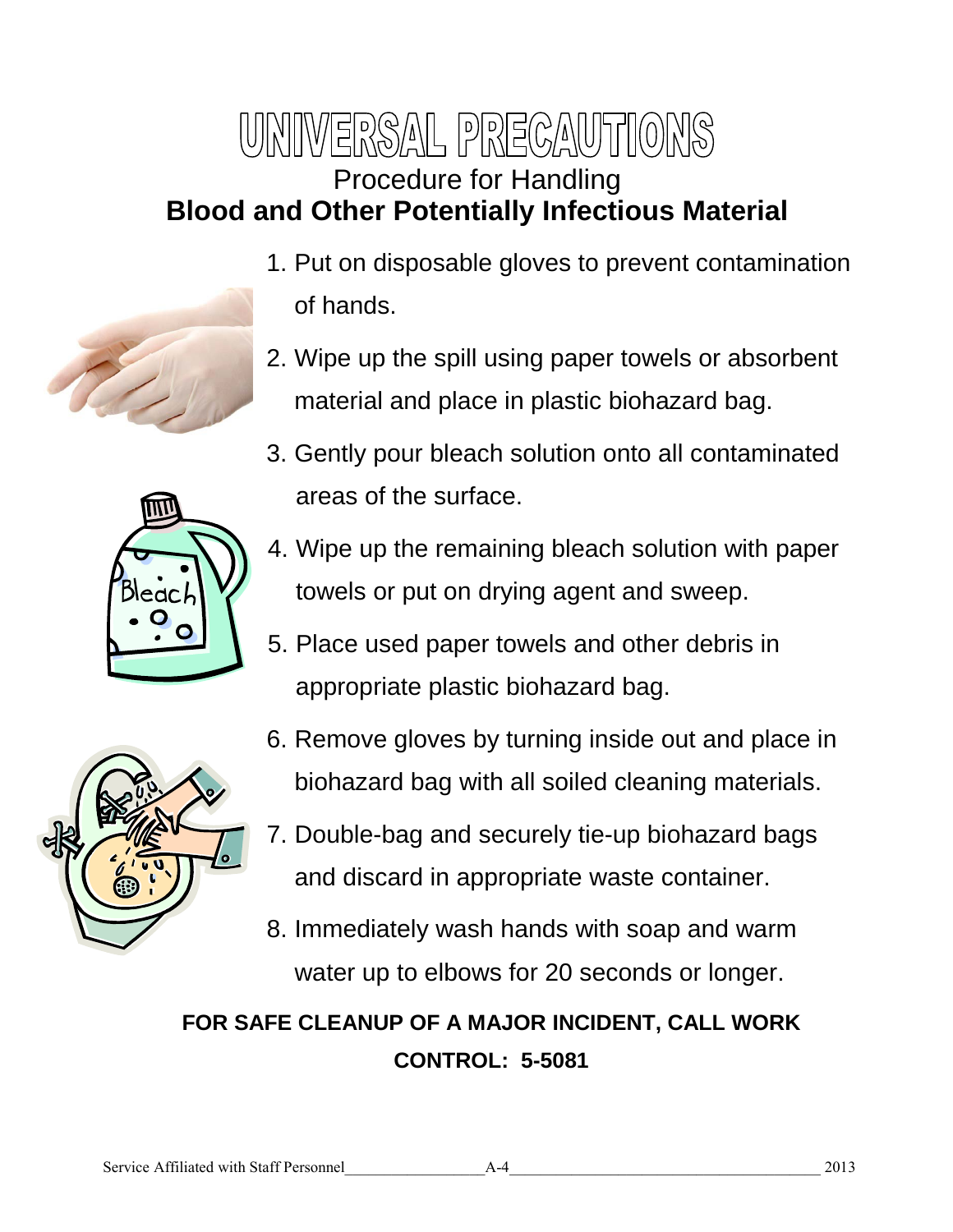|                                        | <b>HIV/AIDS</b>                                                                                                                                    | <b>Hepatitis B</b>                                                                                                                                                                                                       | <b>Hepatitis C</b>                                                                                                                                                                                                  |
|----------------------------------------|----------------------------------------------------------------------------------------------------------------------------------------------------|--------------------------------------------------------------------------------------------------------------------------------------------------------------------------------------------------------------------------|---------------------------------------------------------------------------------------------------------------------------------------------------------------------------------------------------------------------|
| <b>Signs and</b><br><b>Symptoms</b>    | Lack of energy, fever,<br>headache, swollen<br>lymph nodes, weight<br>loss, diarrhea.                                                              | Jaundice, fatigue,<br>abdominal pain, loss of<br>appetite, fever, joint pain,<br>nausea/vomiting.                                                                                                                        | Jaundice, fatigue,<br>abdominal pain, loss of<br>appetite, fever, joint pain<br>nausea/vomiting.                                                                                                                    |
|                                        | Symptoms may not<br>appear for months or<br>years following original<br>infection.                                                                 | 30% of persons have no<br>signs or symptoms.                                                                                                                                                                             | 70% of persons have no<br>signs or symptoms.                                                                                                                                                                        |
| Long-term<br><b>Effects</b>            | Increased susceptibility<br>to other infection, death.                                                                                             | Chronic infection, liver<br>disease, death.                                                                                                                                                                              | Chronic infection, liver<br>disease, death.                                                                                                                                                                         |
| <b>Transmission</b>                    | Blood or body fluids<br>from an infected person<br>enter the body of an<br>uninfected person<br>through cuts, needle<br>sticks, or sexual contact. | Blood or body fluids from<br>an infected person enter the<br>body of an uninfected<br>person through cuts; eye,<br>nose, or mouth secretions;<br>needle sticks; birth by an<br>infected mother; or sexual<br>contact.    | Blood or body fluids from<br>an infected person enter<br>the body of an uninfected<br>person through cuts; eye<br>nose or mouth secretions;<br>needle sticks; birth by an<br>infected mother; or sexual<br>contact. |
| <b>Prevention</b>                      | Follow universal<br>precautions when<br>coming into contact<br>with any body fluids.                                                               | Vaccine is best prevention.<br>Follow universal<br>precautions when coming<br>into contact with any body<br>fluids.                                                                                                      | Follow universal<br>precautions when coming<br>into contact with any body<br>fluids.                                                                                                                                |
| <b>Available</b><br>vaccine            | No                                                                                                                                                 | $Yes - series of three (3)$<br>injections                                                                                                                                                                                | N <sub>o</sub>                                                                                                                                                                                                      |
| <b>Treatment</b>                       | Antiretroviral drugs can<br>help lower levels of<br>virus in blood (viral<br>load) to undetectable<br>levels.                                      | Acute: No medication<br>available; best addressed<br>through supportive<br>treatment.<br>Chronic: Regular<br>monitoring for signs of<br>liver disease progression;<br>some patients are treated<br>with antiviral drugs. | Acute: Antivirals and<br>supportive treatment.<br>Chronic: Regular<br>monitoring for signs of<br>liver disease progression;<br>some patients are treated<br>with antiviral drugs.                                   |
| <b>Trends and</b><br><b>Statistics</b> | Estimated 1 million<br>Americans are currently<br>infected.                                                                                        | Estimated 1.25 million<br>Americans are chronically<br>infected.                                                                                                                                                         | Estimated 3.2 million<br>Americans are chronically<br>infected.                                                                                                                                                     |

**Ball State University Health Education Phone: 765-285-3775** visit: **www.bsu.edu/healtheducation** Source: CDC **visit: www.bsu.edu/healtheducation**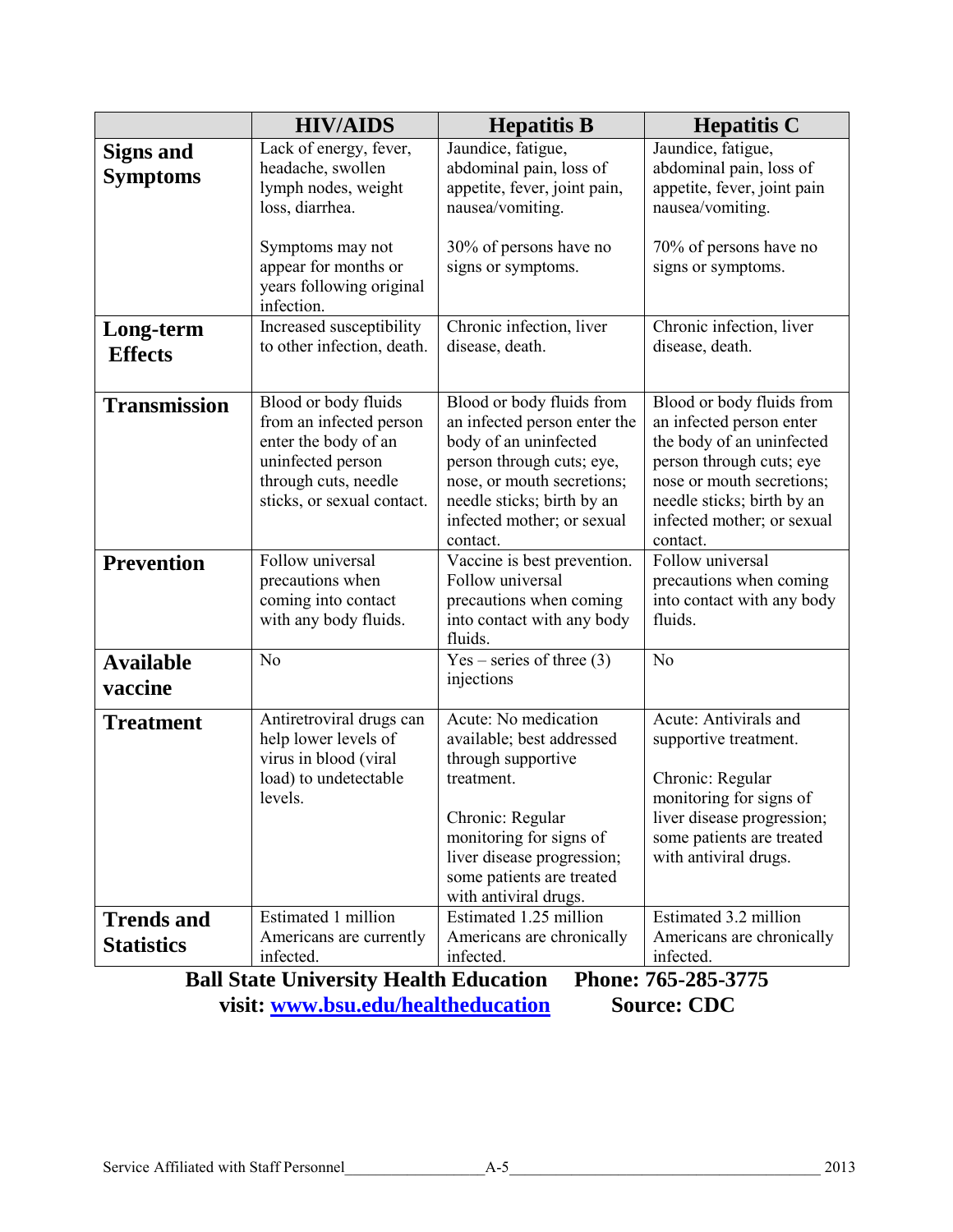# **ATTENDANCE RULES AND REGULATIONS for SERVICE PERSONNEL**

# **Section 1. Scheduled Absences**

- A. Scheduled absences are absences from work for scheduled paid time off (PTO), jury duty, union business, and funeral leave which are scheduled and approved by supervision in advance and according to the departmental guidelines for scheduling such absences. Note: An employee should schedule paid time off (PTO) in advance to attend personal medical or dental appointments.
- B. Other leaves of absence may be approved in accordance with specific leave policies and departmental and university guidelines and will be considered as scheduled absences. I t is the employee's responsibility to provide justification including supporting information acceptable to the university in order for the absence to be approved. Such absences include extended and intermittent Family and Medical Leave (FML), Extended Personal Sick Leave, Emergency Leave, Pregnancy Leave, Child Care Leave, Personal Leave, Mutual Leave, Leave for Study, Military Leave, and short leaves of up to ten (10) consecutive days of absence without pay as authorized by supervision.

# **Section 2. Unscheduled Absences**

- A. Unscheduled absences are absences from work due to personal illness or injury, personal medical or dental appointments, or for the care of immediate family members during their illness or injury. Unscheduled absences may also be utilized to deal with personal emergencies, but in such cases cannot be taken in more than one day increments. The university's attendance policy is intended to protect employees from the loss of income as they attend to these matters, recognizing that maintaining a healthy workforce is both operationally and socially desirable.
- B. Unscheduled absences may be approved or unapproved. If the employee properly follows the procedures and requirements set forth in the Attendance Rules and Regulations, unscheduled absences shall be considered approved. Failure to properly notify supervision and obtain approval for unscheduled absences may result in disciplinary action, in accordance with the university's progressive discipline policy.
- C. Except during times when the University has determined no employees may be spared from work, an employee may be permitted to utilize up to forty (40) hours of his/her accrued paid time off (PTO) balance during a fiscal year without scheduling it in advance provided:
	- 1. he/she properly reports his/her absence from work within the departmental prescribed time;
	- 2. the absence is not for less than four (4) continuous hours;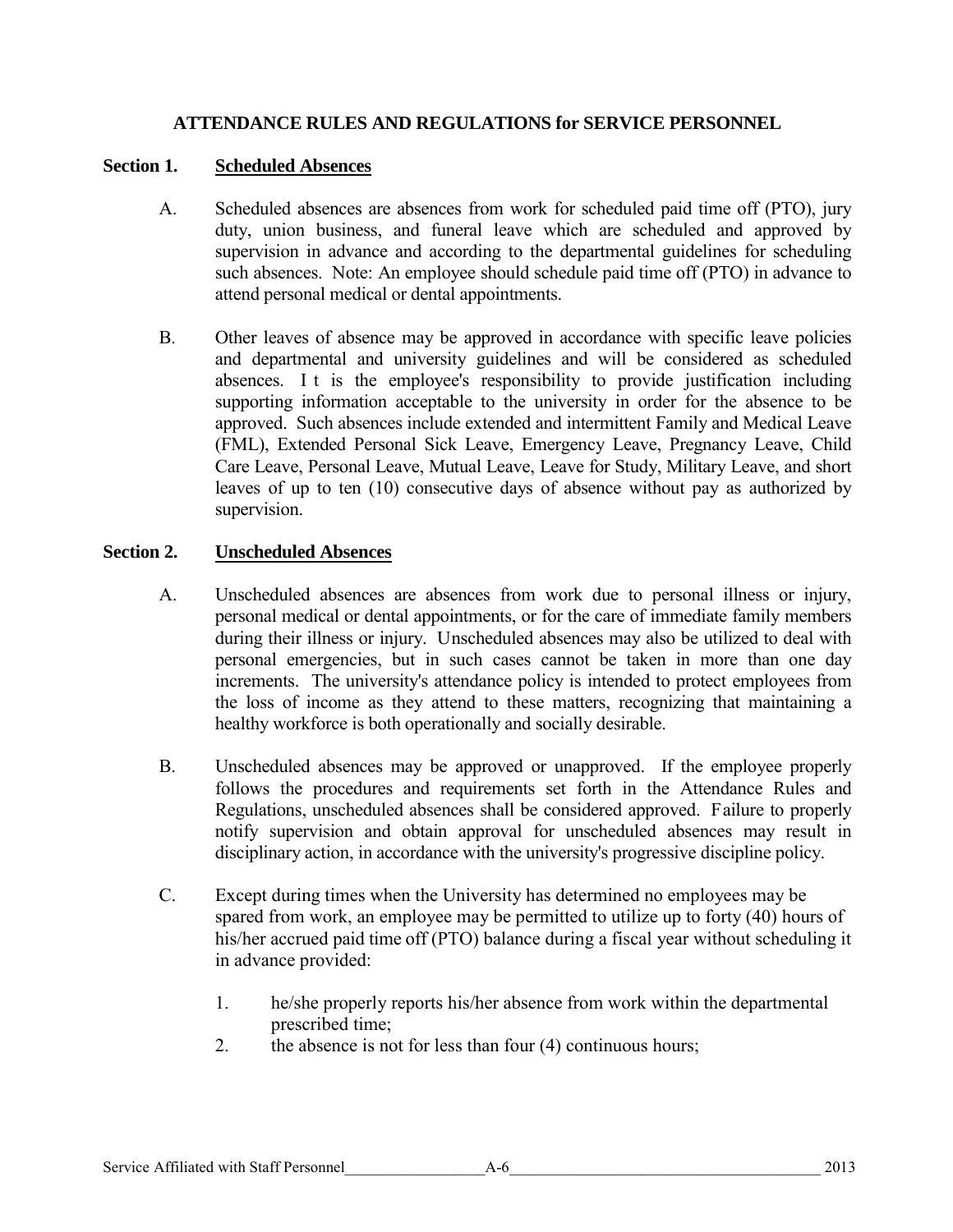- 3. the absence is for the employee's own personal illness or injury, to attend personal medical or dental appointments, to take care of an ill or injured family member, or to deal with personal emergencies; and,
- 4. the University determines there are no suspicious circumstances.

NOTE: An employee in the Residence Hall Dining Service seniority department or in the Bus Driver job classification may utilize this section (2.C.) during normal operating periods unless special circumstances dictate that no employees may be spared from work.

- D. In the event the reason for the unscheduled absence is due to an FML qualifying reason, an employee must make his/her supervisor aware that the absence is for an FML qualifying reason, and:
	- 1. When the FML is foreseeable, provide the supervisor with at least thirty (30) days advance notice.
	- 2. When the FML is unforeseeable or is foreseeable but thirty (30) days advance notice is not possible, provide his/her supervisor with advance notice as soon as practicable [within one to two (1-2) working days except in extraordinary circumstances] after he/she becomes aware of the need for leave.
	- 3. When the FML is needed on an intermittent basis, the employee and employer shall attempt to work out a schedule which meets the employee's needs without unduly disrupting the employer's operations, subject to the approval of the health care provider.
- E**.** An employee may be permitted to utilize up to thirty-two (32) absence hours for non-serious health conditions during a fiscal year provided:
	- 1. he/she properly reports his/her absence from work within the departmental prescribed time;
	- 2. the absence is not for less than four (4) continuous hours;
	- 3. the absence is for the employee's own personal illness or injury or to attend personal medical or dental appointments, or to take care of an ill or injured family member;
	- 4. the University determines there are no suspicious circumstances;
	- 5. within seven (7) working days from the start of the absence, the employee submits a properly completed Medical Certification of Employee's Need for Sick Leave form that substantiates the absence from work; and
	- 6. the employee has enough banked income protection hours to cover the entire period of absence.

# **Section 3.**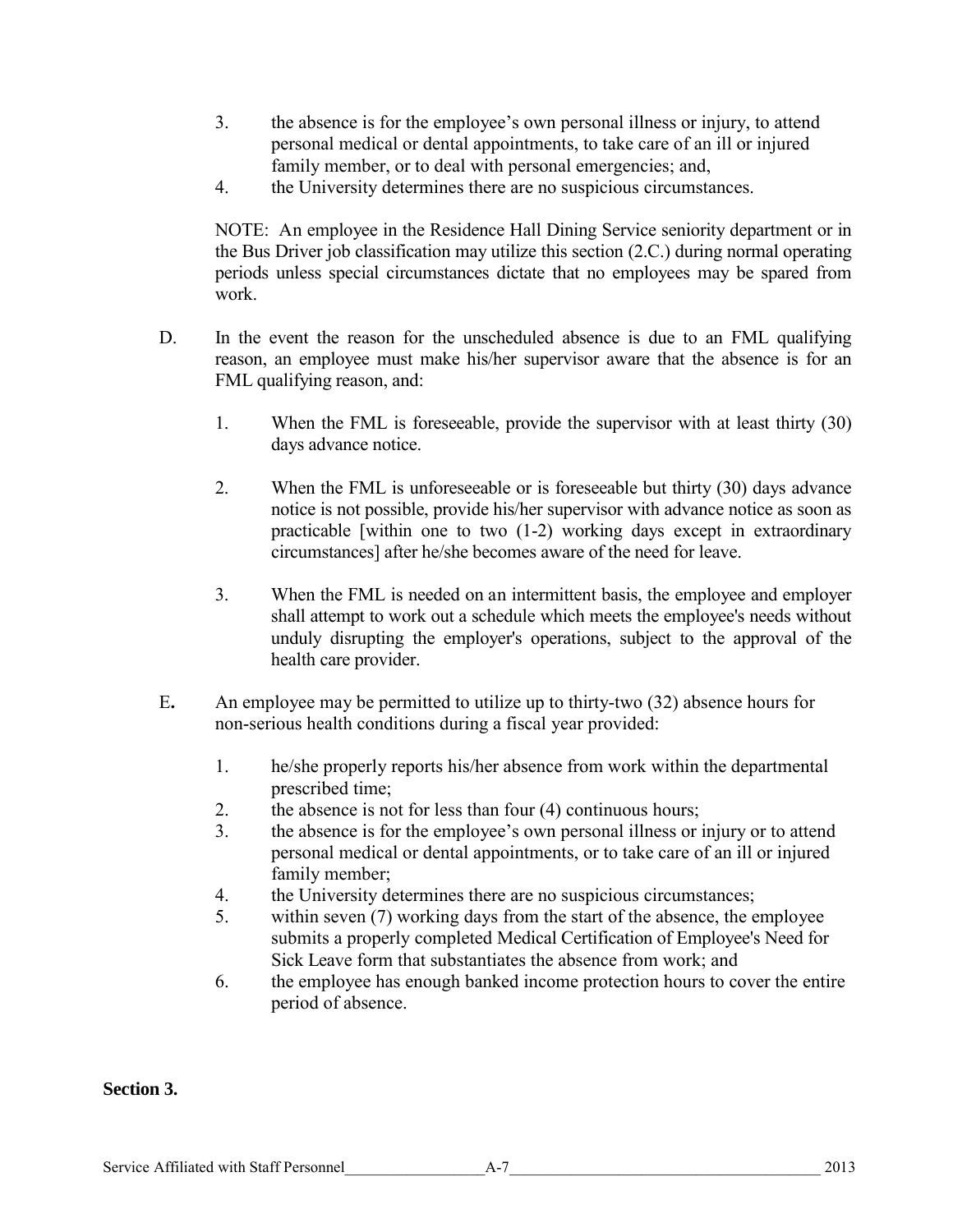# A. **Extended Absences**

 If an employee must be absent from work for an extended period of time, he/she should apply for a scheduled leave of absence as indicated in Section 1.

#### B. **Excessive and Unexcused Absenteeism**

 If an employee is absent from work and not on an approved scheduled or approved unscheduled absence, he/she will be subject to disciplinary action in accordance with the university's progressive discipline for rule #2-Excessive Absenteeism or rule #23-Unexcused Absence of Three Consecutive Days.

Exception: If the employee believes his/her absences will qualify as FML or EPSLA, but the employee is unable to provide medical certification to qualify for such leaves, then the university will not consider such absences of three consecutive days or more as unexcused and in violation of rule #23 (Handbook for Bargaining Unit Employees), but rather will treat it as a violation of rule #2 (Handbook for Bargaining Unit Employees), if the employee provides a completed Medical Certification of Employee's Need for Sick Leave to the University within seven (7) working days after receiving notification from the University that his/her FML or EPSLA request has been denied.

If the University determines there are suspicious circumstances, the employee must submit a properly completed Medical Certification of Employee's Need for Sick Leave form that substantiates the absence from work within seven (7) working days after the University advises the employee of this requirement or the absence will be considered unexcused and the employee will be subject to disciplinary action.

# **Section 4. Tardiness**

- A. Tardiness is defined as an unapproved absence from work of less than one (1) hour in duration at the beginning of a work shift or immediately following a designated lunch period.
- B. If it is determined that an employee has an excessive number of tardies, he/she will be subject to disciplinary action in accordance with the university's progressive disciplinary policy.

# **Section 5. On-The-Job Injury Absences**

- A. On-the-job injury absences are absences that occur because of a university job related injury that is accepted as a legitimate claim by the university.
- B. All on-the-job injuries must be reported to supervision immediately following the injury, during the same shift on which the injury occurred.
- C. When such legitimate absences are substantiated by the Health Center, they will be considered an approved scheduled absence.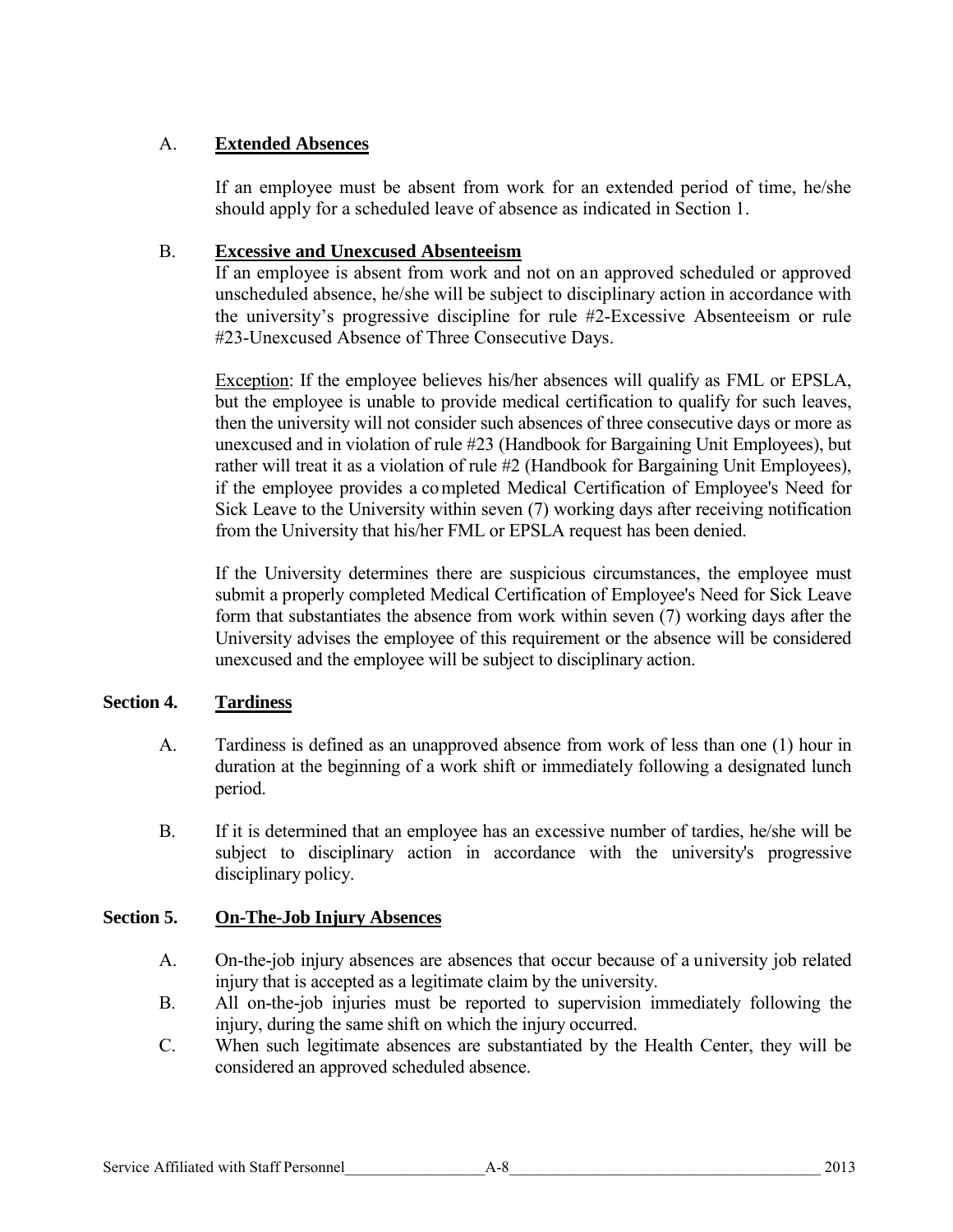- D. If absent for two (2) or more days as result of an on-the-job injury, a clearance from the university Health Center is required.
- E. An employee may elect to utilize Income Protection Bank hours, scheduled paid time off (PTO), or excused lost time during the first seven calendar days of disability due to an on-the-job injury absence.

# **Section 6. Return to Work Releases**

- A. Any employee absent from work because of illness or injury for seven (7) or more calendar days must obtain a "Return to Work" release from the university Health Center before returning to work.
- B. An employee who works in any department that serves food must obtain a "Return to Work" release from the university Health Center before returning to work after an illness or injury absence of more than two (2) days (two days plus any additional hours).
- C. A release from a physician and the university Health Center is required for any absence for surgery, regardless of length.

#### **Section 7. Miscellaneous**

A. Current university and departmental policies and procedures governing various leaves remain in effect except where the Attendance Rules and Regulations indicate otherwise.

| 07/23/99        | Rev 07/19/02 | Rev 07/22/05 |
|-----------------|--------------|--------------|
| Rev. $07/21/00$ | Rev 07/18/03 | Rev 07/20/07 |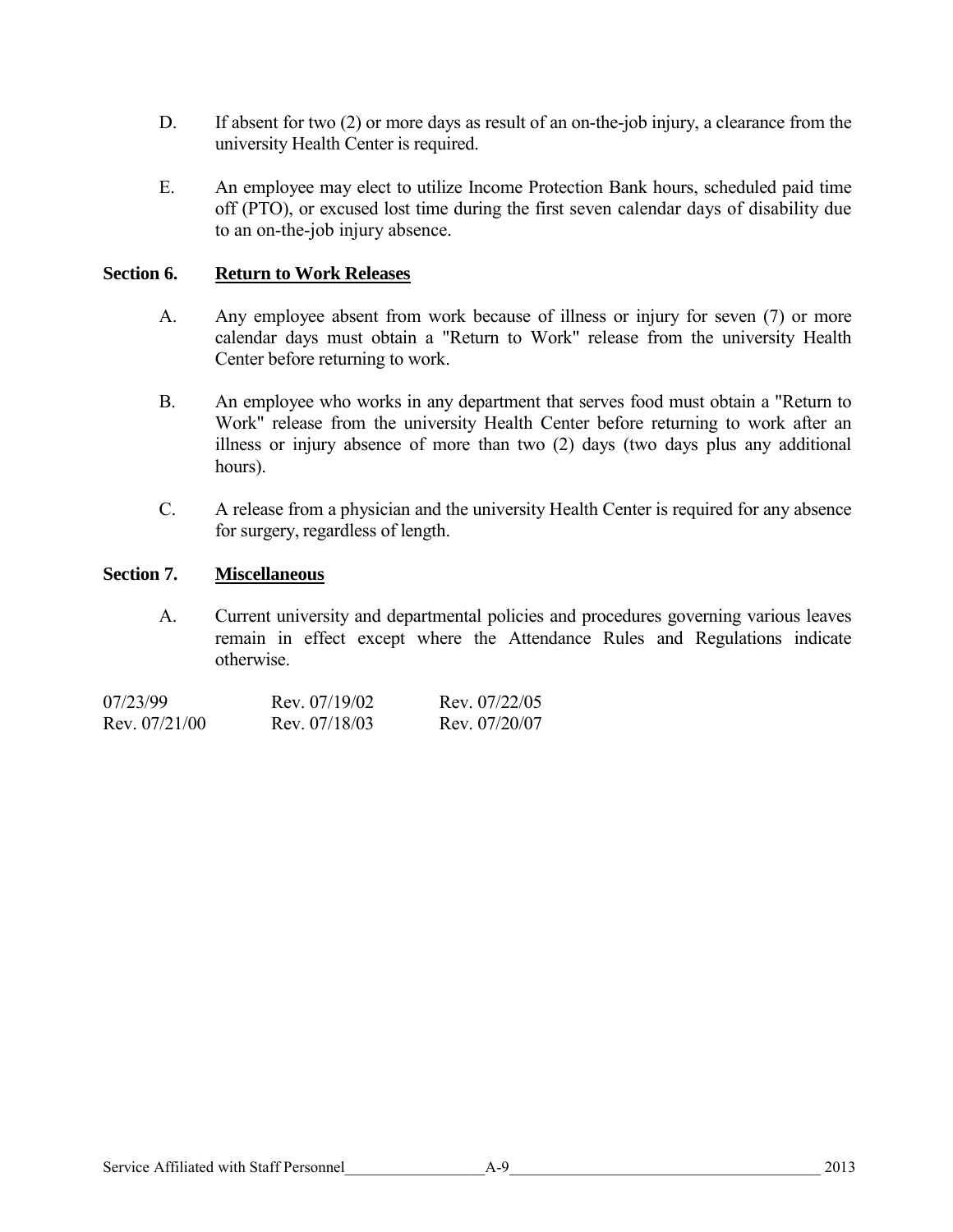# **Excessive Tardiness Guidelines**

Tardiness is defined as an unapproved absence from work of less than one (1) hour in duration at the beginning of a work shift or immediately following a designated lunch period. [Any absence after the official work shift start time up to fiftynine (59) minutes.]

Official Ball State University time (according to the time clock) will be used to measure tardiness. An employee's failure to properly ring the time clock may result in disciplinary action for violation of Rule #9.

Where adequate documentation can be provided by the employee (e.g. car repair receipt, power outage verification, severe weather, etc.), the department head and/or his/her designee may consider the circumstances and excuse such tardiness.

Employees should follow call-in procedures if at all possible; reporting anticipated tardiness helps supervision plan work accordingly. Only the department head and/or his/her designee may excuse an employee for failure to promptly notify supervision of tardiness. An employee's unexcused failure to follow call-in procedures and promptly notify supervision may result in disciplinary action for violation of Rule #10.

Unexcused tardiness will result in disciplinary action for violation of Rule #1-"Excessive Tardiness" as follows:

| <b>VERBAL WARNING:</b>  | Two tardies of 5 minutes or less in a pay period<br>One tardy of 6 to 59 minutes in a pay period<br>٠                                                                                                                                                                                                         |
|-------------------------|---------------------------------------------------------------------------------------------------------------------------------------------------------------------------------------------------------------------------------------------------------------------------------------------------------------|
| <b>WRITTEN WARNING:</b> | Two tardies of 5 minutes or less in a pay period which occur after the issuance of the<br>verbal warning and during the next six consecutive pay periods<br>One tardy of 6 to 59 minutes which occurs after the issuance of the verbal<br>warning and during the next six consecutive pay periods             |
| <b>SUSPENSION:</b>      | Two tardies of 5 minutes or less in a pay period which occur after the issuance of the<br>written warning and during the next ten consecutive pay periods<br>One tardy of 6 to 59 minutes which occurs after the issuance of the written<br>٠<br>warning and during the next ten consecutive pay periods      |
| DISCHARGE:              | Two tardies of 5 minutes or less in a pay period which occur after the<br>٠<br>issuance of the suspension and during the next twelve consecutive pay<br>periods<br>One tardy of 6 t o 59 minutes which occurs after the issuance of the<br>٠<br>suspension and during the next twelve consecutive pay periods |

01/07/01 Rev. 07/22/11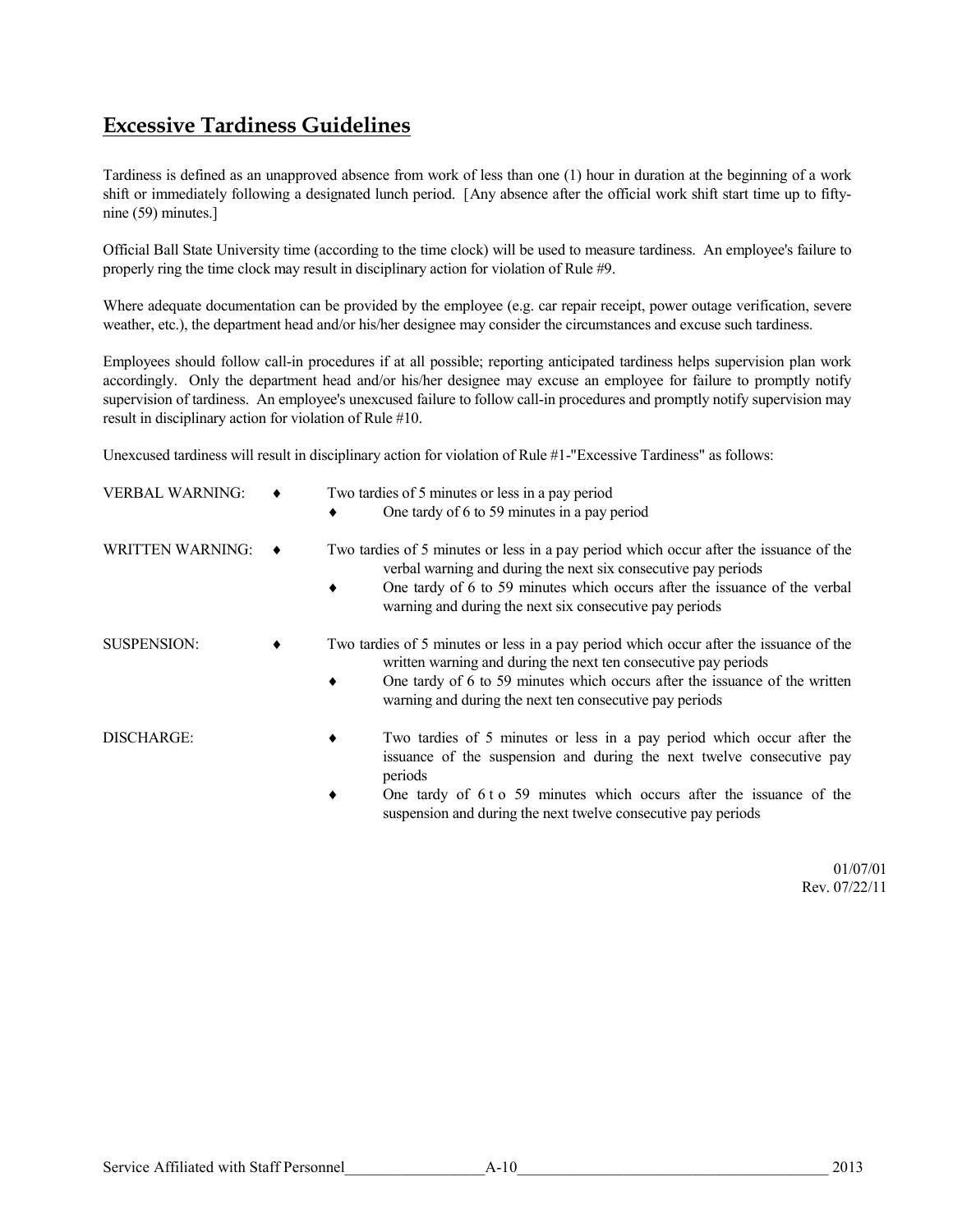# **Extended Personal Sick Leave of Absence for Service Personnel**

The Extended Personal Sick Leave is intended to provide time off with or without pay for extended periods of at least five (5) consecutive days or more when it is necessary for an employee to be off work due to his/her own serious health condition and FML is not applicable or has been exhausted. The term "serious health condition" will have the same meaning as used in the Family Medical Leave Act.

A. **Eligibility** - Full-time, non-probationary Service Personnel.

# B. **Conditions**

- 1. An Extended Personal Sick Leave with or without pay shall be granted for absences of at least five (5) consecutive work days or more when it is necessary for an employee to be off work due to his/her own serious health condition and FML is not applicable or has been exhausted. E xception: An employee diagnosed with a) cancer who is receiving chemotherapy or radiation treatments; b) kidney failure who is receiving dialysis; or c) other such serious health condition that necessitates absence from work to receive an on-going regimen of treatment may be granted EPSLA for absences of less than five (5) consecutive days.
- 2. An employee may request or may be required to use all of his/her paid time off (PTO) or income protection bank (IPB) according to established departmental policy. T he remainder of the Extended Personal Sick Leave will consist of unpaid leave. T he Long-Term Disability Program (LTDP) may also be applicable.
- 3. An approved Extended Personal Sick Leave gives the employee the right to return to the same position or bid for other positions in accordance with the terms of the Seniority Agreement, assuming the employee would have been continuously employed during the leave period.
- 4. Approval of the Extended Personal Sick Leave is contingent on medical necessity. Employees shall be required to certify or recertify a continuing medical need for leave at the discretion of the university. In the event such required medical certification is not received or does not substantiate the medical necessity for the leave, the employee must return to work.
- 5. An employee may not work for pay during the Extended Personal Sick Leave unless prior written approval has been obtained from the Coordinator of University Human Resource Services or the Associate Vice President of University Human Resource and Auxiliary Services. Otherwise, the employee will be considered to have resigned from the university as of the effective date of such employment.
- 6. Failure to return to work at the expiration of the Extended Personal Sick Leave will be considered as resignation from the university (if the leave is not renewed). If during the Extended Personal Sick Leave the employee's position is refilled with a regular fulltime employee, the employee, after being released to return to work, should bid on posted vacancies for which he/she is qualified.
- C. **Duration of Extended Personal Sick Leave of Absence** An Extended Personal Sick Leave may not be approved for more than six (6) months at a time. An employee may apply for a renewal of the Extended Personal Sick Leave for an additional six (6)